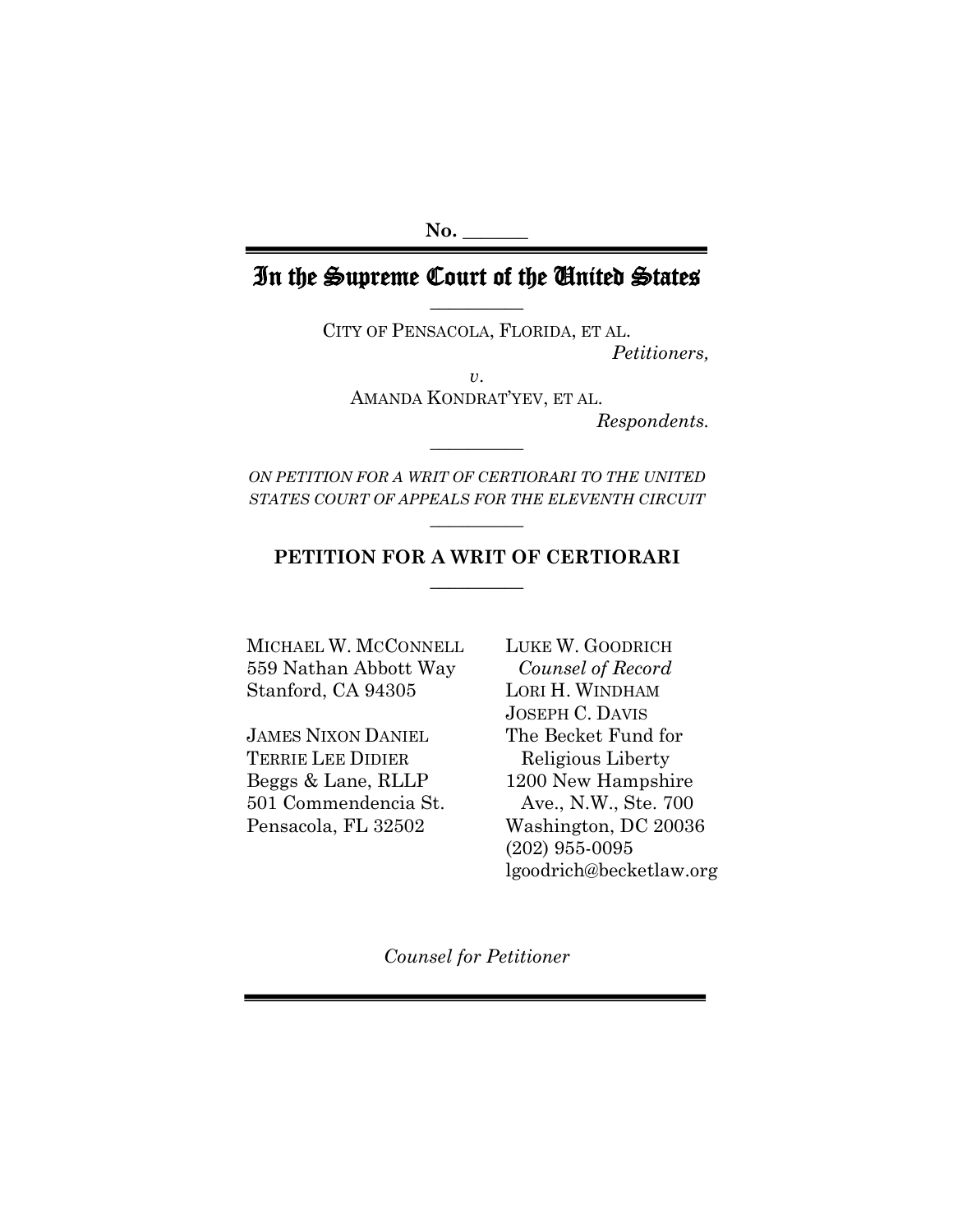## **QUESTIONS PRESENTED**

Relying on the "*Lemon* test," a panel of the Eleventh Circuit held that a city violated the Establishment Clause by allowing the display of a cross that has been an uncontroversial part of community life for over 75 years. The questions presented are:

1. Whether plaintiffs have standing to sue under the Establishment Clause when their only alleged injury consists of the feelings of "offense" produced by observing a passive religious display.

2. Whether, under *Town of Greece* v. *Galloway*, 134 S. Ct. 1811 (2014), passive religious displays with a long historical pedigree must be torn down because of claims that they have the purpose or effect of endorsing religion.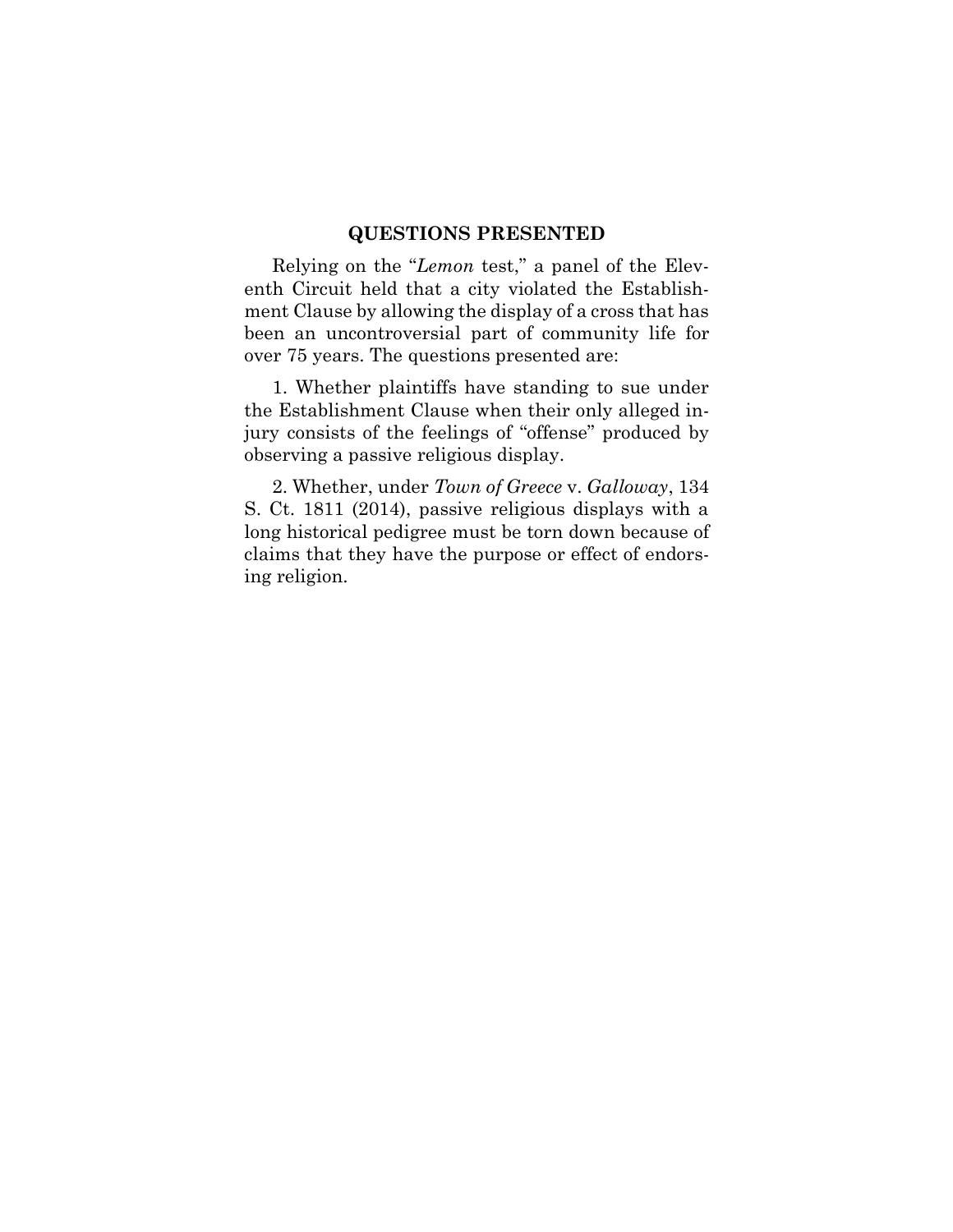## **PARTIES TO THE PROCEEDING**

Petitioners are the City of Pensacola, Florida; Ashton Hayward, Mayor of the City of Pensacola; and Brian Cooper, Director of the City of Pensacola Parks and Recreation Department.

Respondents are Amanda Kondrat'yev, Andreiy Kondrat'yev, Andre Ryland, and David Suhor.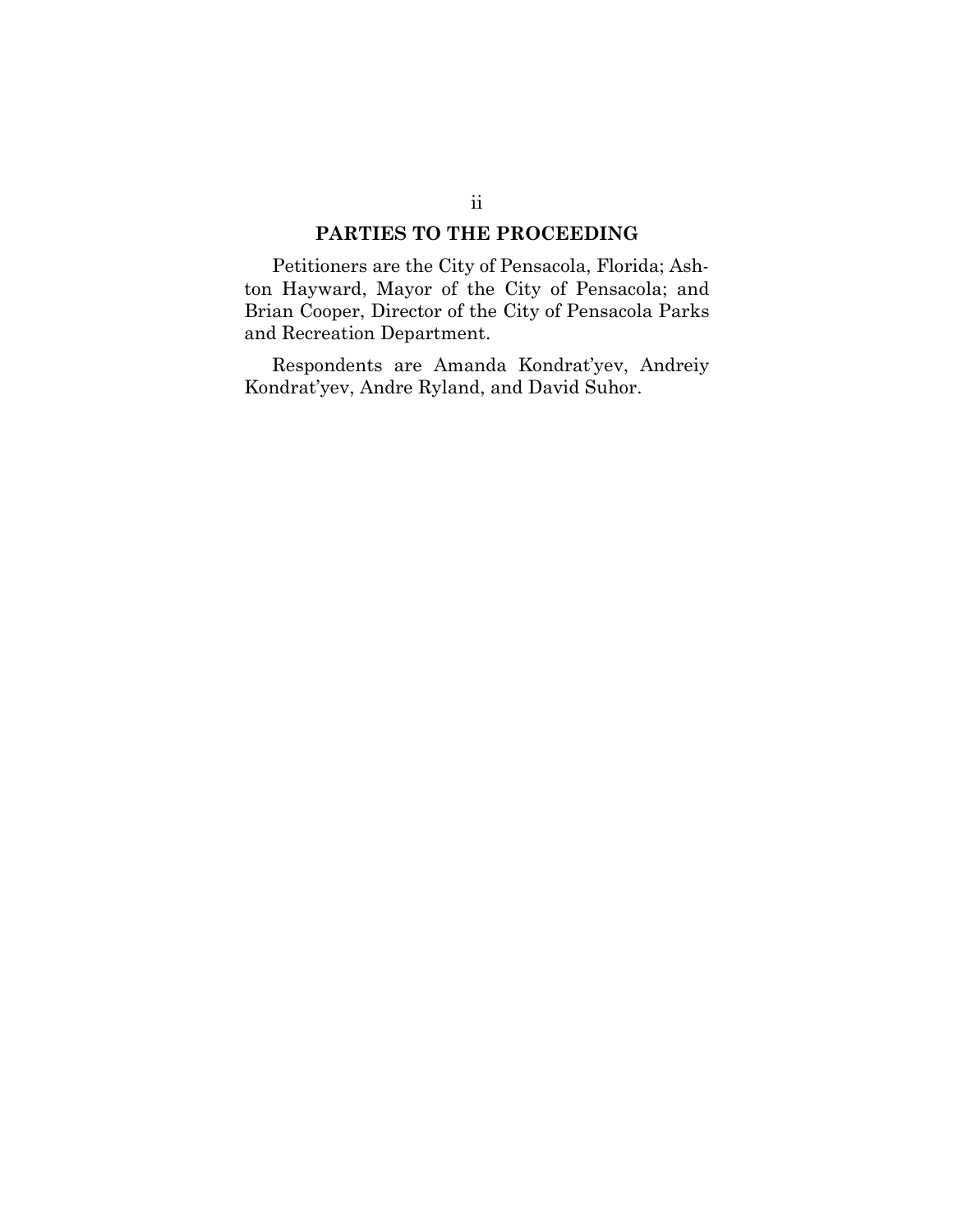## **TABLE OF CONTENTS**

| PARTIES TO THE PROCEEDING<br>AND RULE 29.6 DISCLOSURE ii                                                                                 |
|------------------------------------------------------------------------------------------------------------------------------------------|
|                                                                                                                                          |
|                                                                                                                                          |
|                                                                                                                                          |
|                                                                                                                                          |
| CONSTITUTIONAL PROVISION INVOLVED  1                                                                                                     |
|                                                                                                                                          |
|                                                                                                                                          |
|                                                                                                                                          |
|                                                                                                                                          |
| REASONS FOR GRANTING THE PETITION10                                                                                                      |
| The Eleventh Circuit's standing rule<br>L.<br>conflicts with decisions of this Court                                                     |
| A. The Eleventh Circuit's standing ruling<br>conflicts with this Court's precedents 11                                                   |
| The Eleventh Circuit's standing ruling<br>$B_{\cdot}$                                                                                    |
| II. The Eleventh Circuit's application of<br>Lemon conflicts with decisions of this                                                      |
| The Eleventh Circuit's reliance on<br>$\mathsf{A}$<br>Lemon conflicts with this Court's deci-<br>sions in Van Orden and Town of Greece18 |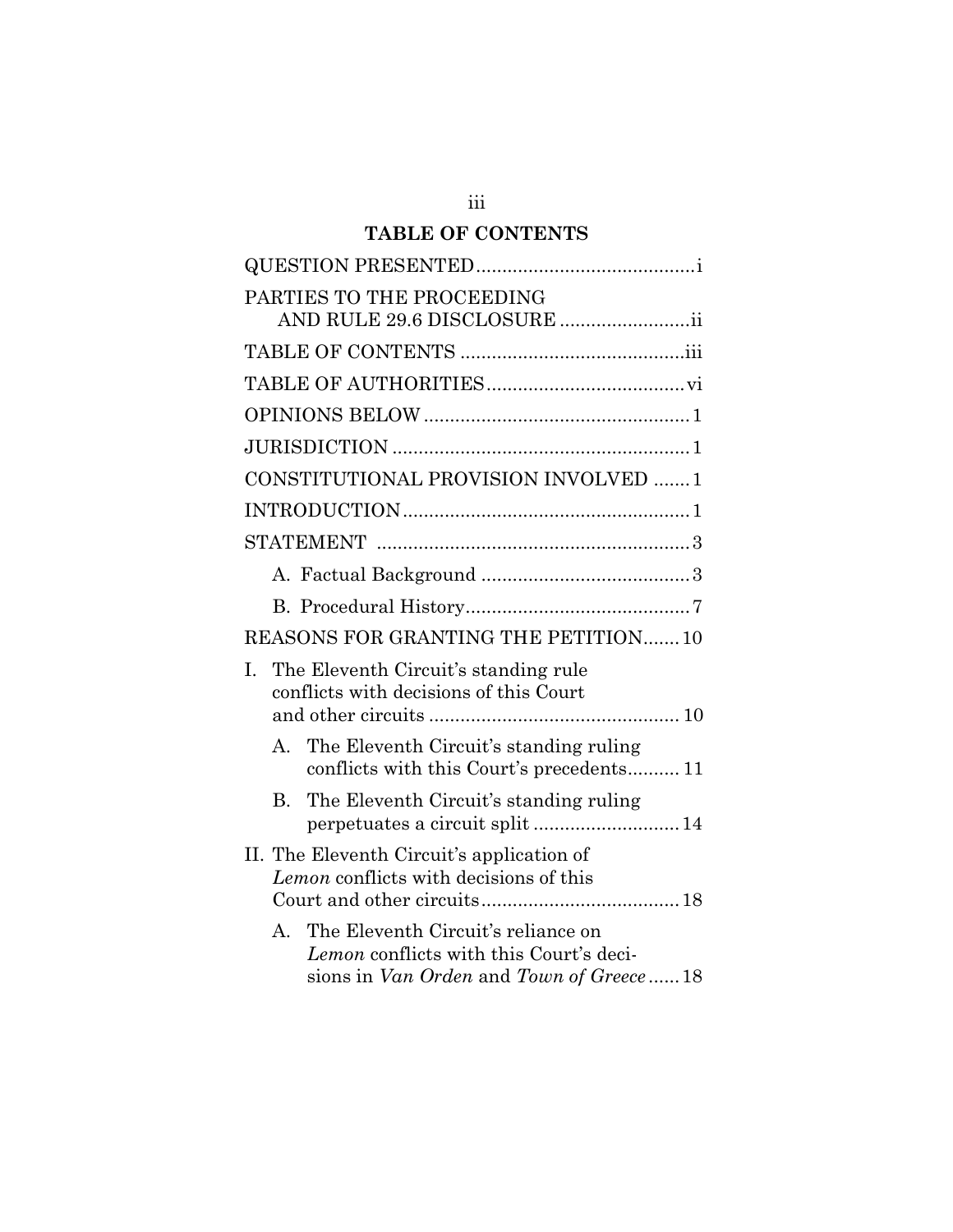| The Eleventh Circuit's reliance on<br>Lemon exacerbates a circuit split over<br>the correct test to apply to religious dis-     |  |
|---------------------------------------------------------------------------------------------------------------------------------|--|
| The Eleventh Circuit's ruling conflicts<br>with other circuits over the application<br>of the Establishment Clause to crosses30 |  |
| III. This case is an ideal vehicle for resolving                                                                                |  |
|                                                                                                                                 |  |
| <b>APPENDIX</b>                                                                                                                 |  |
| Eleventh Circuit's Opinion                                                                                                      |  |
| District Court's Opinion                                                                                                        |  |
| District Court's Stay Order                                                                                                     |  |
| Declaration of Andre Ryland                                                                                                     |  |
| Declaration of David Suhor                                                                                                      |  |
|                                                                                                                                 |  |
|                                                                                                                                 |  |
|                                                                                                                                 |  |
| History of Pensacola Parks 127a                                                                                                 |  |
| Cross Displays on Public Land 186a                                                                                              |  |
|                                                                                                                                 |  |

iv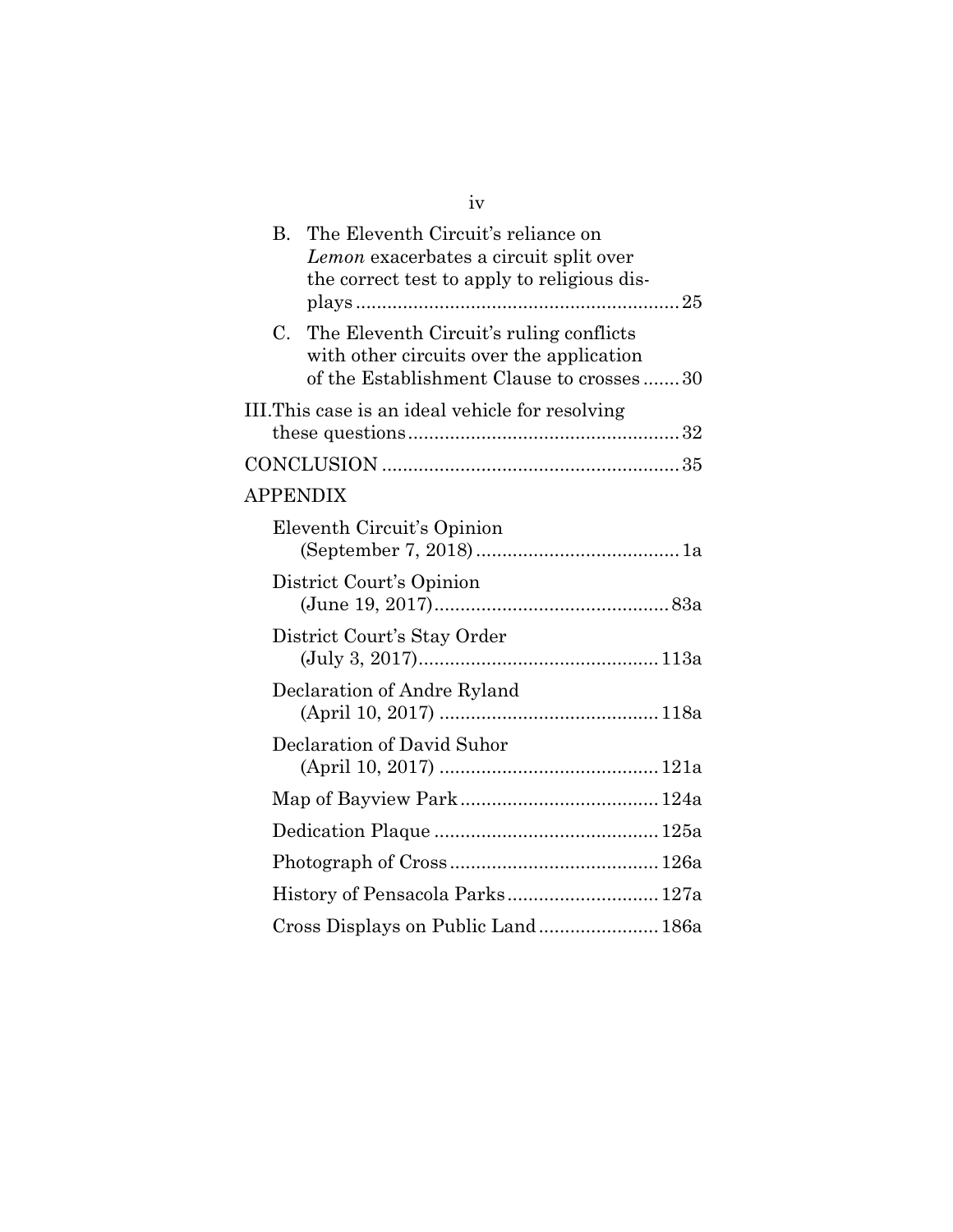## **TABLE OF AUTHORITIES**

**Page(s)**

## **Cases**

| ACLU of Ga. v. Rabun Cty. Chamber of<br>Commerce, Inc.,<br>698 F.2d 1098 (11th Cir. 1983)  9, 10, 30                              |
|-----------------------------------------------------------------------------------------------------------------------------------|
| ACLU of Ill. v. City of St. Charles,                                                                                              |
| ACLU of Ohio Found., Inc. v. Ashbrook,                                                                                            |
| ACLU-NJ v. Township of Wall,                                                                                                      |
| Allen v. Wright,                                                                                                                  |
| American Atheists, Inc. v. Port Auth. of<br>N.Y. & N.J.,<br>760 F.3d 227 (2d Cir. 2014) 26, 31, 34                                |
| American Humanist Ass'n v. Maryland-<br>Nat'l Capital Park & Planning<br>$Comm\, n$ ,<br>874 F.3d 195 (4th Cir. 2017)  26, 27, 31 |
| Arizona Christian Sch. Tuition Org. v.<br>Winn,                                                                                   |
| Books v. City of Elkhart,                                                                                                         |

v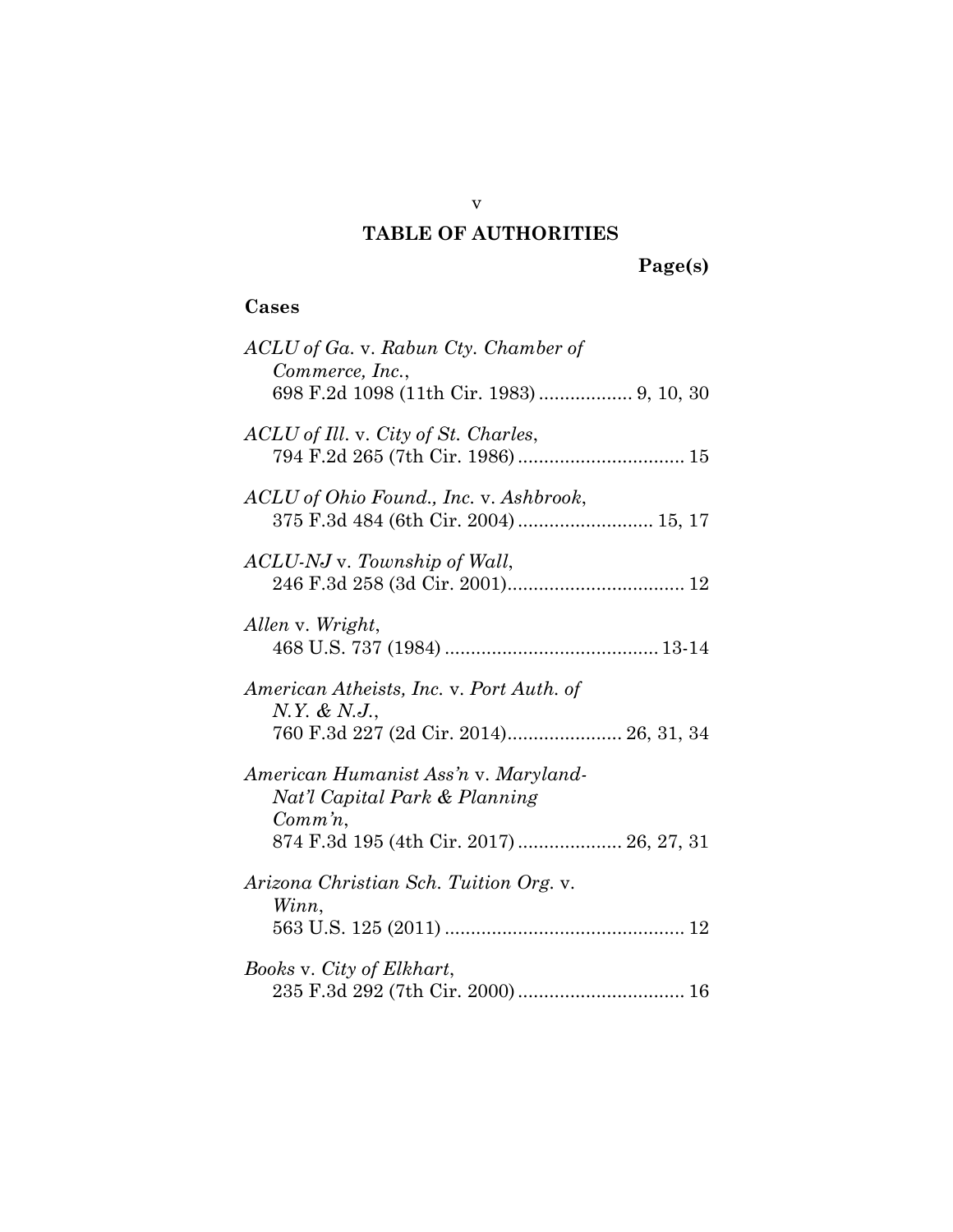| Briggs v. Mississippi,<br>331 F.3d 499 (5th Cir. 2003)  14, 31-32 |
|-------------------------------------------------------------------|
| Buono v. Kempthorne,                                              |
| Buono v. Kempthorne,                                              |
| Buono v. Norton,                                                  |
| Capitol Square Review & Advisory Bd.<br>v. Pinette,               |
| Card v. City of Everett,                                          |
| City of Edmond v. Robinson,                                       |
| Committee for Pub. Educ. & Religious<br>Liberty v. Regan,         |
| Cooper v. U.S. Postal Serv.,                                      |
| County of Allegheny v. ACLU Greater<br>Pittsburgh Chapter,        |
| Cutter v. Wilkinson,                                              |

vi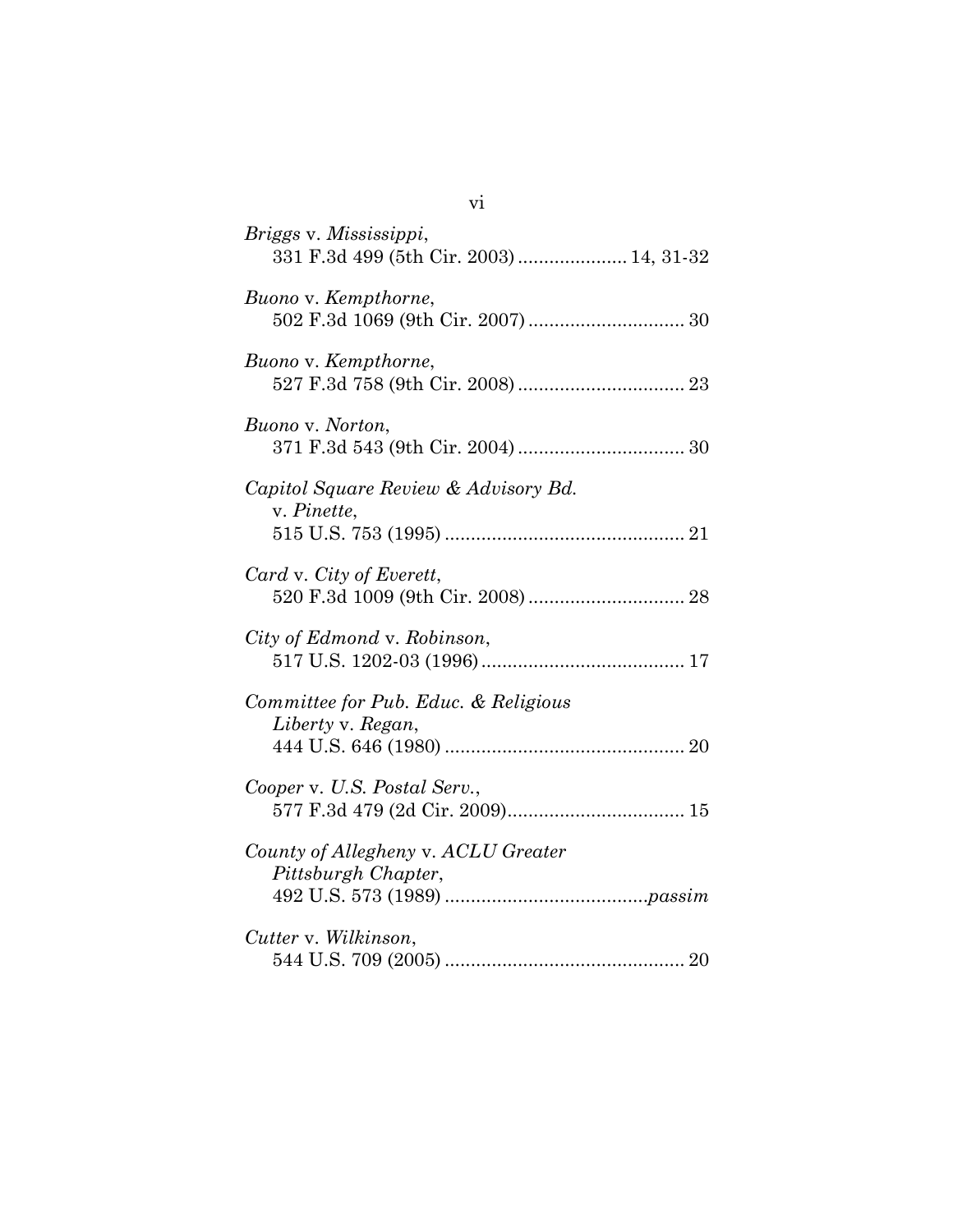| Doe ex rel. Doe v. Elmbrook Sch. Dist.,<br>687 F.3d 840 (7th Cir. 2012) 19                            |
|-------------------------------------------------------------------------------------------------------|
| Doe v. Tangipahoa Par. Sch. Bd.,<br>494 F.3d 494 (5th Cir. 2007)  17                                  |
| Everson v. Board of Education,                                                                        |
| Felix v. City of Bloomfield,<br>841 F.3d 848 (10th Cir. 2016) 26, 27                                  |
| Felix v. City of Bloomfield,<br>847 F.3d 1214 (10th Cir. 2017)  23, 27                                |
| Foremaster v. City of St. George,<br>882 F.2d 1485 (10th Cir. 1989) 15                                |
| Forsyth v. City of Hammond,                                                                           |
| Freedom From Religion Found., Inc. v.<br>Concord Cmty. Schs.,<br>885 F.3d 1038 (7th Cir. 2018) 26, 28 |
| Freedom From Religion Found., Inc. v.<br>New Kensington Arnold Sch. Dist.,                            |
| Freedom From Religion Found., Inc. v.<br>Obama,<br>641 F.3d 803 (7th Cir. 2011)  15, 16               |
| Freedom From Religion Found., Inc. v.<br>Weber,<br>951 F. Supp. 2d 1123 (D. Mont. 2013) 34            |

# vii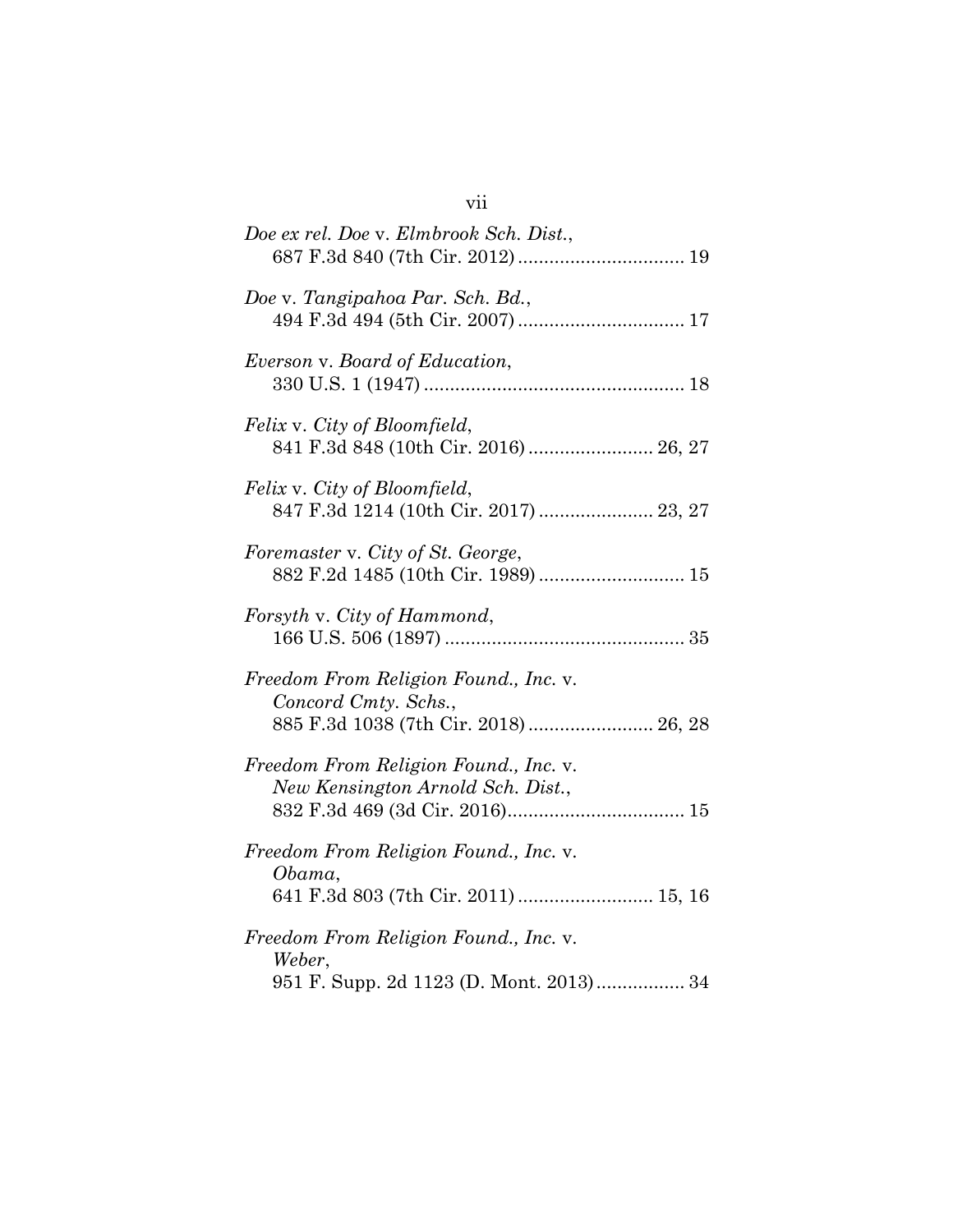| Freedom From Religion Found., Inc. v.<br>Zielke,<br>845 F.2d 1463, 1467 (7th Cir. 1988)  15, 16 |
|-------------------------------------------------------------------------------------------------|
| Gratz v. Bollinger,                                                                             |
| Green v. Haskell Cty. Bd. of Comm'rs,                                                           |
| Grutter v. Bollinger,                                                                           |
| Heckler v. Mathews,                                                                             |
| Hein v. Freedom From Religion Found., Inc.,                                                     |
| Lamb's Chapel v. Ctr. Moriches Union<br>Free Sch. Dist.,                                        |
| Lemon v. Kurtzman,                                                                              |
| Lujan v. Defenders of Wildlife,                                                                 |
| Lynch v. Donnelly,                                                                              |
|                                                                                                 |

viii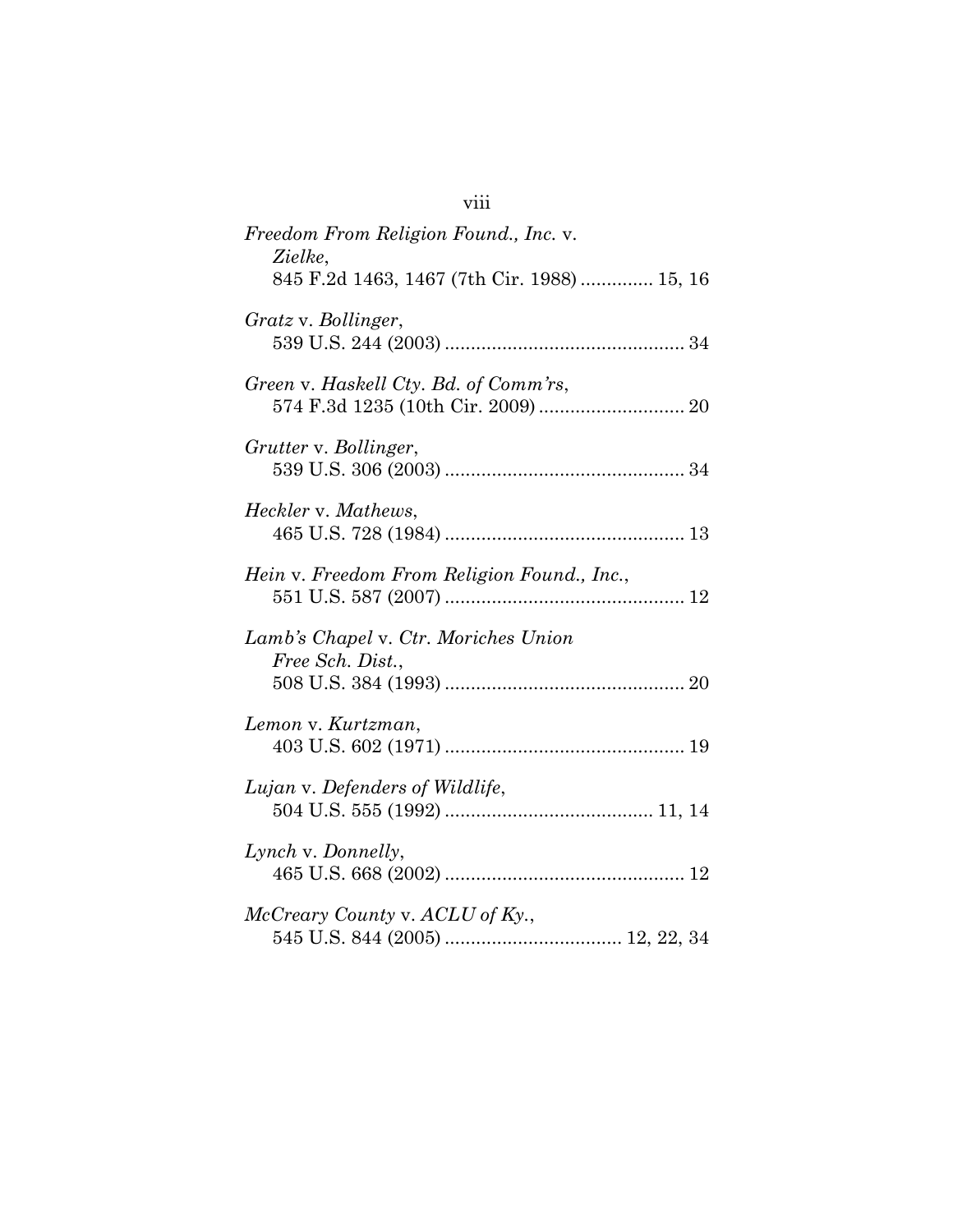| McGowan v. Maryland,                                                         |
|------------------------------------------------------------------------------|
| Moore v. Bryant,<br>853 F.3d 245 (5th Cir. 2017) 14                          |
| Moose Lodge No. 107 v. Irvis,                                                |
| Murray v. City of Austin,<br>947 F.2d 147 (5th Cir. 1991)  15, 31, 32        |
| New Doe Child #1 v. United States,<br>2018 WL 4088462                        |
| Niemotko v. Maryland,                                                        |
| O'Shea v. Littleton,                                                         |
| Red River Freethinkers v. City of Fargo,<br>679 F.3d 1015 (8th Cir. 2012) 15 |
| Rowan County v. Lund,                                                        |
| Salazar v. Buono,                                                            |
| School Dist. of Abington Twp. v.<br>Schempp,                                 |

ix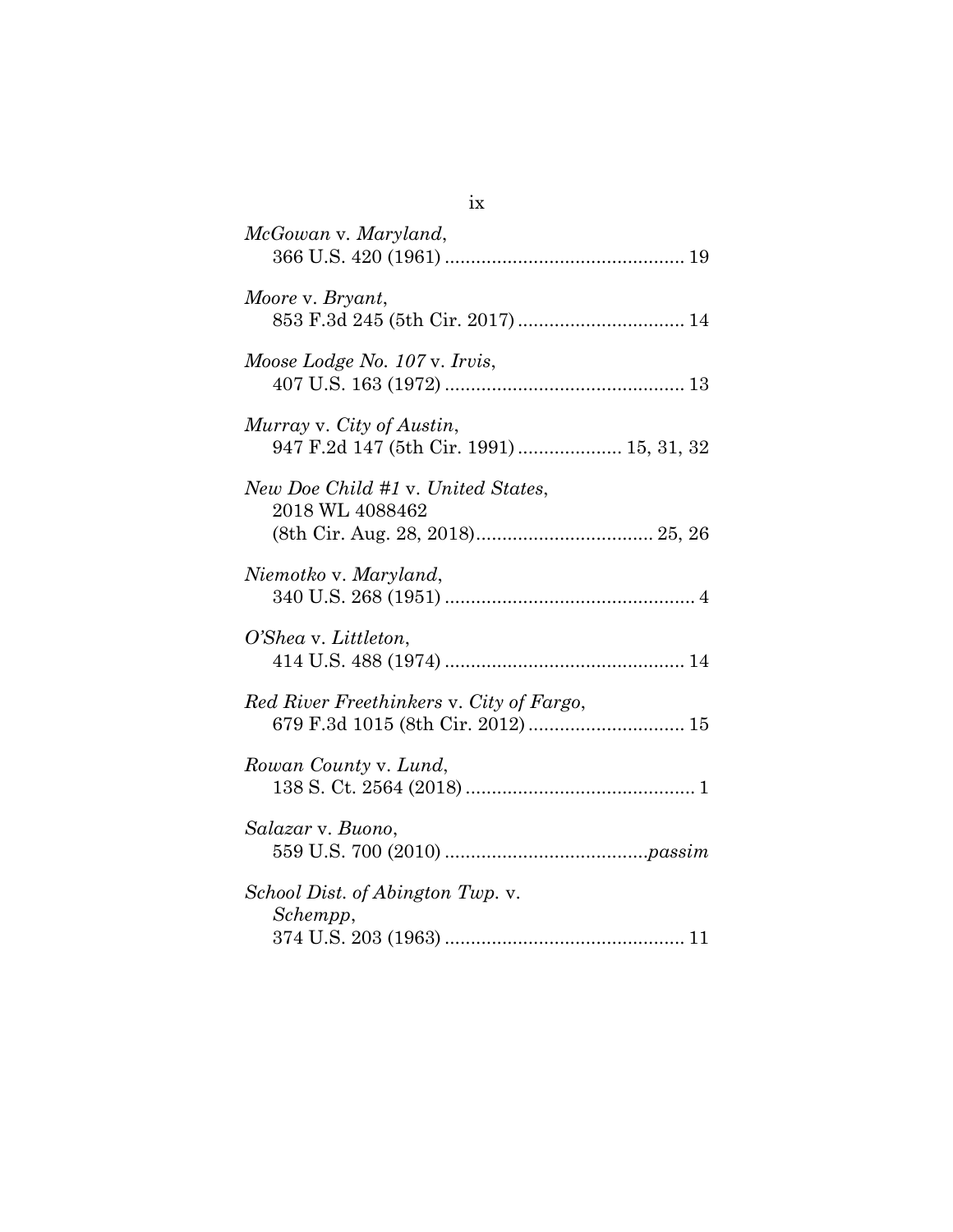| Separation of Church & State<br>Committee v. City of Eugene,         |
|----------------------------------------------------------------------|
| Smith v. Jefferson Cty. Bd. of Sch.<br>$Comm\,rs$ ,                  |
| Spokeo, Inc. v. Robins,                                              |
| Steel Co. v. Citizens for a Better Env't,                            |
| Stone v. Graham,                                                     |
| Suhre v. Haywood Cty.,<br>131 F.3d 1083 (4th Cir. 1997)  15          |
| Town of Greece v. Galloway,                                          |
| Trunk v. City of San Diego,                                          |
| Trunk v. City of San Diego,<br>660 F.3d 1091 (9th Cir. 2011)  23, 30 |
| United States v. Booker,                                             |
| United States v. Grasso,                                             |

x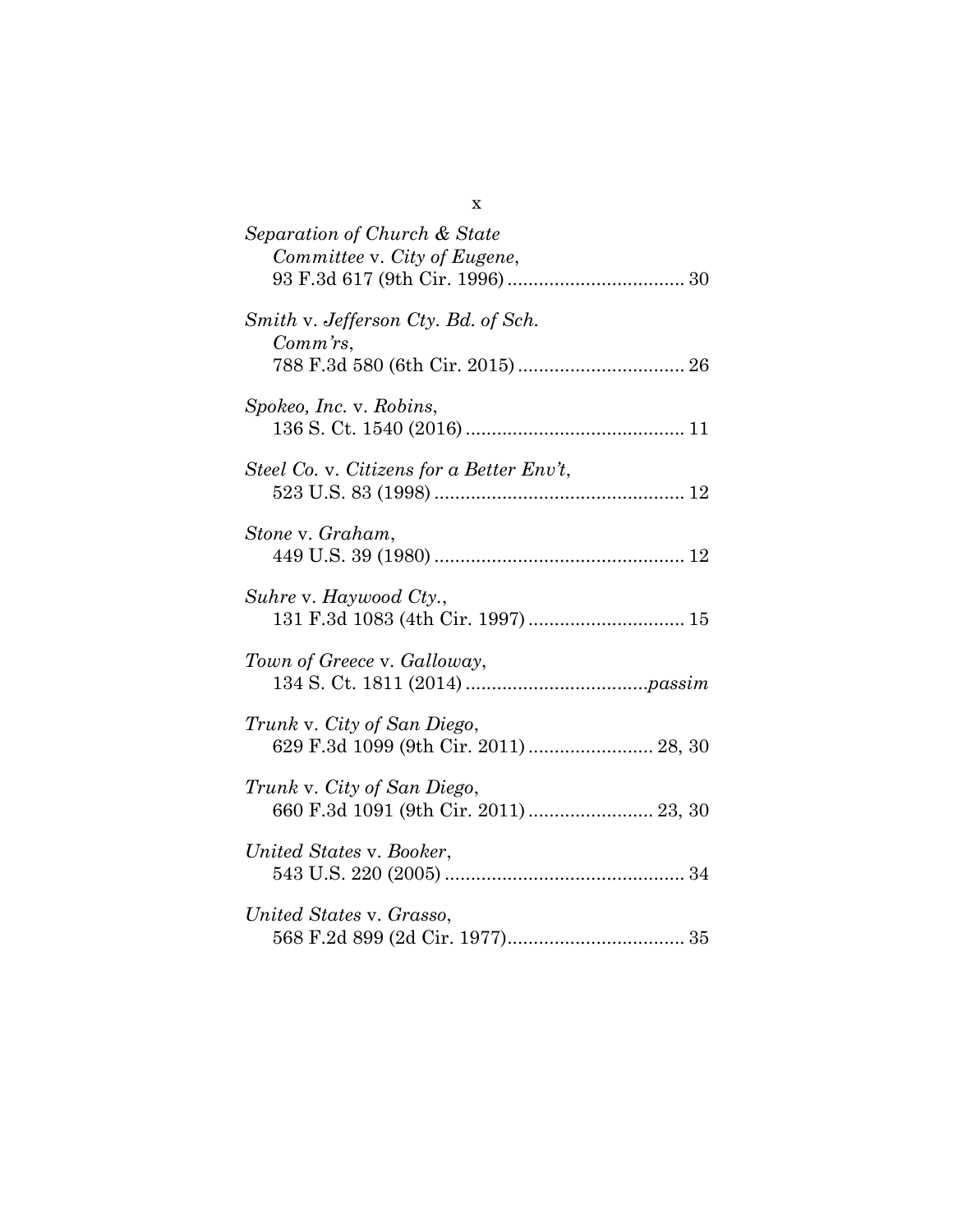| Utah Highway Patrol Ass'n v. American<br>Atheists, Inc.,                                       |
|------------------------------------------------------------------------------------------------|
| Valley Forge Christian Coll. v.<br>Americans United for Separation of<br>Church & State, Inc., |
| Van Orden v. Perry,                                                                            |
| <i>Vasquez v. Los Angeles County,</i>                                                          |
| Walz v. Tax Comm'n,                                                                            |
| <i>Washegesic v. Bloomingdale Pub. Schs.,</i>                                                  |
| Weinbaum v. City of Las Cruces,<br>541 F.3d 1017 (10th Cir. 2008)  32                          |
| Zelman v. Simmons-Harris,                                                                      |
| <b>Statutes</b>                                                                                |
|                                                                                                |

xi

## **Other Authorities**

| Architect of the Capitol, Father Junipero |  |
|-------------------------------------------|--|
|                                           |  |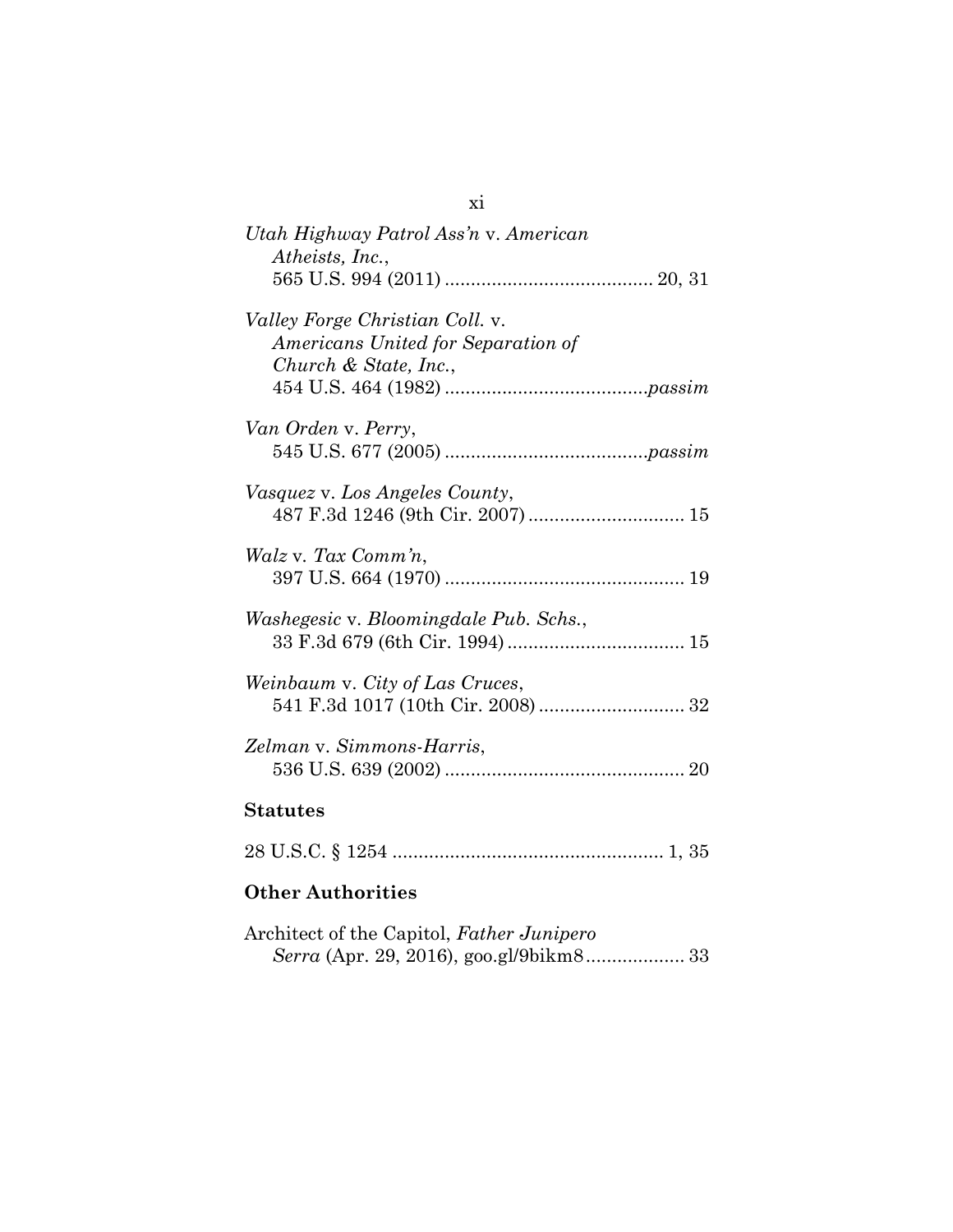| 17 Charles Alan Wright & Arthur R.<br>Miller, Federal Practice and                                                                                                                    |
|---------------------------------------------------------------------------------------------------------------------------------------------------------------------------------------|
| Jesse H. Choper, The Establishment<br>Clause and Aid to Parochial<br>Schools—An Update, 75 Cal. L. Rev.                                                                               |
| Mass. Dep't of Conservation &<br>Recreation, Resource Management<br>Plan: National Monument to the<br>Forefathers, Plymouth, Massachusetts                                            |
| Melissa Nelson Gabriel, Experts:<br>Pensacola Beach Cross Could Face<br>1st Amendment Challenges, Much<br>Like Bayview Cross, Pensacola News<br>J. (July 18, 2017), goo.gl/iqE9mS  33 |
| Michael W. McConnell, <i>Establishment</i><br>and Disestablishment at the Found-<br>ing, Part I: Establishment of Reli-<br>gion, 44 Wm. & Mary L. Rev. 2105,                          |
| Michael W. McConnell, Religious<br>Freedom at a Crossroads, 59 U. Chi.                                                                                                                |
| Steven G. Gey, Religious Coercion and<br><i>the Establishment Clause, 1994 U.</i>                                                                                                     |

## xii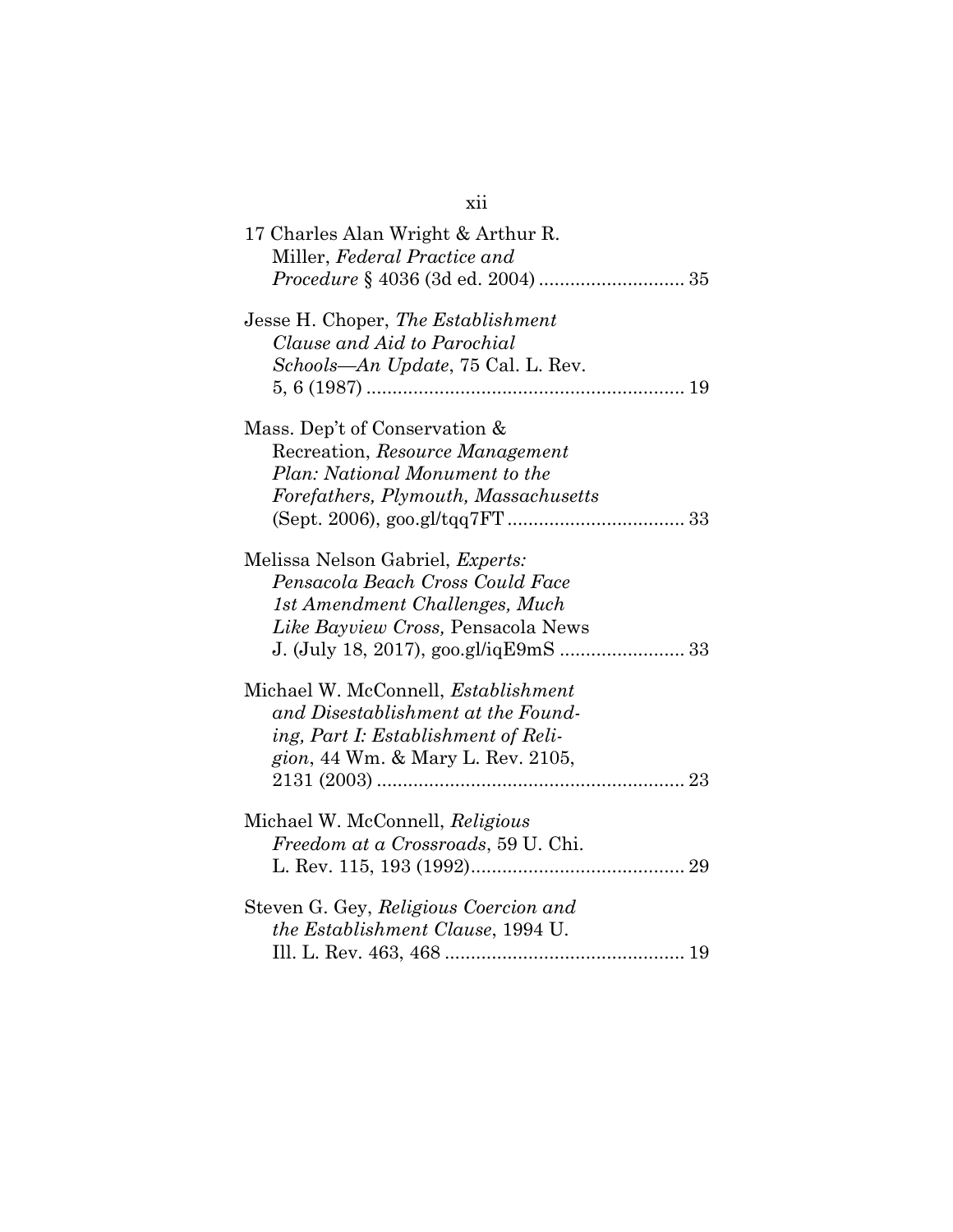#### **OPINIONS BELOW**

The Eleventh Circuit's decision (App. 1a-82a) is not yet published but is available at 2018 WL 4278667. The district court's order granting summary judgment to Respondents (App. 83a-112a) is unpublished but available at 2017 WL 4334248.

#### **JURISDICTION**

The Eleventh Circuit entered judgment on September 7, 2018. This Court has jurisdiction under 28 U.S.C. § 1254(1).

### **CONSTITUTIONAL PROVISION INVOLVED**

The Establishment Clause of the First Amendment of the Constitution provides: "Congress shall make no law respecting an establishment of religion."

#### **INTRODUCTION**

"This Court's Establishment Clause jurisprudence is in disarray." *Rowan County* v. *Lund*, 138 S. Ct. 2564 (2018) (Thomas, J., dissenting from denial of certiorari). This case offers an ideal vehicle to fix it.

In the decision below, the Eleventh Circuit held that the City of Pensacola violated the Establishment Clause by declining to remove a cross that has stood in a city park without controversy for over 75 years. According to the Eleventh Circuit, because Respondents felt "offended" when they saw the cross, they suffered "metaphysical" injury sufficient to confer standing. App. 5a-7a. And because the cross is an overtly religious symbol, Pensacola lacked a "secular purpose" under the *Lemon* test. App. 7a-9a. Two of the three judges issued concurring opinions calling the result "wrong" and deeming this Court's Establishment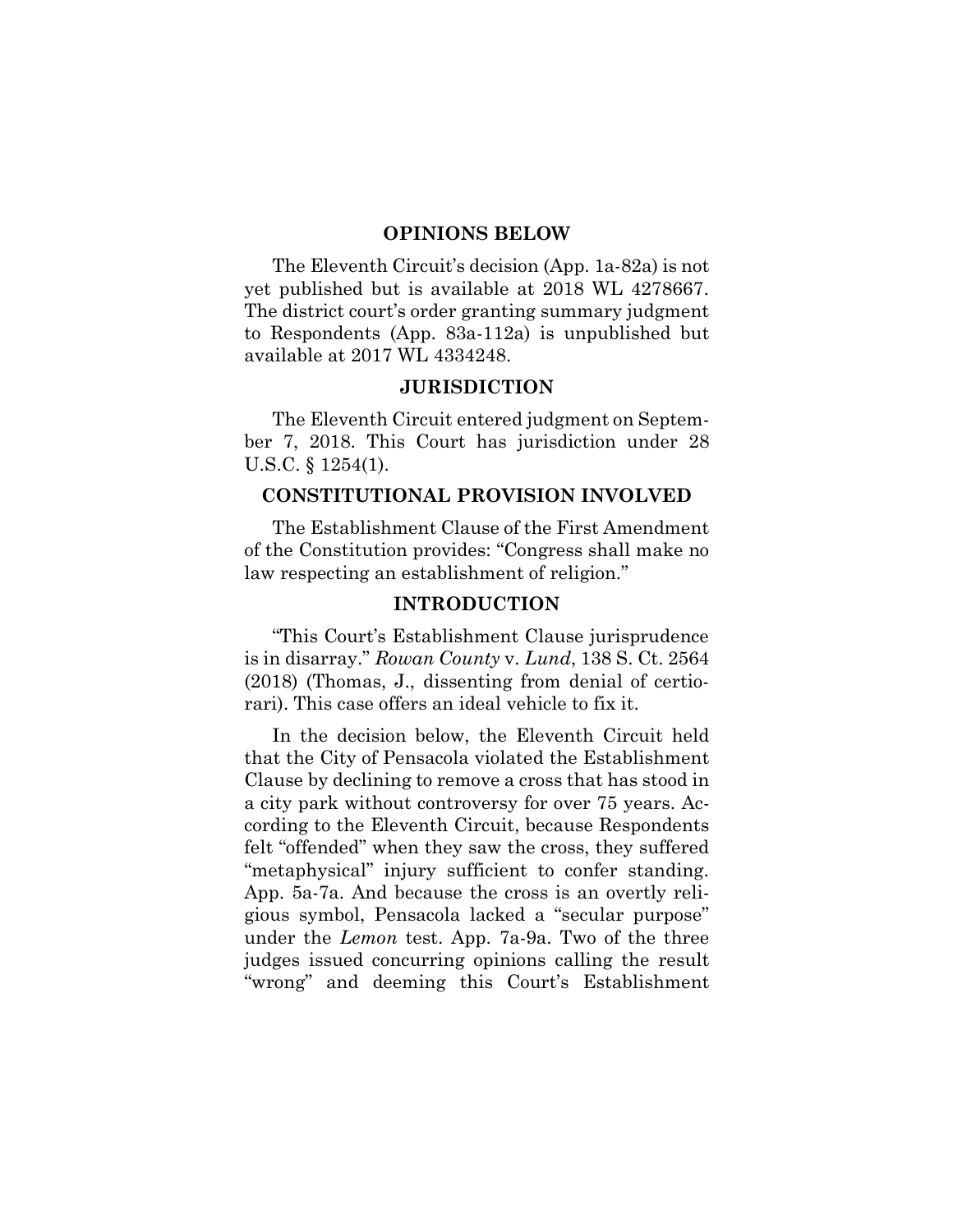Clause jurisprudence a "hot mess." App. 11a, 19a, 31a, 64a. But they agreed that their "hands are tied," because *Lemon* has not been "directly overruled." App. 9a.

The panel's decision is not just "wrong," it conflicts with decisions of this Court and other circuits. First, regarding standing, this Court has long held that plaintiffs lack Article III standing if their only injury is "the psychological consequence" produced by "observation of conduct with which one disagrees." *Valley Forge Christian Coll.* v. *Americans United for Separation of Church & State, Inc.*, 454 U.S. 464, 485 (1982). Yet the court below found standing based upon just such "metaphysical" harm. App. 7a. As Judge Newsom said, this conclusion is "utterly irreconcilable" with *Valley Forge*. App. 13a. It also conflicts with standing rulings from another circuit.

Second, on the merits, the Eleventh Circuit held that it must apply the "*Lemon* test" and that Pensacola lacked a "secular purpose" for allowing the cross to remain—notwithstanding the community's "historical acceptance" of the cross for over 75 years. App. 8a-9a (internal quotation marks omitted). But that ruling conflicts with *Town of Greece* v. *Galloway*, 134 S. Ct. 1811, 1819 (2014), which declined to apply *Lemon*, and with *Van Orden* v. *Perry*, 545 U.S. 677, 702 (2005) (Breyer, J., concurring), which held that historical acceptance of a monument was "determinative." The ruling also exacerbates circuit splits over the appropriate Establishment Clause test for passive religious displays generally and cross displays specifically.

Left undisturbed, the Eleventh Circuit's decision will have far-reaching consequences. The court's "sweeping standing rule" requires "court[s] to rule on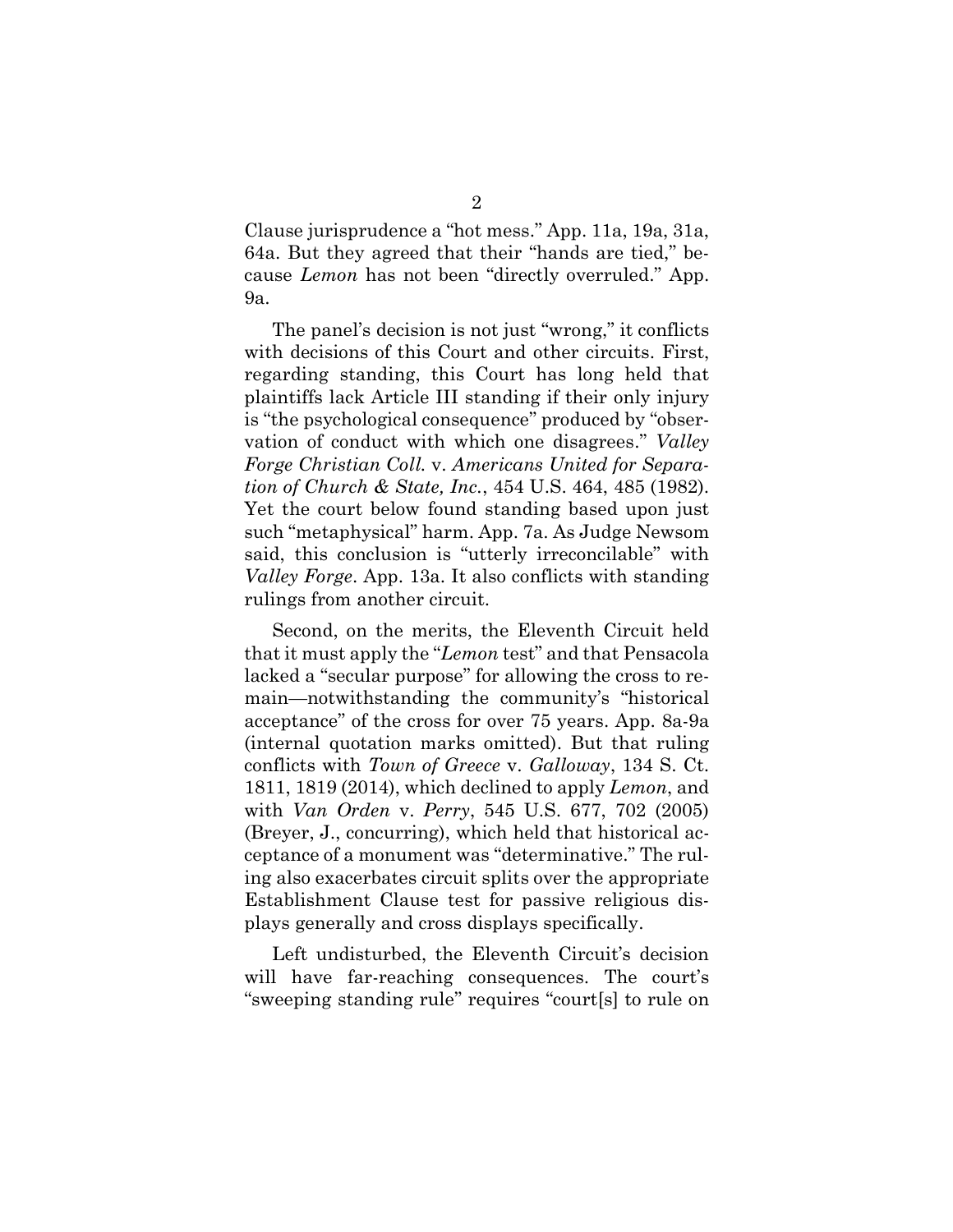important constitutional issues in the abstract" and "threatens the structural principles that underlie Article III's case-or-controversy requirement." App. 15a (Newsom, J., concurring). And the court's merits ruling exacerbates a circuit split on issues of profound practical importance to state and local governments, threatening hundreds of similar religious symbols across the country. Review is urgently needed to resolve the split and bring order to this Court's Establishment Clause jurisprudence.

#### **STATEMENT**

#### **A. Factual Background**

1. Pensacola has a rich history. It was founded by Spanish explorers in 1559—well before Jamestown (1607) or St. Augustine (1565)—making it arguably the oldest city in the United States. Pensacolians celebrate this history in many ways, including in the city's parks.

Pensacola maintains 93 parks, which host over 170 expressive displays highlighting the city's history. App. 127a-185a. Some displays commemorate individuals—like Plaza de Luna, which features a bronze statue of the city's founder. App. 170a. Others commemorate historical events—like Fort George Park, which contains the ruins of a fort used during the Revolutionary War. App. 151a. Still others recognize less famous groups and individuals—like Seville Square, which includes a plaque honoring the woman who inspired Pensacola's historic-preservation movement. App. 176a-177a. Pensacola's parks also host scores of private events each year, C.A. R.E. Tab 31-16, at 45- 47, and are available for religious gatherings, as is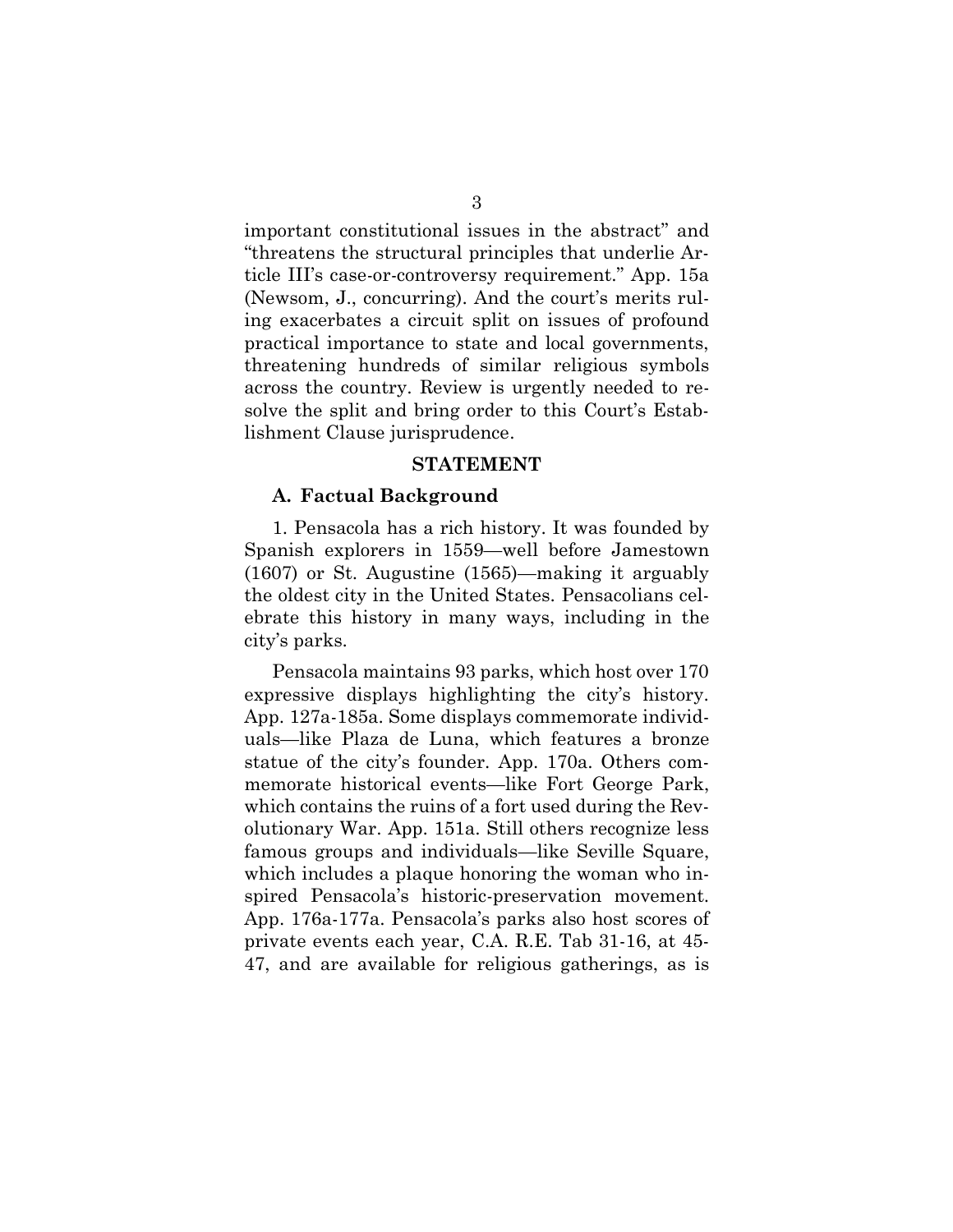constitutionally required. See *Niemotko* v. *Maryland*, 340 U.S. 268 (1951).

2. This case involves a challenge to a cross in Bayview Park. The 28-acre park includes dog parks, tennis courts, boat ramps, walking trails, and picnic areas. App. 124a. It also has various memorials and plaques—such as a plaque recognizing the founder of the dog beach, a monument commemorating the establishment of the tennis courts, and a monument to a young man who died in a nearby water-skiing accident. App. 136a-137a.

A cross was first erected in the park in 1941. That year, the local Junior Chamber of Commerce, or Jaycees, organized a "communitywide, nondenominational" Easter service. C.A. R.E. Tabs 30-7, 31-2. With war raging across the globe and American involvement increasingly likely, the service was designed to unite the community and give servicemembers a place to celebrate the holiday while stationed away from home. *Id.* Tab 31-10. A wooden cross was placed in the northeast corner of the park. *Id.* Tab 30-4.

The Jaycees' service was widely attended and became an annual tradition. Throughout World War II, the event offered a time for the community to pray for "the divine guidance of our [nation's] leaders" and be reminded that "through faith" they could "see through" to the end of the war. C.A. R.E. Tabs 31-3, at 9; 31-5, at 2. Attendees brought flowers "in commemoration of those who are away from home and those who have gone," and the flowers were distributed to patients in military hospitals. *Id.* Tab 31-4, at 5.

In 1949, the Jaycees built a small bandstand in front of the cross. C.A. R.E. Tabs 30-1, at 50-51; 31-8,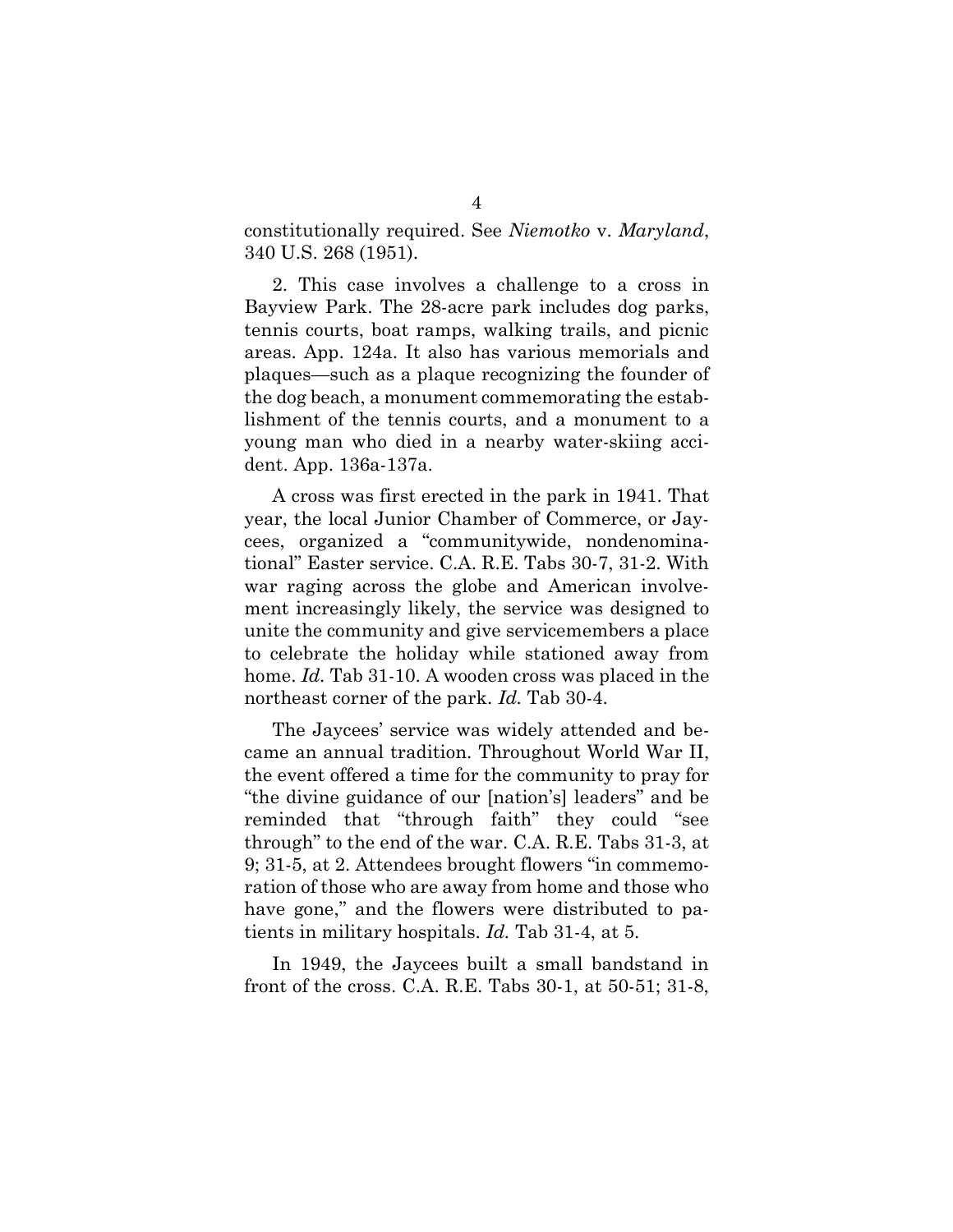at 2-3. The project was led by a Jaycee named Frasier Phelps, who died of leukemia soon after. The Jaycees rededicated the site to Phelps in 1951, placing a plaque on the bandstand in front of the cross, stating that it was "Dedicated" to Phelps and "Sponsored" and "Donated" by the "Junior Chamber of Commerce":



In 1969, at the height of the Vietnam War, the Jaycees organized another Easter event and used private donations to replace the wooden cross with the current version. That version is pictured below: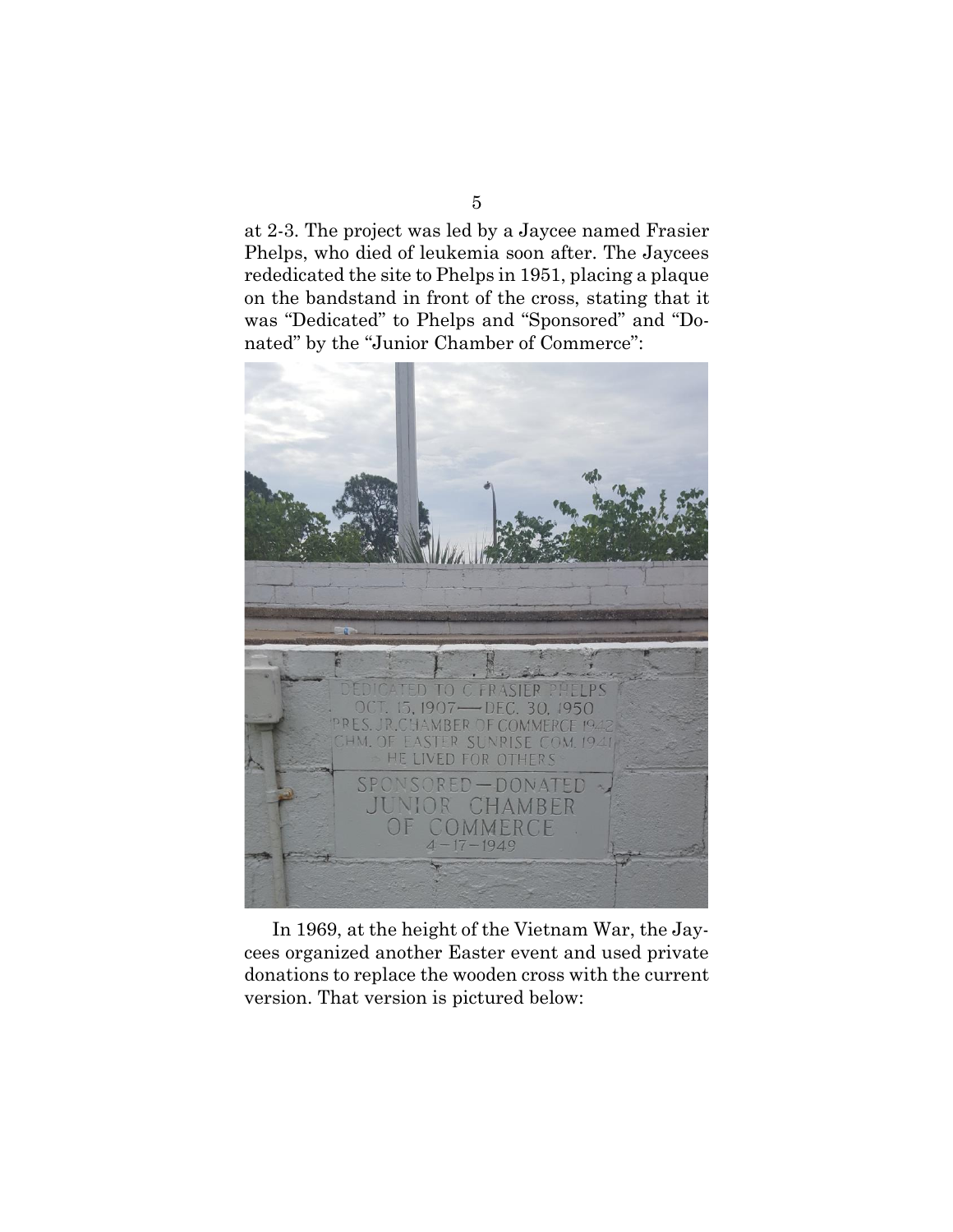

The Jaycees organized annual Easter events until the chapter's dissolution in 2011. C.A. R.E. Tab 30-2 ¶ 13. They also used the area around the cross for other events, such as Veterans Day and Memorial Day remembrances, and a memorial service for President Roosevelt. *Id.* Tabs 30-2 ¶¶ 20-22; 30-7, at 5. Other groups have also used the area around the cross for various events—from outdoor movie nights, to weddings, to boat festivals, to fundraising walks. *Id.* Tab 31-18, at 14-16. The city allows all of these events equally under viewpoint neutral policies. *Id.* Tab 30-2 ¶¶ 20-22.

6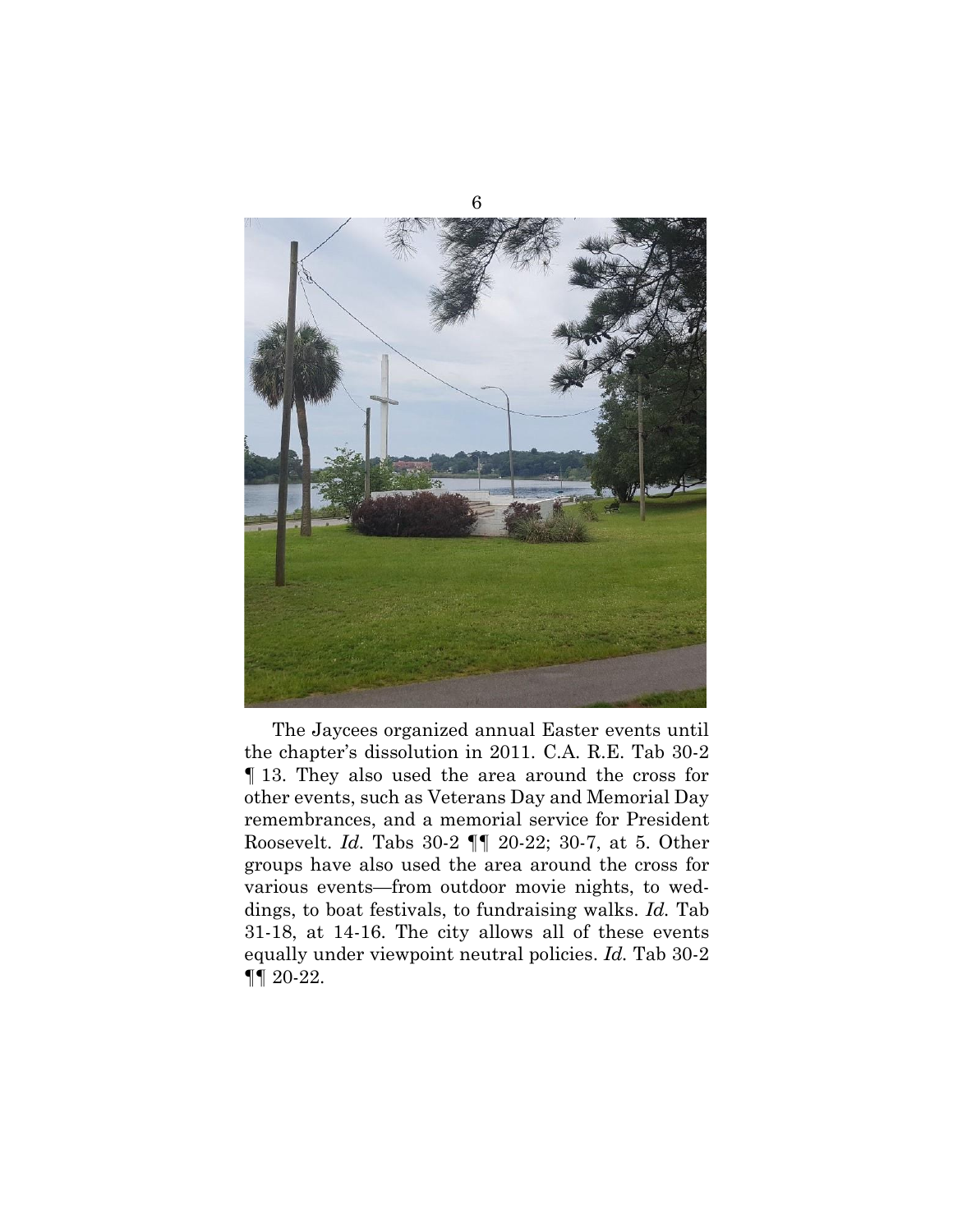### **B. Procedural History**

1. In May 2016, Respondents Amanda and Andreiy Kondrat'yev, Andre Ryland, and David Suhor filed this lawsuit, alleging a violation of the Establishment Clause.

The Kondrat'yevs are former area residents who say they are offended by the cross. After filing suit, they moved to Canada. App. 85a n.1. They have not alleged any further contact with the cross.

Ryland is an atheist who resides in Escambia County, Florida, outside of Pensacola. Ryland alleges that he first saw the cross in 2010—six years before filing suit—and is "affronted" by it. App. 119a. He "visit[s] Bayview Park many times throughout the year" and "often" encounters the cross by "walk[ing] the trail around the park." *Ibid.*

Suhor first saw the cross in 1993—23 years before filing suit. App. 122a. He alleges he is "offended" by it. *Ibid.* He "visit[s] Bayview Park regularly" and "encounter[s]" the cross, riding his bicycle past the cross "as often as twice a week." *Ibid.*

Suhor has also used the cross for his own ideological purposes. In February 2016, Suhor "tried to reserve the site of the cross for Easter Sunday." C.A. R.E. Tab 30-2 ¶ 15. A church had already reserved the site, but "the church graciously agreed to move to another area in the park." *Ibid.* Suhor then used the cross for "satanic purposes." *Id.* Tab TR, at 43:9-17. Less than two months later, Suhor and the other Respondents filed suit.

2. In April 2017, Pensacola moved for summary judgment, invoking *Van Orden* and *Town of Greece*,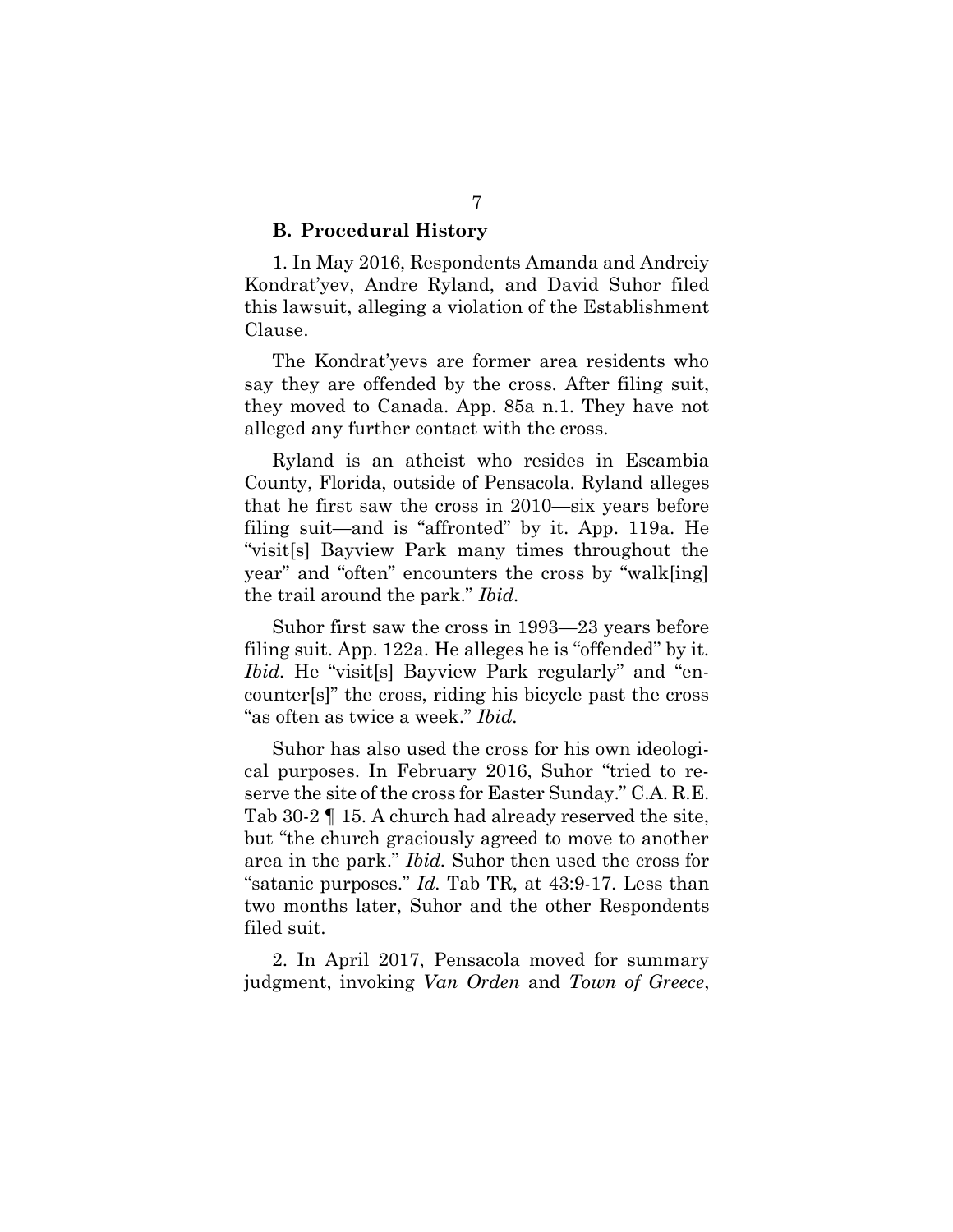and arguing that Pensacola may keep the cross as a recognition of the city's history and culture. Respondents cross-moved for summary judgment, relying on *Lemon* and arguing that Pensacola had an impermissible "religious purpose" because the cross is "patently religious." D. Ct. Doc. 31, at 16 (Apr. 21, 2017) (internal quotation marks omitted).

The district court granted summary judgment to Respondents. The court acknowledged that Pensacola's actions would be "certainly constitutional" if the court considered "what the Founding Fathers intended." App. 94a. The court also acknowledged that Pensacola's actions "might well pass constitutional muster" under *Van Orden*. App. 106a.

Nonetheless, the court felt bound to apply the "widely criticized (and sometimes savaged)" *Lemon* test and strike down the cross. App. 95a, 109a. According to the court, *Lemon* has not been clearly "overrule[d]." App. 101a. And under *Lemon*, "it has been recognized that the Latin cross is unmistakably a universal symbol of Christianity" and "has never had any secular purpose." App. 92a (internal quotation marks omitted). The court stayed its decision, noting that this Court's Establishment Clause jurisprudence "is historically unmoored, confusing, inconsistent, and almost universally criticized," and inviting this Court "to revisit and reconsider" it. App. 114-115a.

3. Pensacola appealed. It argued that because the plaintiffs' only alleged injury was offense, they lacked standing. And it argued that the *Lemon* test had been replaced by a historical approach in *Van Orden* and *Town of Greece*, under which the city's actions were constitutional. Pet. C.A. Br. 36-45.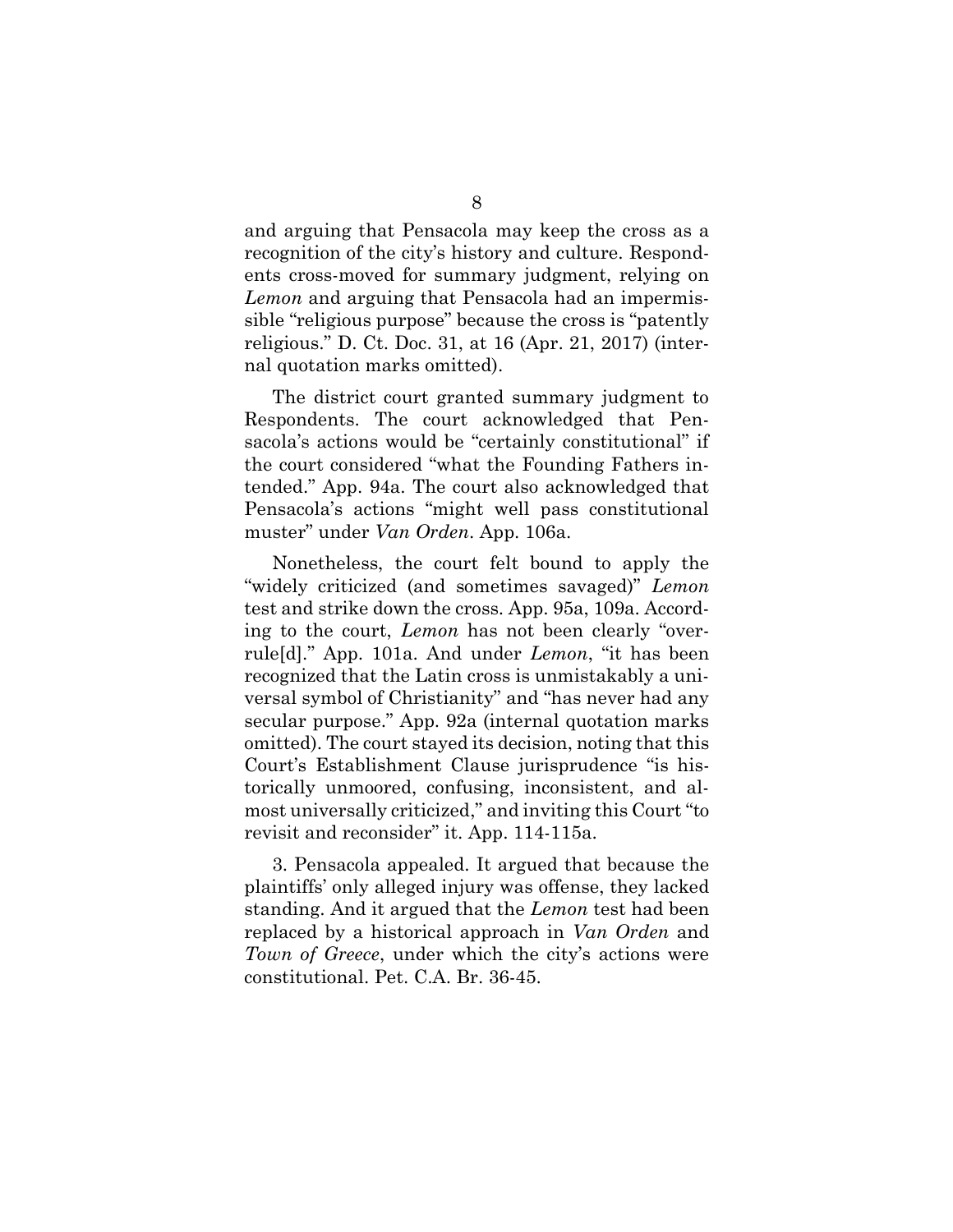The Eleventh Circuit issued a 10-page, per curiam opinion stating it was "constrained to affirm." App. 2a. According to the panel, the decision in *ACLU of Georgia* v. *Rabun County Chamber of Commerce, Inc.*, 698 F.2d 1098 (11th Cir. 1983)—which struck down another cross under the *Lemon* test—controlled. Although the panel acknowledged that this Court has "substantially weakened *Lemon*—and thus, by extension, *Rabun*"—it said that *Lemon* has not been "directly overruled." App. 9a (internal quotation marks omitted). Thus, the panel was constrained to find standing based upon Ryland's "metaphysical" injury. App. 7a. And it was constrained to apply the *Lemon* test and strike down the cross. App. 8a-9a (internal quotation marks omitted).

Two panelists filed over seventy pages of concurrences, explaining that the Eleventh Circuit's precedent is "wrong," incapable of being "squared with a faithful application of Supreme Court precedent," and "needs to be reversed." App. 10a-11a (Newsom, J., concurring), 28a (Royal, J., concurring).

Judge Newsom explained that the panel's decision on standing is "utterly irreconcilable" with *Valley Forge*. While *Valley Forge* "clearly holds" that "'psychological' harm is *not* sufficient to establish Article III injury," the panel held precisely the opposite—that the "metaphysical" harm of feeling "offense" was enough. App. 13a. On the merits, Judge Newsom noted that the Eleventh Circuit "effectively dismissed history as a reliable guide for Establishment Clause cases," App. 16a, even though this Court in *Town of Greece* held that "[t]he Establishment Clause must be interpreted 'by reference to historical practices and understandings.'" App. 16a-20a (quoting *Town of Greece*, 134 S.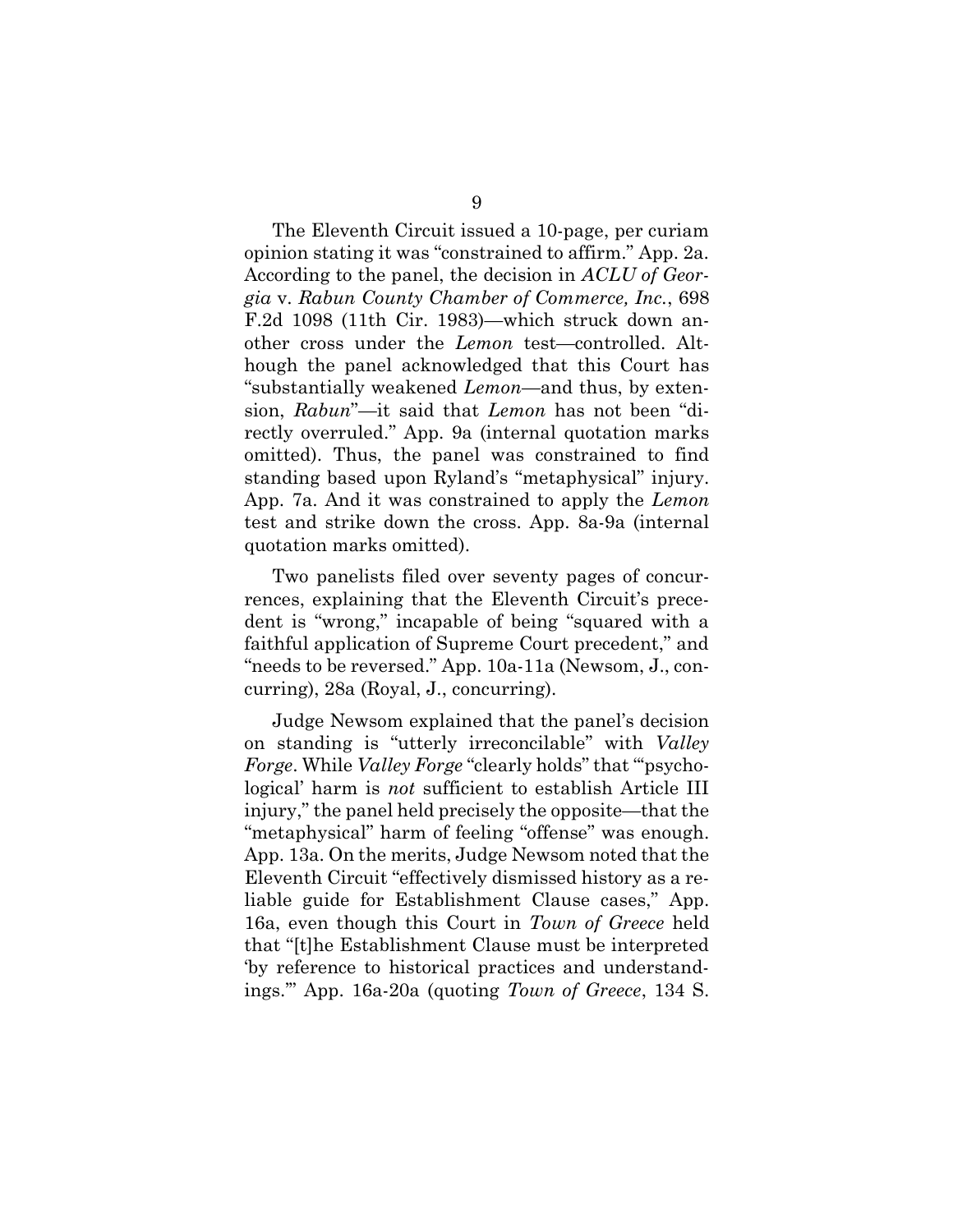Ct. at 1819). Surveying the "history underlying the practice of placing and maintaining crosses on public land," Judge Newsom concluded that Pensacola's actions are permissible under *Town of Greece*. App. 20a-25a.

Judge Royal, too, concluded that plaintiffs' allegations of "feeling offended and excluded" were merely "the psychological consequence of seeing a cross they don't like—the kind of injury that the Supreme Court said in *Valley Forge* would not create standing." App. 69a. And on the merits, he argued that the touchstone of an Establishment Clause violation is coercion; but the cross "stands mute and motionless," "oppresses no one," "requires nothing of anyone," and "commands nothing." App. 59a.

#### **REASONS FOR GRANTING THE PETITION**

## **I. The Eleventh Circuit's standing rule conflicts with decisions of this Court and other circuits.**

The panel concluded that Respondent Ryland has standing because he "uses Bayview Park 'many times throughout the year' and is 'offended and feel[s] excluded by'" the cross. App. 7a. The panel found this "metaphysical' or 'spiritual' injury" sufficient for standing. *Ibid.* (quoting *Rabun*, 698 F.3d at 1108). But as two of the three judges acknowledged, this "sweeping standing rule" is "utterly irreconcilable" with this Court's precedent. App. 13a-15a (Newsom, J., concurring in the judgment), 64a (Royal, J., concurring in the judgment). It also perpetuates a circuit split.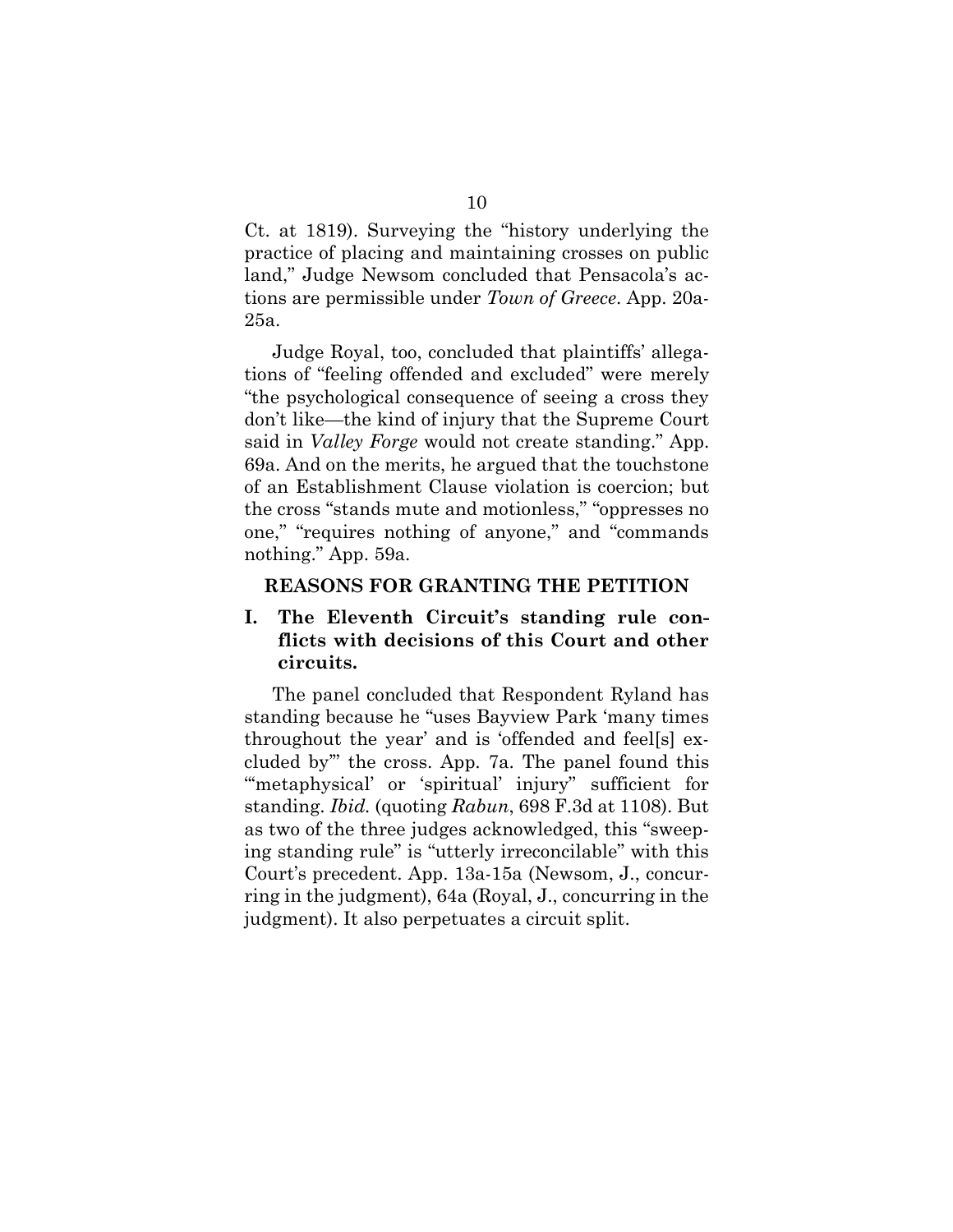### **A. The Eleventh Circuit's standing ruling conflicts with this Court's precedents.**

1. To establish Article III standing, plaintiffs must prove they have suffered (1) an "injury-in-fact" that (2) is caused by the defendant and (3) is redressable by a favorable decision. *Lujan* v. *Defenders of Wildlife*, 504 U.S. 555, 560-61 (1992). The injury-in-fact must be "particularized"—meaning it must affect the plaintiff in "a personal and individual way." *Spokeo, Inc.* v. *Robins*, 136 S. Ct. 1540, 1548 (2016). And the injury must be "concrete"—meaning it "must actually exist" and be "real" rather than "abstract." *Ibid.*

The leading cases on injury under the Establishment Clause are *Valley Forge* and *Schempp*. In *Valley Forge*, plaintiffs challenged the transfer of federal property to a religious college. 454 U.S. at 468. The plaintiffs had never visited the property but heard about the transfer through a news release. *Id.* at 487. This Court concluded that plaintiffs lacked standing, because "the psychological consequence presumably produced by observation of conduct with which one disagrees \* \* \* is not an injury sufficient to confer standing under Art. III." *Id.* at 485.

In *School Dist. of Abington Twp.* v. *Schempp*, the Court found standing where public-school children were required to participate in Bible reading and prayer or else leave the classroom. The Court found standing because plaintiffs were "directly affected by the laws and practices against which their complaints are directed." 374 U.S. 203, 224 n.9 (1963). Or, as *Valley Forge* put it, plaintiffs "were subjected to unwelcome religious exercises or were forced to assume special burdens to avoid them." 454 U.S. at 486 n.22. Ra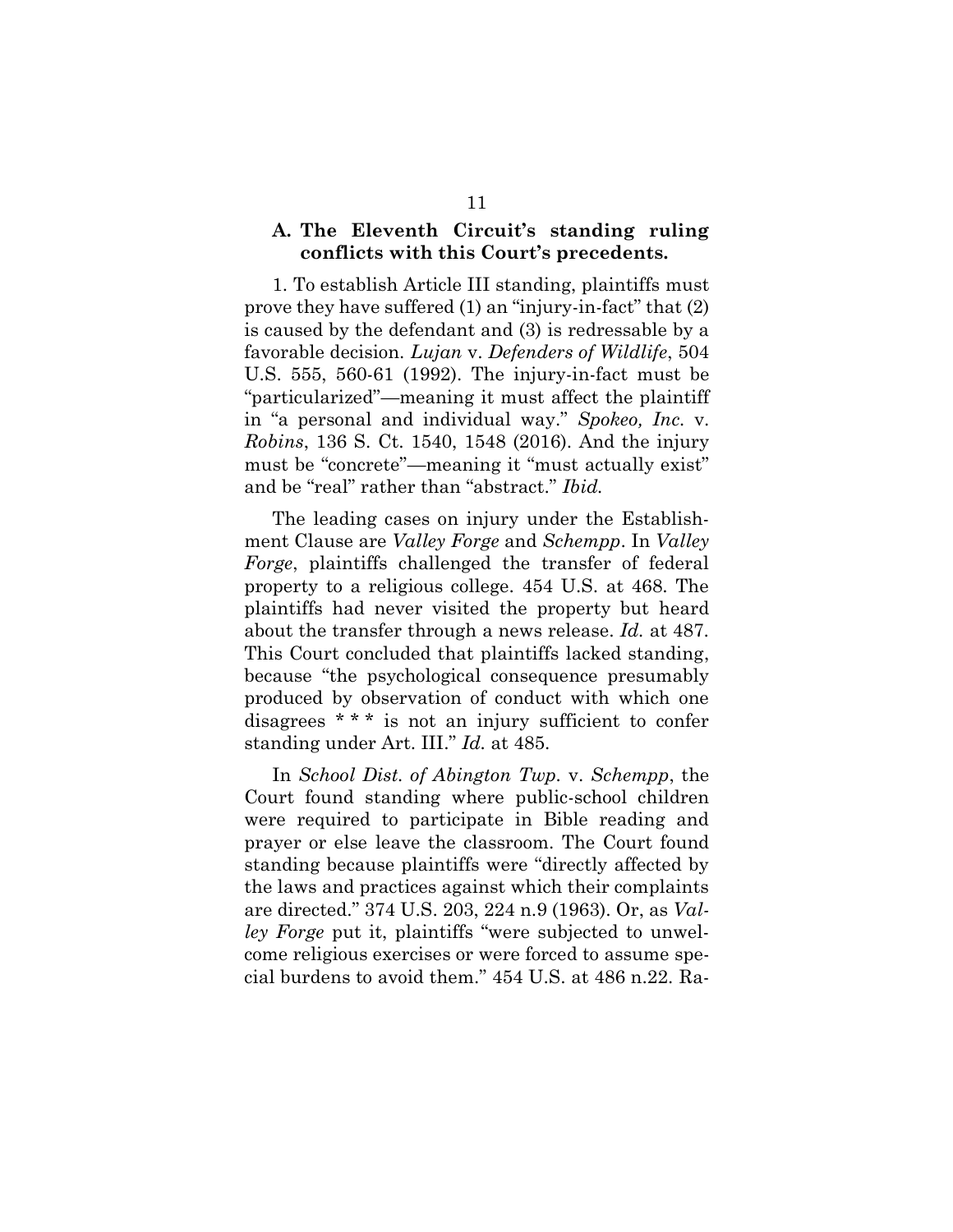ther than basing standing on feelings, the Court focused on the objective legal effect of the government's conduct—subjecting a captive audience to government-controlled religious exercises.

Here, the panel acknowledged that Respondents were not a captive audience and were not subjected to any government-controlled religious exercises. Nevertheless, the panel held that Respondents have standing because they suffered a "metaphysical" injury when they felt "offended" at the cross. App. 7a.

That ruling cannot be reconciled with *Valley Forge*. Indeed, as two of the three panelists admitted, basing standing on this kind of "squishy 'psychological' injury" is "utterly irreconcilable" with *Valley Forge*. App. 13a-14a, 64a; see also *Hein* v. *Freedom From Religion Found., Inc.,* 551 U.S. 587, 626 (2007) (Scalia, J., concurring in the judgment) (*Valley Forge* was "a resounding rejection of the very concept of Psychic Injury"); *ACLU-NJ* v. *Township of Wall*, 246 F.3d 258, 265 (3d Cir. 2001) (Alito, J.) ("resentment" upon seeing a religious display is arguably "tantamount to the 'psychological consequence[s]'" that were "insufficient to establish standing" in *Valley Forge*).<sup>1</sup>

<sup>1</sup> This Court has resolved several cases involving religious displays without considering standing. See, *e.g.*, *Van Orden* v. *Perry*, 545 U.S. 677 (2005); *McCreary County* v. *ACLU of Ky.*, 545 U.S. 844 (2005); *County of Allegheny* v. *ACLU Greater Pittsburgh Chapter*, 492 U.S. 573 (1989); *Lynch* v. *Donnelly*, 465 U.S. 668, 671 (2002); *Stone* v. *Graham*, 449 U.S. 39 (1980). But "drive-by jurisdictional rulings of this sort" have "no precedential effect." *Steel Co.* v. *Citizens for a Better Env't*, 523 U.S. 83, 91 (1998); see also *Arizona Christian Sch. Tuition Org.* v. *Winn*, 563 U.S. 125, 144-45 (2011) ("[T]his Court is not bound by a prior exercise of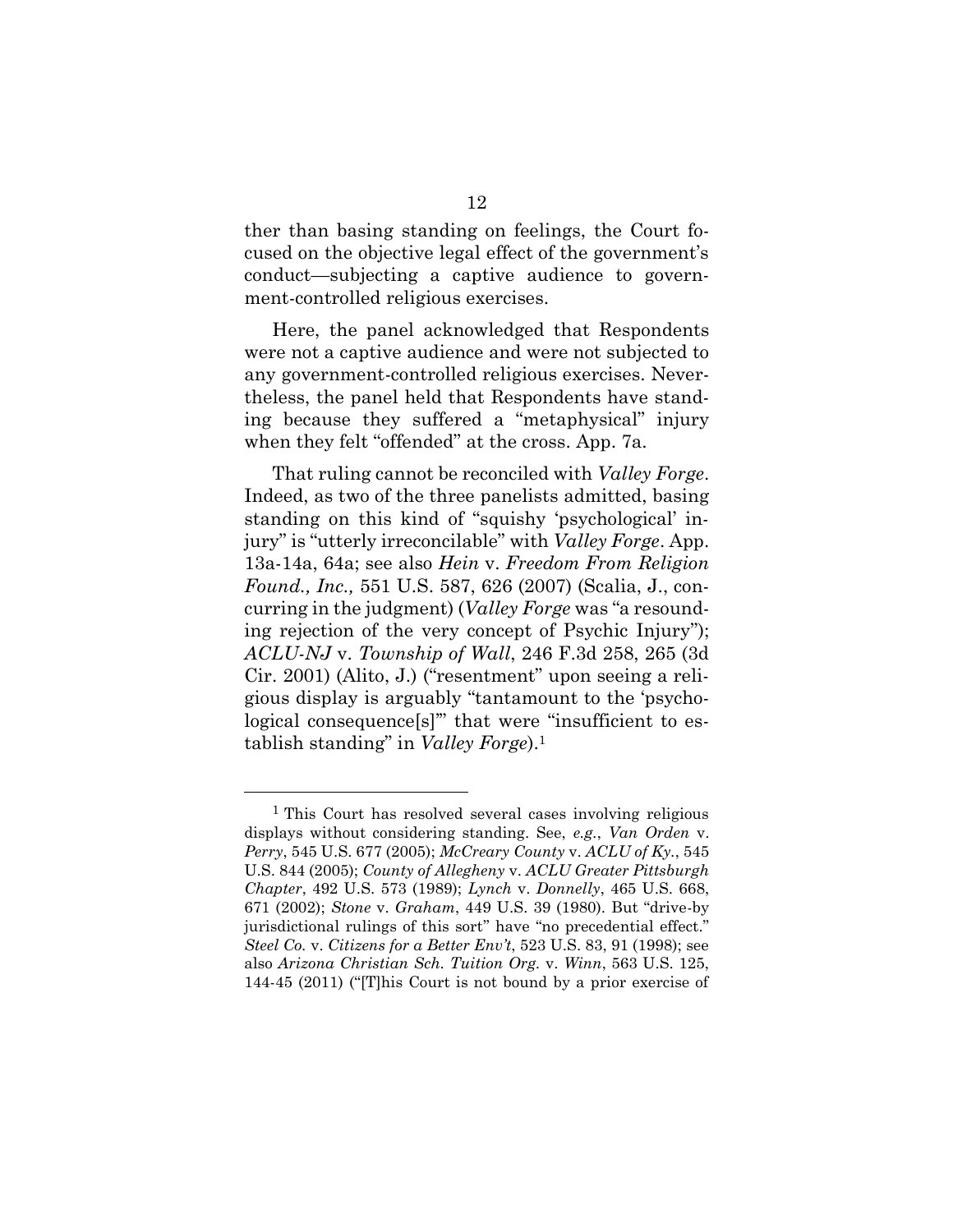2. The Eleventh Circuit's standing ruling also conflicts with this Court's cases under the Equal Protection Clause. Under the Equal Protection Clause, this Court has repeatedly held that mere feelings of offense are insufficient to demonstrate standing. Instead, plaintiffs must show that they were "personally denied equal treatment by the challenged discriminatory conduct." *Allen* v. *Wright*, 468 U.S. 737, 755 (1984).

In *Allen*, parents of African-American public school children sued the IRS, claiming it should have denied tax-exempt status to racially discriminatory private schools. According to the parents, they and their children suffered "stigmatic injury, or denigration," based on their race. *Id.* at 754. But this Court held that plaintiffs lacked standing because they failed to allege that they had been "personally denied equal treatment" by the IRS. *Id*. at 755. As the Court explained, the stigma caused by racial discrimination "is one of the most serious consequences of discriminatory government action"; but "such injury accords a basis for standing only to 'those persons who are personally denied equal treatment' by the challenged discriminatory conduct." *Ibid.* (quoting *Heckler* v. *Mathews*, 465 U.S. 728, 739- 740 (1984)).

Under the rule in *Allen*, plaintiffs lack standing to challenge a club's racially discriminatory membership policy merely because the policy is offensive; they have standing only if they "applied for membership" and were denied. *Ibid.* (citing *Moose Lodge No. 107* v. *Irvis*, 407 U.S. 163, 166-67 (1972)). Similarly, plaintiffs lack

l

jurisdiction" in Establishment Clause cases that "do not mention standing.").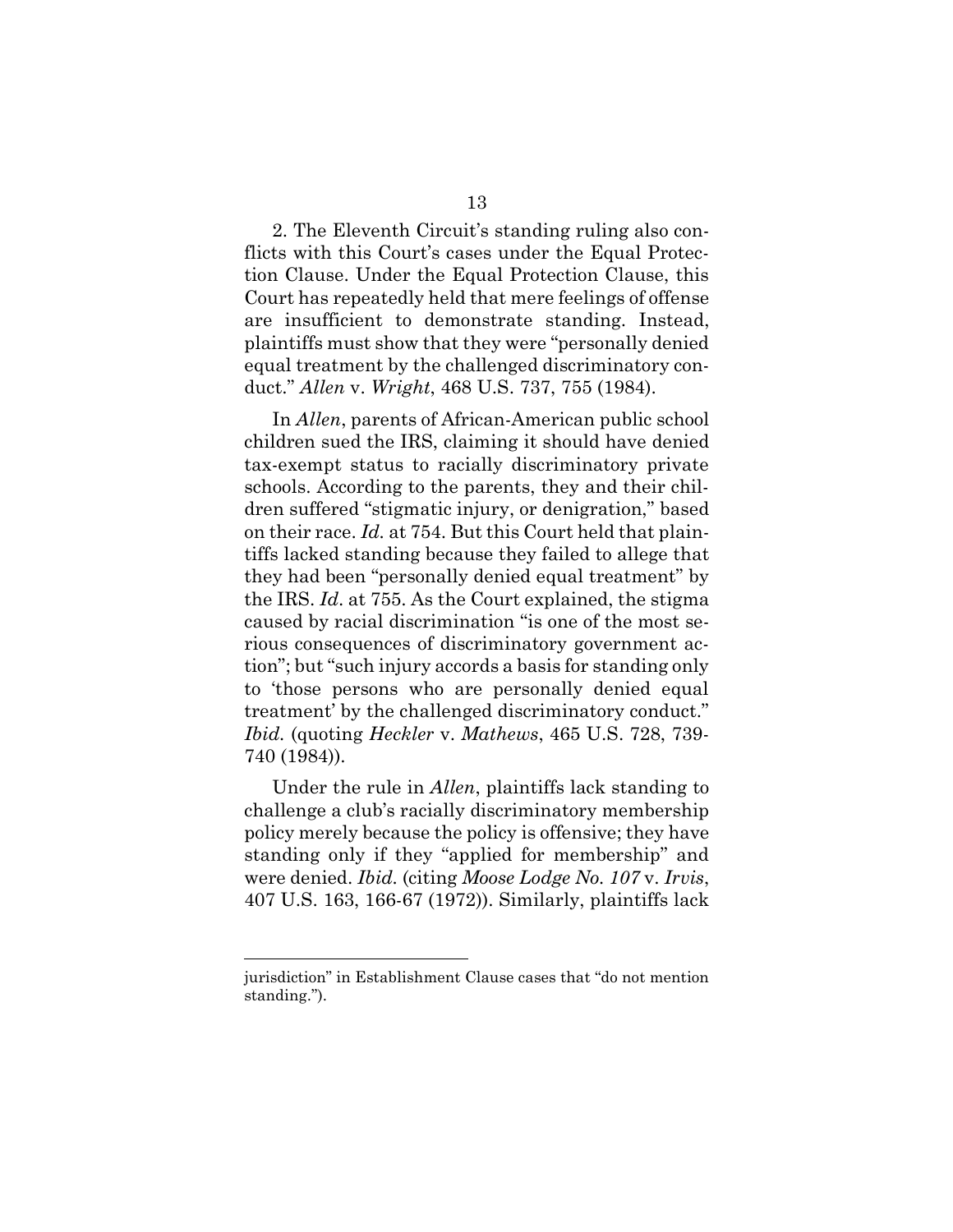standing to challenge race discrimination in the criminal justice system merely because it is offensive; they have standing only if "they ha[ve] been or would likely be subject to the challenged practices." *Ibid.* (citing *O'Shea* v. *Littleton*, 414 U.S. 488 (1974)). And plaintiffs lack standing to challenge the government's display of racially charged symbols merely because they are offensive; they have standing only if they were "personally denied equal treatment" by the government's "discriminatory conduct." *Moore* v. *Bryant*, 853 F.3d 245, 249 (5th Cir.), cert. denied, 138 S. Ct. 468 (2017).

The Eleventh Circuit's standing ruling cannot be reconciled with these cases. In fact, it produces an anomalous result: African-Americans who are offended by the display of a Confederate flag cannot sue under the Equal Protection Clause, because they have no cognizable injury. *Ibid.* But atheists who are offended by the cross *on the same flag* can sue under the Establishment Clause. See *Briggs* v. *Mississippi*, 331 F.3d 499, 503-08 (5th Cir. 2003) (entertaining such a claim on the merits). This is not only absurd, it contradicts this Court's repeated admonition that "there is absolutely no basis for making the Article III inquiry turn on the source of the asserted right." *Lujan*, 504 U.S. at 576; see also *Valley Forge*, 454 U.S. at 484 (no "'sliding scale' of standing" depending on the constitutional provision).

### **B. The Eleventh Circuit's standing ruling perpetuates a circuit split.**

1. The decision below also contributes to a circuit split. Nine circuits, including the Eleventh, hold that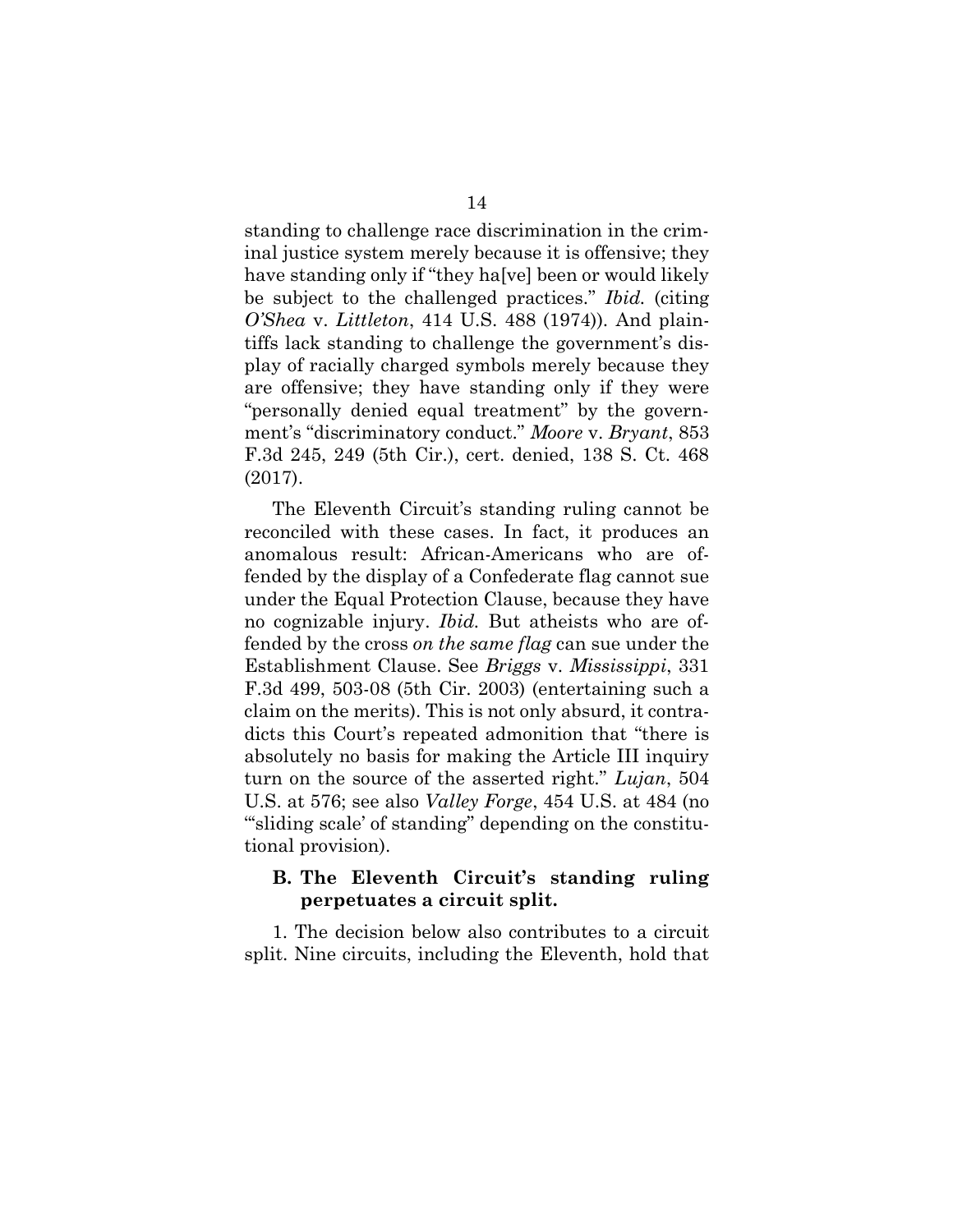mere "direct, unwelcome contact" with a religious display is sufficient to establish standing.<sup>2</sup> According to these circuits, the plaintiffs in *Valley Forge* lacked standing because "they had absolutely no personal contact with the alleged establishment of religion." *Suhre*, 131 F.3d at 1086. But when a plaintiff has "contact" with an offensive display, it "create[s] a larger psychological wound"—which is "a personal injury distinct from and in addition to each citizen's general grievance against unconstitutional government conduct." *Id.* at 1086-87 (quoting *Washegesic* v. *Bloomingdale Pub. Schs.*, 33 F.3d 679, 683 (6th Cir. 1994)).

2. The Seventh Circuit, by contrast, holds that merely being "deeply offended" by direct contact with a display is not enough. *ACLU of Ill.* v. *City of St. Charles*, 794 F.2d 265, 268 (7th Cir. 1986) (Posner, J.). Instead, plaintiffs must either "alter their behavior" to avoid the display, *ibid.*; or be unable to do so, *Freedom From Religion Found., Inc.* v. *Obama*, 641 F.3d 803, 807 (7th Cir. 2011).

<sup>2</sup> *Freedom From Religion Found., Inc.* v. *New Kensington Arnold Sch. Dist.*, 832 F.3d 469, 477 (3d Cir. 2016); see also *Cooper*  v. *U.S. Postal Serv.*, 577 F.3d 479, 491 (2d Cir. 2009) ("direct contact"); *Suhre* v. *Haywood County*, 131 F.3d 1083, 1085-88 (4th Cir. 1997) ("direct contact"); *Murray* v. *City of Austin*, 947 F.2d 147, 151 (5th Cir. 1991) ("direct, personal contact"); *ACLU of Ohio Found., Inc.* v. *Ashbrook*, 375 F.3d 484, 490 (6th Cir. 2004) ("direct, unwelcome contact"); *Red River Freethinkers* v. *City of Fargo*, 679 F.3d 1015, 1023 (8th Cir. 2012) ("direct and unwelcome personal contact"); *Vasquez* v. *Los Angeles County*, 487 F.3d 1246, 1251 (9th Cir. 2007) ("unwelcome direct contact"); *Foremaster* v. *City of St. George*, 882 F.2d 1485, 1490 (10th Cir. 1989) ("direct, personal contact").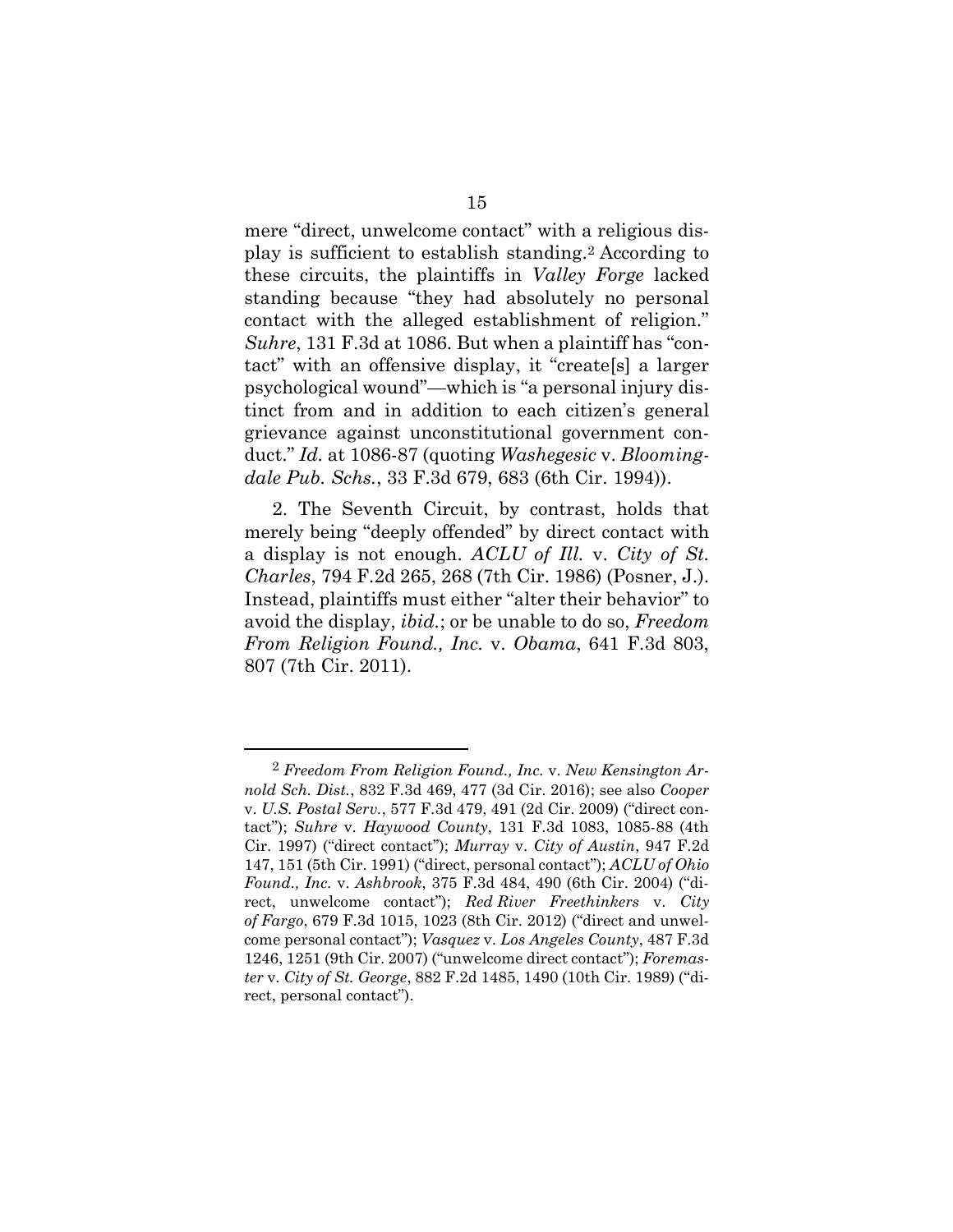In *Freedom From Religion Foundation, Inc.* v. *Zielke*, for example, plaintiffs challenged a Ten Commandments monument, alleging that "the display is a rebuke to their religious beliefs." 845 F.2d 1463, 1467 (7th Cir. 1988). But they "admit[ted] that they ha[d] not altered their behavior as a result of the monument." *Ibid.* The Seventh Circuit held that plaintiffs' feelings of offense were "exactly the type of psychological harm that" this Court in *Valley Forge* "held cannot confer standing." *Id.* at 1468.

In the years following *Zielke*, the Seventh Circuit occasionally suggested that it might adopt the "direct and unwelcome contact" standard of other circuits. See *Books* v. *City of Elkhart*, 235 F.3d 292, 300 (7th Cir. 2000). But the court recently reaffirmed its alteredconduct standard in *Obama*. There, plaintiffs alleged injury "because they fe[lt] excluded, or made unwelcome," when the President proclaimed a National Day of Prayer. 641 F.3d at 806-07. But under "the rule of *Valley Forge* and *St. Charles*," Judge Easterbrook explained, "offense at the behavior of the government" doesn't provide standing; instead, plaintiffs must show that they "altered their conduct." *Id.* at 807-08. Because plaintiffs had "not altered their conduct one whit," they lacked standing. *Id.* at 808.

*Zielke* and *Obama* cannot be reconciled with the decision below. Here, it is undisputed that Respondents did not "take any affirmative steps to avoid the cross." App. 11a. Thus, this case would have been dismissed for lack of standing in the Seventh Circuit.

3. This Court has already granted certiorari to resolve this split once before. See Pet. for Writ of Cert., *Salazar* v. *Buono*, 559 U.S. 700 (2010) (No. 08-472), 2008 WL 4566257, at \*16-18 (*Buono* Cert. Pet.) (citing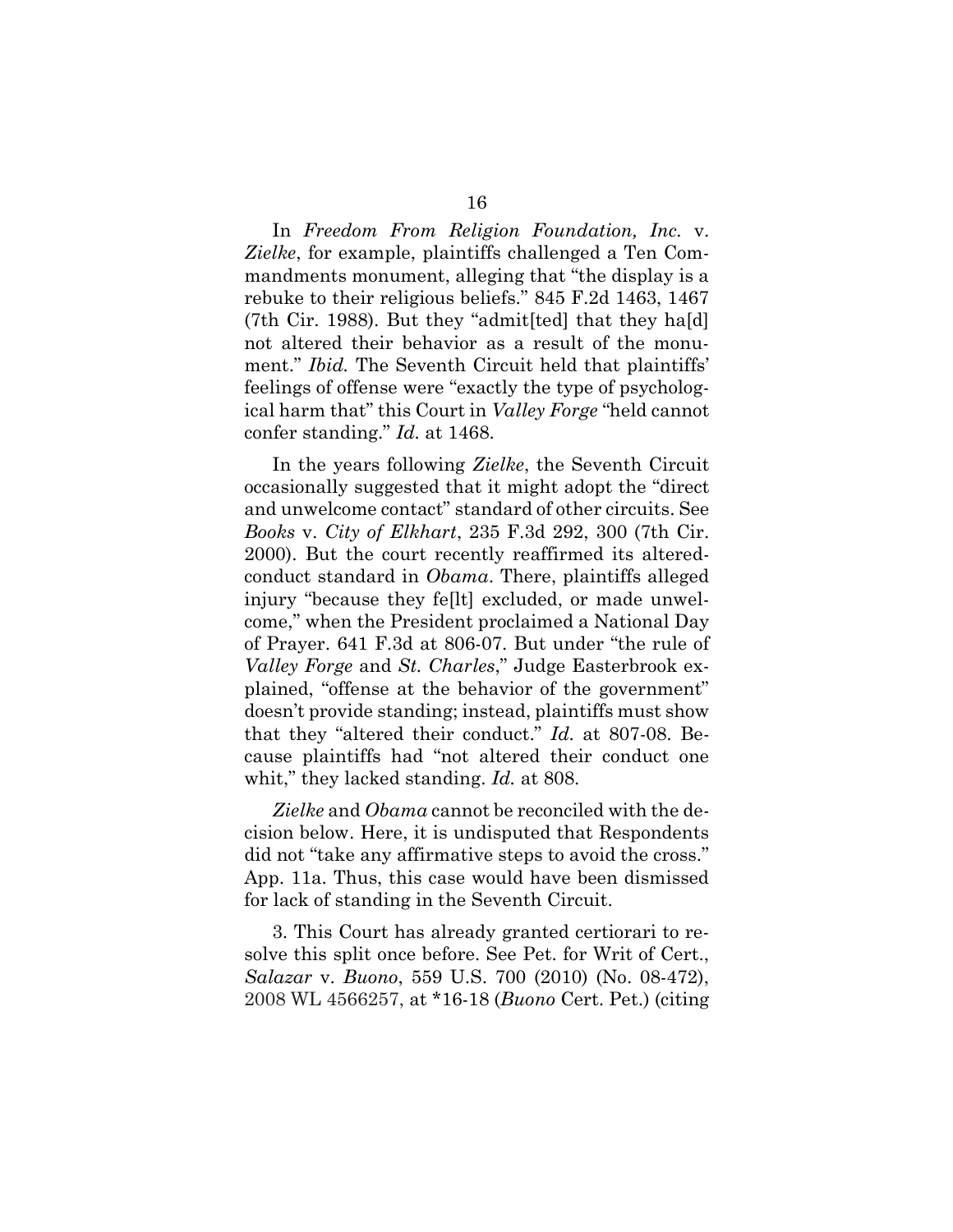"a fundamental disagreement among the courts of appeals on the correct interpretation of *Valley Forge*"). But in *Buono*, the government failed to properly appeal the Ninth Circuit's standing ruling, so that ruling "became final and unreviewable" in this Court. 559 U.S. at 711-12. Here, by contrast, the Eleventh Circuit's decision has been immediately appealed, so there is no barrier to review. This Court should grant review and clarify that mere "offense" at encountering a religious display is not a cognizable injury under *Valley Forge*. See also *City of Edmond* v. *Robinson*, 517 U.S. 1202-03 (1996) (Rehnquist, J., dissenting from denial of certiorari) (Court should resolve "disagreement among the Courts of Appeals about whether *Valley Forge* allow[s] standing to a plaintiff alleging direct injury by being exposed to a state symbol that offends his beliefs"); see also *Ashbrook*, 375 F.3d at 496-97 (Batchelder, J., dissenting) (lamenting how lower courts "have long attempted to redefine" *Valley Forge*); *Doe* v. *Tangipahoa Par. Sch. Bd.*, 494 F.3d 494, 500 (5th Cir. 2007) (DeMoss, J., concurring) (arguing that the "double standard" on Establishment Clause standing "must be corrected").

Such a decision would not only resolve a longstanding circuit split, but also reduce the religion-based divisiveness occasioned by this Court's decisions. This Court has sometimes said that the government should be "neutral" toward religion, communicating a message of neither endorsement nor disapproval of religion. *County of Allegheny*, 492 U.S. at 627 (O'Connor, J., concurring). But in litigation over a religious display, a court's decision often sends a more powerful message than the display itself. A decision allowing the display is perceived as endorsement; a decision requiring removal of the display is perceived as hostility.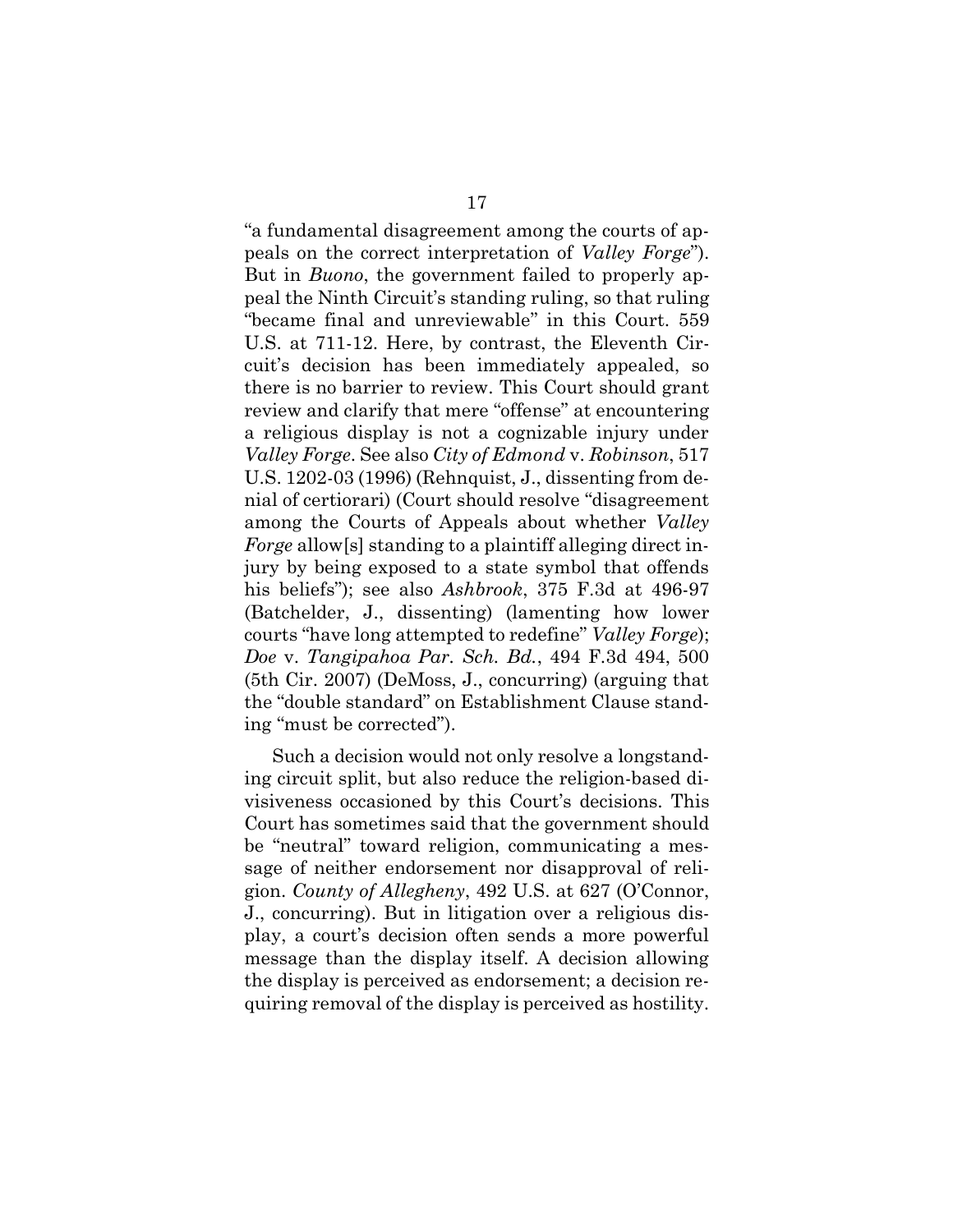The litigation itself becomes the occasion of ill-will across religious lines, with each side caring more about the court's decision than the challenged symbol. By affirming the common-sense standing limit in *Valley Forge*, this Court will go a long way toward reducing "the very kind of religiously based divisiveness that the Establishment Clause seeks to avoid." *Van Orden*, 545 U.S. at 704 (Breyer, J., concurring).

## **II. The Eleventh Circuit's application of** *Lemon* **conflicts with decisions of this Court and other circuits.**

The panel's ruling on the merits also warrants this Court's review. The panel held that it was bound to apply *Lemon* because it has not been "directly overruled." App. 9a (internal quotation marks omitted). It then concluded that the city's actions violated *Lemon* because they lacked a "secular purpose." App. 8a-9a. This ruling conflicts with decisions of this Court and exacerbates a circuit split.

## **A. The Eleventh Circuit's reliance on** *Lemon* **conflicts with this Court's decisions in** *Van Orden* **and** *Town of Greece***.**

1. This Court's earliest decisions interpreted the Establishment Clause based on historical practices and understandings, not the *Lemon* test. In *Everson* v. *Board of Education*, 330 U.S. 1 (1947), the Court's first modern Establishment Clause case, the majority said the Clause must be interpreted "in the light of its history." *Id.* at 14. The dissent agreed that "[n]o provision of the Constitution is more closely tied to or given content by its generating history than the religious clause of the First Amendment." *Id.* at 33 (Rutledge, J., dissenting). For the next 24 years, the Court followed a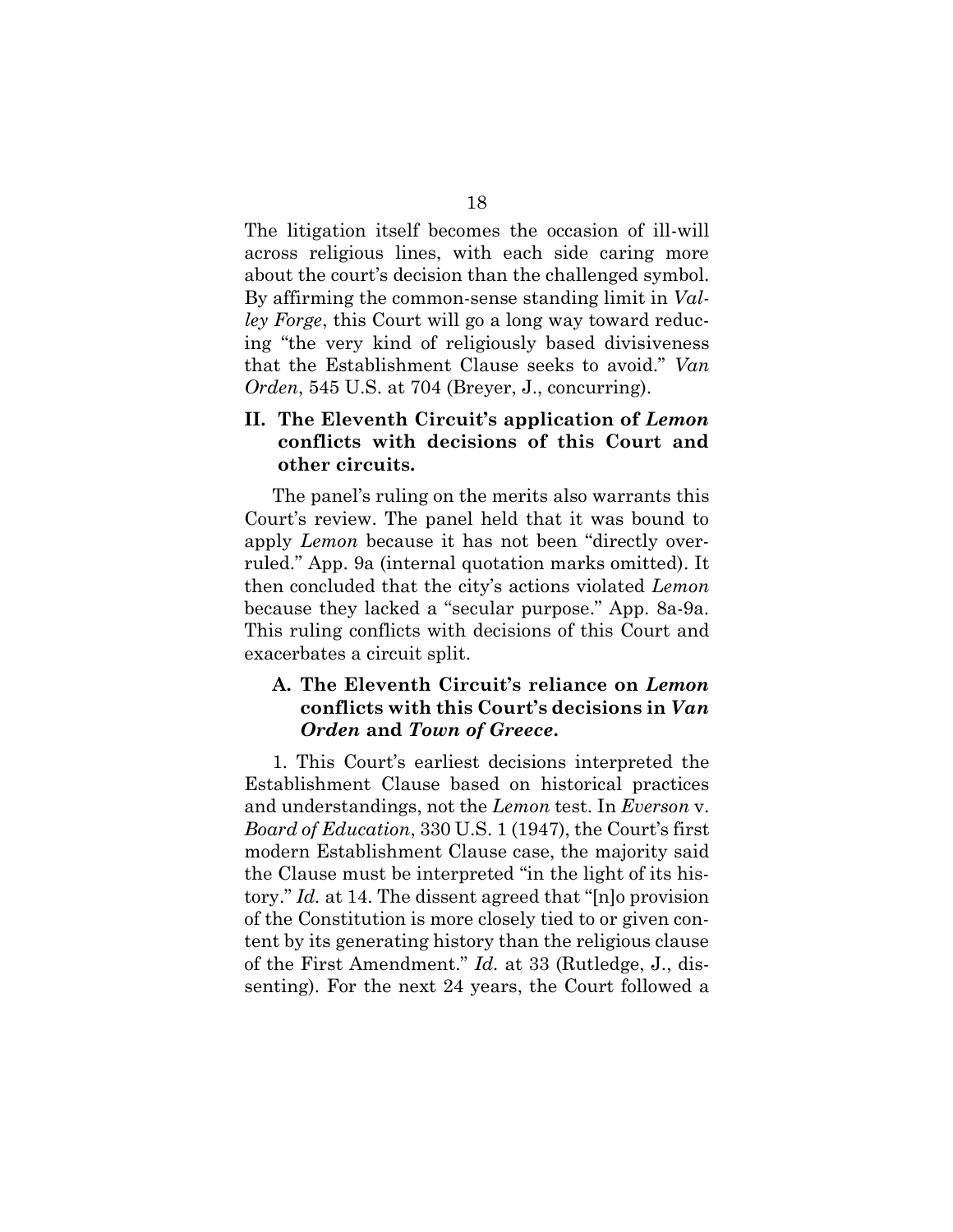historical approach, basing its decisions on the history of disputed practices. See, *e.g.*, *McGowan* v*. Maryland*, 366 U.S. 420, 437 (1961) ("an investigation of what historical position Sunday Closing Laws have occupied with reference to the First Amendment should be undertaken") (citing *Everson*, 330 U.S. at 14); *Walz* v*. Tax Comm'n*, 397 U.S. 664, 680 (1970) (upholding church tax exemptions because they were supported by "more than a century of our history and uninterrupted practice").

The Court departed from its historical approach in *Lemon* v. *Kurtzman*, which involved government funding for religious schools. 403 U.S. 602 (1971). Noting that "we can only dimly perceive the lines of demarcation in this extraordinarily sensitive area of constitutional law," the Court "gleaned" the now-familiar *Lemon* test—which requires that government action (1) have a secular purpose, (2) have the primary effect of neither advancing (or, as later cases said, "endorsing") nor inhibiting religion, and (3) not excessively entangle the government in religion. *Id.* at 612.

The *Lemon* test is one of the most harshly criticized doctrines in all of constitutional law. Scholars have called it "a conceptual disaster," Jesse H. Choper, *The Establishment Clause and Aid to Parochial Schools— An Update*, 75 Cal. L. Rev. 5, 6 (1987), that is "possibly the most maligned constitutional standard the Court has ever produced," Steven G. Gey, *Religious Coercion and the Establishment Clause*, 1994 U. Ill. L. Rev. 463, 468. Lower courts have criticized it as "hopelessly open-ended." *Doe ex rel. Doe* v. *Elmbrook Sch. Dist.*,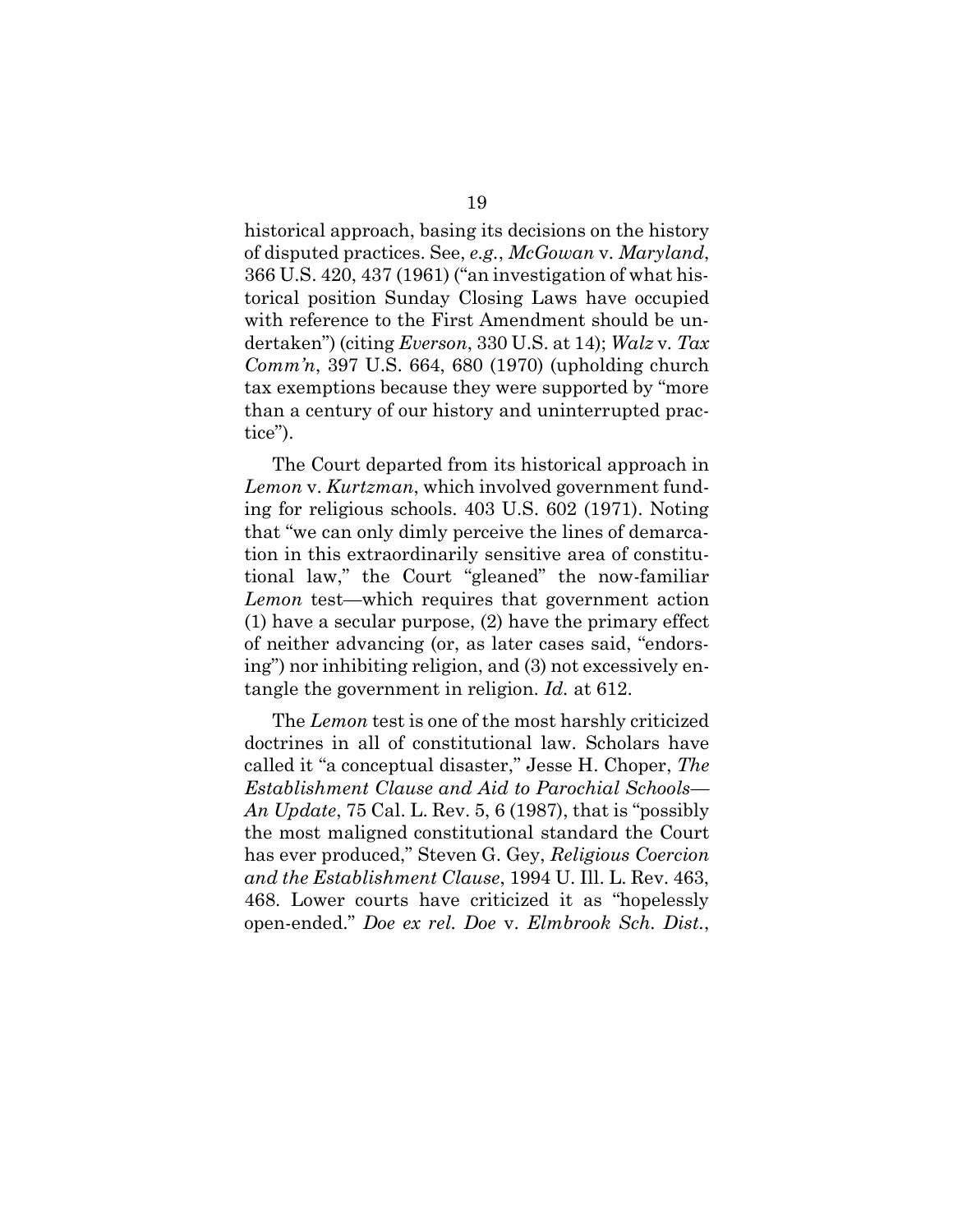687 F.3d 840, 869 (7th Cir. 2012) (Easterbrook, J., dissenting). Justices of this Court have criticized it repeatedly. 3

In several important contexts, such as legislative accommodation of religion and school funding, the Court no longer adverts to *Lemon* at all, but has instead substituted more precise tests. See *Cutter* v. *Wilkinson*, 544 U.S. 709, 720 (2005) (not applying *Lemon*); *Zelman* v. *Simmons-Harris*, 536 U.S. 639, 662–63 (2002) (same). In the context of religious symbols, the Court has likewise taken important steps away from *Lemon*, but without the decisive break needed to obviate the lower courts' confusion.

In *Van Orden*, for example, which involved a challenge to a Ten Commandments display, a four-Justice plurality said that the *Lemon* test was "not useful in dealing with the sort of passive monument" at issue, and that the analysis must instead be "driven both by the nature of the monument and by our Nation's history." *Van Orden*, 545 U.S. at 686. Justice Breyer, in his concurrence, also declined to apply *Lemon*, stating

<sup>3</sup> See *Lamb's Chapel* v. *Ctr. Moriches Union Free Sch. Dist.*, 508 U.S. 384, 398-400 (1993) (Scalia, J., concurring) (collecting criticism from Scalia, Thomas, Kennedy, O'Connor, White, JJ., and Rehnquist, C.J); *Committee for Pub. Educ. & Religious Liberty* v. *Regan*, 444 U.S. 646, 671 (1980) (Stevens, J., dissenting); see also *Utah Highway Patrol Ass'n* v. *American Atheists, Inc.*, 565 U.S. 994 (2011) (Thomas, J., dissenting from denial of certiorari) (collecting criticism by Kennedy, Alito, Thomas, and Scalia, JJ., and Roberts, C.J.); *Green* v. *Haskell Cty. Bd. of Comm'rs*, 574 F.3d 1235, 1245 (10th Cir. 2009) (Gorsuch, J., dissenting from denial of rehearing en banc) (continuing to apply *Lemon* "leave[s] the state of the law 'in Establishment Clause purgatory'" (citation omitted)).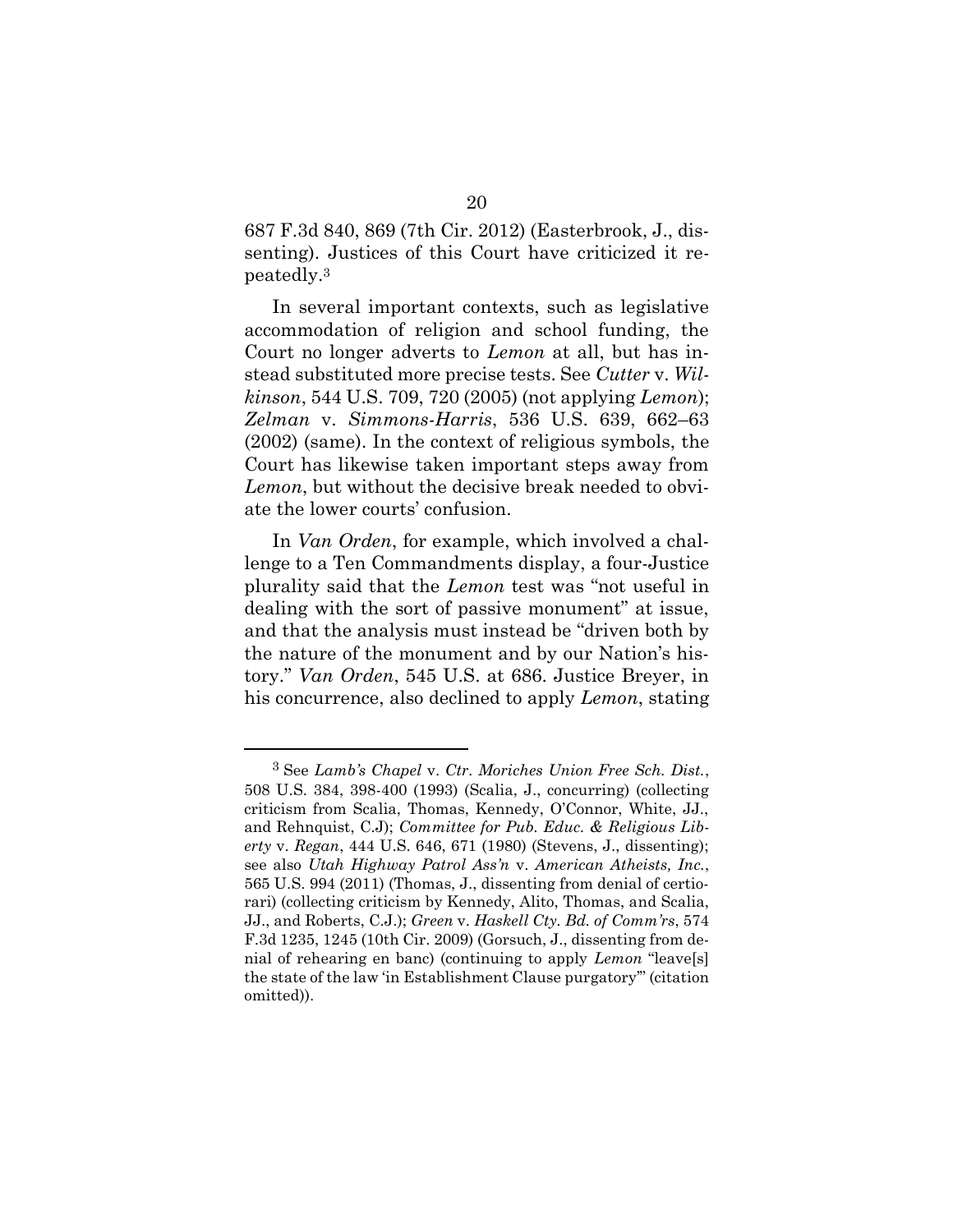that there is "no test-related substitute for the exercise of legal judgment." *Id.* at 700.

Similarly, in *Salazar* v*. Buono*, in which the Court declined to strike down a land-transfer statute protecting a cross, a three-Justice plurality went out of its way to criticize "the so-called *Lemon* test," suggesting that it is no longer "the appropriate framework" to apply. 559 U.S. 700, 708, 720-21 (2010) (Kennedy, J., joined by Roberts, C.J., Alito, J.) (citing *County of Allegheny*, 492 U.S. at 668; *Capitol Square Review & Advisory Bd.* v. *Pinette*, 515 U.S. 753, 763-68 (1995)); *id.* at 728 (Alito, J., concurring) (questioning whether "it is appropriate to apply the so-called 'endorsement test'"). Justices Scalia and Thomas did not reach the merits, but gave no indication that they had abandoned their longstanding criticism of *Lemon*. *Id.* at 729. Only a three-Justice dissent advocated for applying *Lemon*. *Id.* at 742 (Stevens, J., dissenting).

Most recently, in *Town of Greece*, which involved a town's practice of legislative prayer, a majority of the Court made a sharp break with *Lemon*. The Second Circuit had struck down the town's prayers under the *Lemon* test. 134 S. Ct. at 1818. But this Court reversed and refused to apply *Lemon*. Instead, in an opinion by Justice Kennedy, the Court said that "[a]ny test the Court adopts must acknowledge a practice that was accepted by the Framers." *Id.* at 1819. Citing his own criticism of the *Lemon* test, Justice Kennedy held that "the Establishment Clause must be interpreted 'by reference to historical practices and understandings.'" *Id.* at 1819 (quoting *County of Allegheny*, 492 U.S. at 670).

2. The Eleventh Circuit's opinion cannot be reconciled with these cases. Under *Town of Greece*, the key question is whether Pensacola's actions are consistent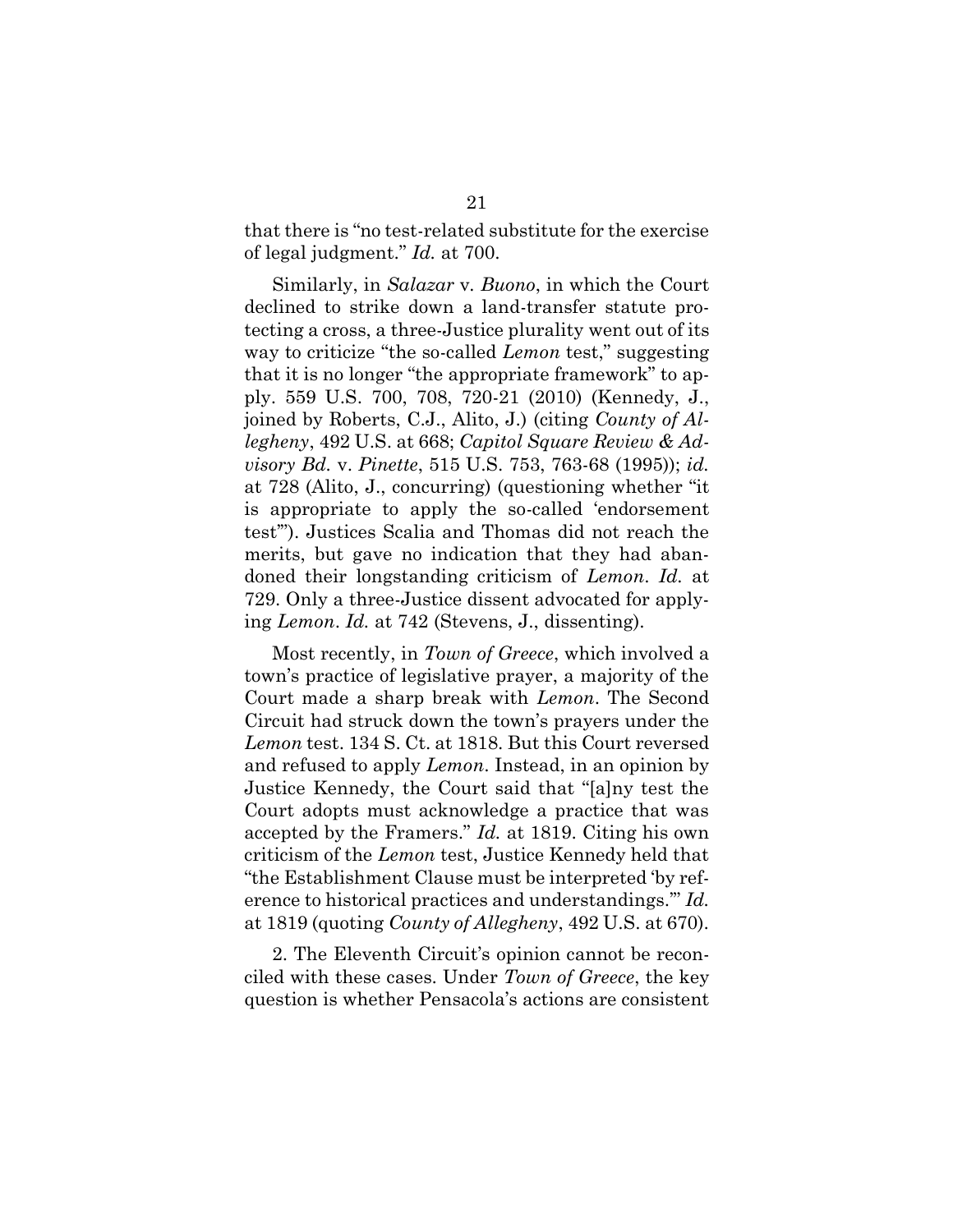with "historical practices and understandings" under the Establishment Clause. 134 S. Ct. at 1819. There is no question that they are. As the plurality recognized in *Van Orden*, there is an "unbroken history of official acknowledgment by all three branches of government of the role of religion in American life." 545 U.S. at 686. This history dates back to the founding, when, for example, "[t]he First Congress instituted the practice of beginning its legislative sessions with a prayer," *McCreary County* v. *ACLU of Ky.*, 545 U.S. 844, 886 (2005) (Scalia, J., dissenting); George Washington added "the concluding words 'so help me God'" to the Presidential oath, *ibid.*; and "[t]he first federal monument" described the dates of "fallen sailors as 'the year of our Lord, 1804.'" *Van Orden*, 545 U.S. at 689 n.9 (plurality). Under the historical approach, Pensacola's actions are constitutional so long as they pose "no greater potential for an establishment of religion" than these timeworn practices. *County of Allegheny*, 492 U.S. at 670 (Kennedy, J., concurring in part and dissenting in part). The cross in this case—which "[n]o one was compelled to observe," and which everyone is "free to ignore"—comfortably passes that test. *Id.* at 664.

Even more specifically, traditional acknowledgments of religion include "the practice of placing and maintaining crosses on public land." App. 21a (Newsom, J., concurring in the judgment). As Judge Newsom noted, "the erection of crosses as memorials is a practice that dates back centuries"—from the San Buenaventura Mission Cross placed in 1782, to the Cross Mountain Cross in 1847, to numerous crosses placed around the time of the ratification of the Fourteenth Amendment in the late 1800s. App. 21a-25a. "[T]here is a robust history" of "cities, states, and even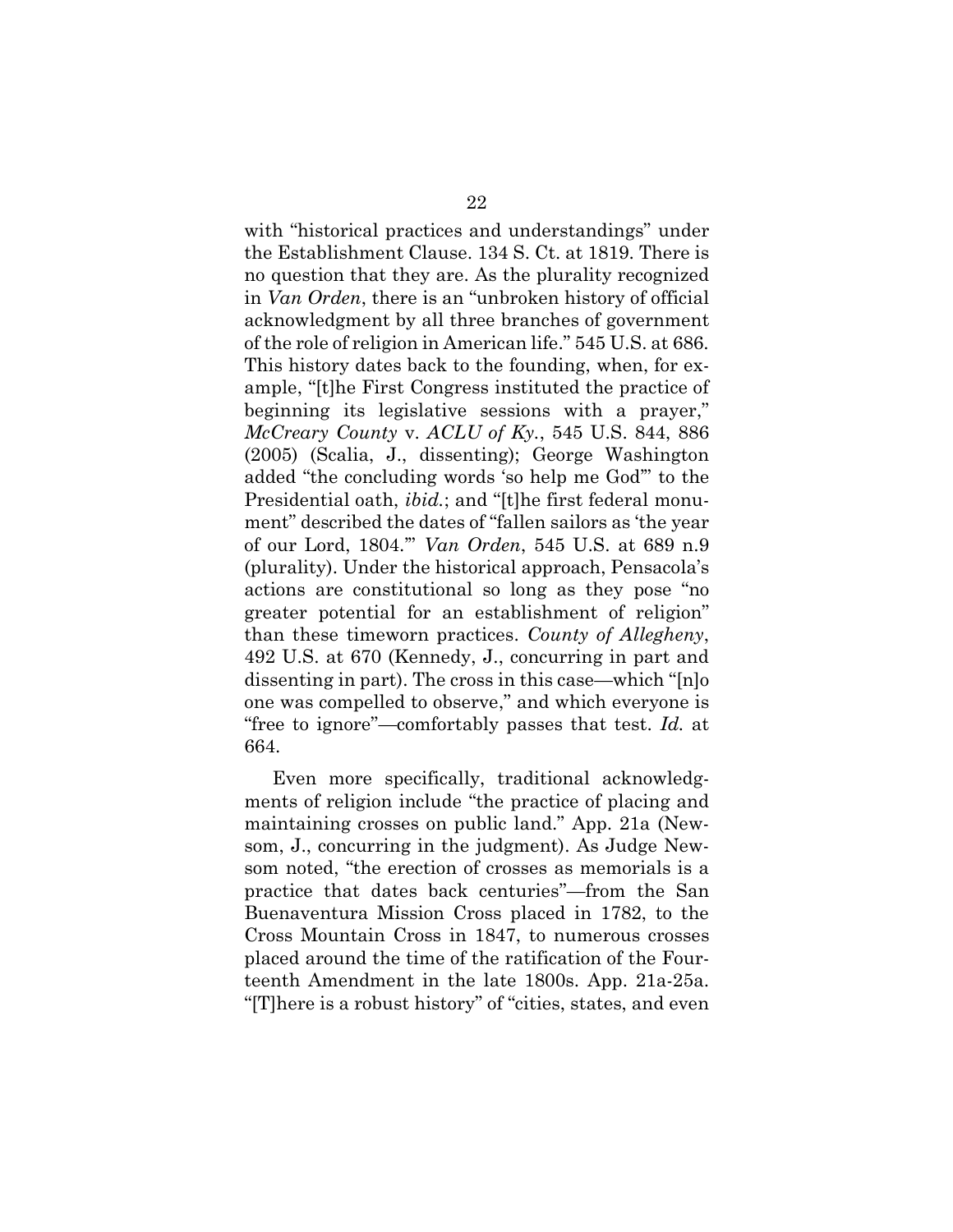the federal government erecting and maintaining cross monuments on public land," which remain "ubiquitous in and around this country." App. 25a-26a (Newsom, J., concurring in the judgment); see also App. 186a-223a (collecting 38 examples of memorial crosses); *Trunk* v. *City of San Diego*, 660 F.3d 1091, 1099-100 (9th Cir. 2011) (Bea, J., dissenting) (collecting additional examples); *Buono* v. *Kempthorne*, 527 F.3d 758, 765 n.6 (9th Cir. 2008) (O'Scannlain, J., dissenting from the denial of rehearing en banc) (same). Pensacola's actions in this case fall well within this tradition.

Pensacola's actions are also consistent with the historical meaning of the Establishment Clause. *Town of Greece*, 134 S. Ct. at 1819. At the time of the founding, an establishment of religion involved several elements: "(1) control over doctrine, governance, and personnel of the church; (2) compulsory church attendance; (3) financial support; (4) prohibitions on worship in dissenting churches; (5) use of church institutions for public functions; and (6) restriction of political participation to members of the established church." *Felix*  v. *City of Bloomfield*, 847 F.3d 1214, 1216 (10th Cir. 2017) (Kelly, J., dissenting from denial of rehearing en banc) (quoting Michael W. McConnell, *Establishment and Disestablishment at the Founding, Part I: Establishment of Religion*, 44 Wm. & Mary L. Rev. 2105, 2131 (2003)), cert. denied, 138 S. Ct. 357 (2017); see also *Town of Greece*, 134 S. Ct. at 1837 (Thomas, J., concurring) (colonial establishments "exercised government power in order to exact financial support of the church, compel religious observance, or control religious doctrine"). Here, Respondents have not alleged that a passive display embodies any of these elements,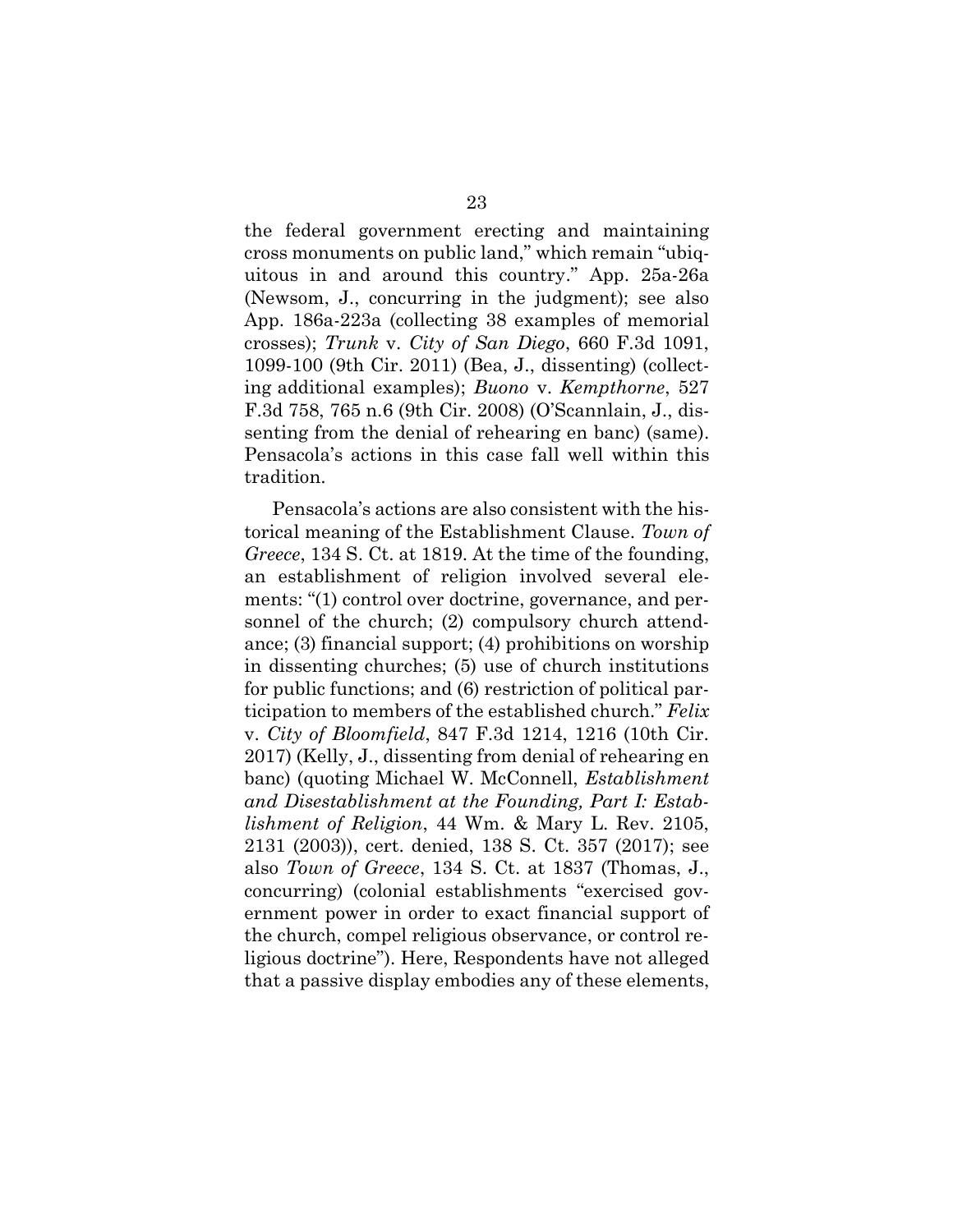nor could they. Accordingly, Pensacola's actions are permissible under *Town of Greece*.

3. The Eleventh Circuit's decision also conflicts with *Van Orden*, in which this Court upheld a Ten Commandments display. In his controlling opinion, Justice Breyer did not apply the *Lemon* test, noting that there is "no test-related substitute for the exercise of legal judgment." 545 U.S. at 700. Instead, he examined the monument's "text," "context," and "history" in light of the "underlying purposes" of the Religion Clauses. *Id.* at 700-03. Although the text of the Ten Commandments "undeniably has a religious message," the context of the display—including its "physical setting" among other monuments—meant that a secular historical message predominated. More importantly, Justice Breyer found it "determinative" that "40 years passed" before any legal challenge—demonstrating that "few individuals, whatever their system of beliefs, are likely to have understood the monument as" an establishment. *Ibid.* Instead, striking down such a longstanding display would "exhibit a hostility toward religion that has no place in our Establishment Clause traditions. *Id.* at 704.

Here, the text, context, and history of the monument likewise demonstrate that Pensacola has not established a religion. The only text associated with the monument is secular, stating that it was "Sponsored" by, "Donated" by, and "Dedicated" to members of a private secular group. The context of the monument is more benign than in *Van Orden*: Rather than standing at the seat of government, the monument sits in a remote corner of a recreational park and is one of over 170 displays throughout Pensacola's parks. And the monument stood for not just 40 years but over 75 years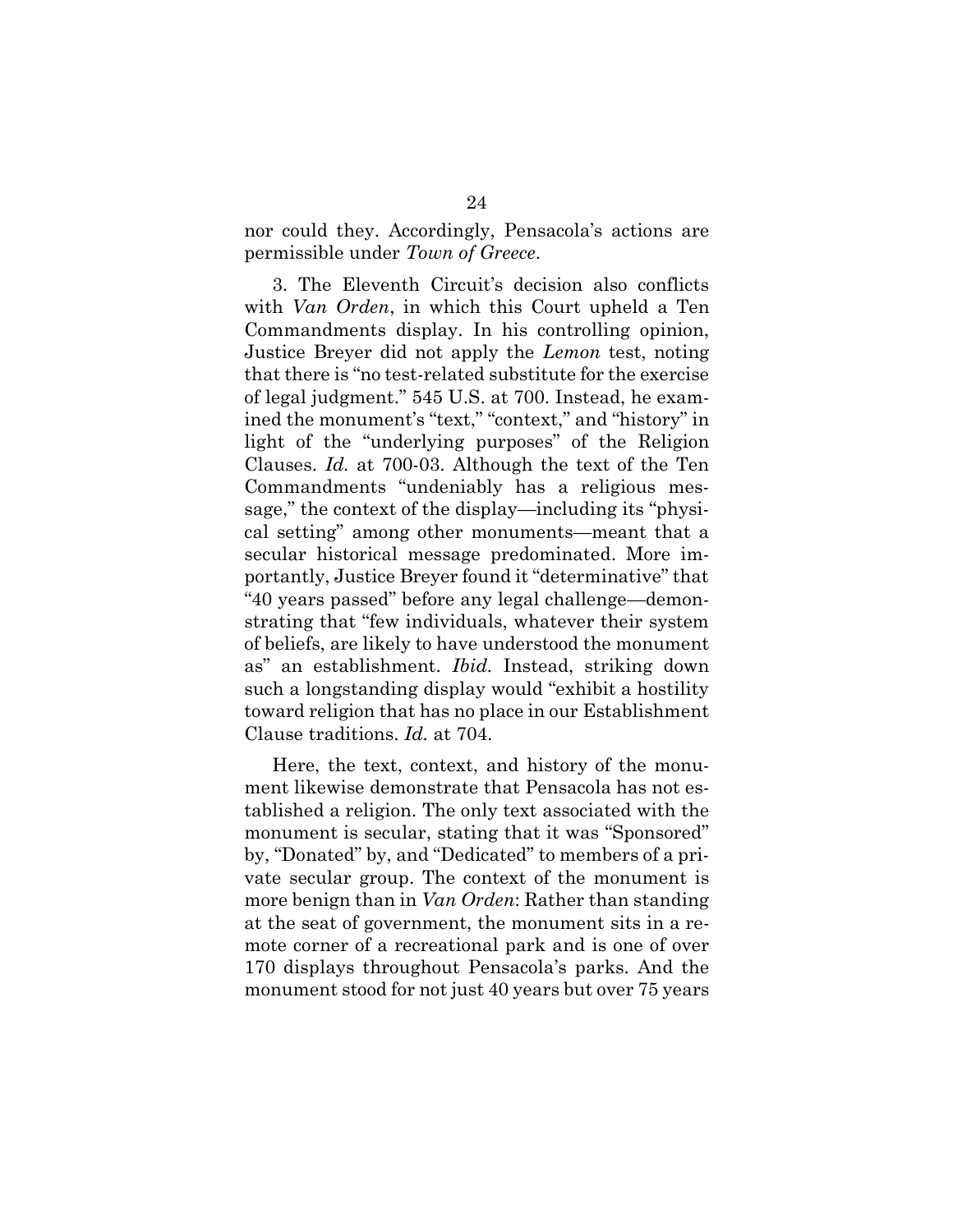without legal challenge. So striking down the monument here would express even more "hostility toward religion" than in *Van Orden*. 545 U.S. at 704.

### **B. The Eleventh Circuit's reliance on** *Lemon* **exacerbates a circuit split over the correct test to apply to religious displays.**

The lower court's ruling also exacerbates a circuit split over the correct Establishment Clause test to apply to religious displays. One circuit applies the historical approach of *Town of Greece*. Five circuits continue to apply *Lemon*. And one circuit applies a combination of *Lemon* and *Van Orden*.

1. In *New Doe Child #1* v. *United States*, the Eighth Circuit correctly recognized that *Town of Greece* represents "a major doctrinal shift" in Establishment Clause jurisprudence—one that abandons *Lemon* in favor of a historical approach.  $\qquad$  F.3d  $\qquad$ , 2018 WL 4088462, at \*2 (8th Cir. Aug. 28, 2018) (Gruender, J.) (internal quotation marks omitted).

There, the Eighth Circuit upheld the inscription of the national motto, "In God We Trust," on currency, because the practice is consistent "with early understandings of the Establishment Clause as illuminated by" historical practices. 2018 WL 4088462, at \*3. The court recognized that "[o]ver the last half century, the Supreme Court has adopted numerous" other tests to interpret the Establishment Clause. *Id.* at \*2. But in *Town of Greece*, the "Court offered an unequivocal directive: '[T]he Establishment Clause *must* be interpreted by reference to historical practices and understandings.'" *Ibid.* (quoting *Town of Greece*, 134 S. Ct. at 1819; emphasis in *New Doe*). Further, *Town of Greece* "emphasi[zed] that this historical approach is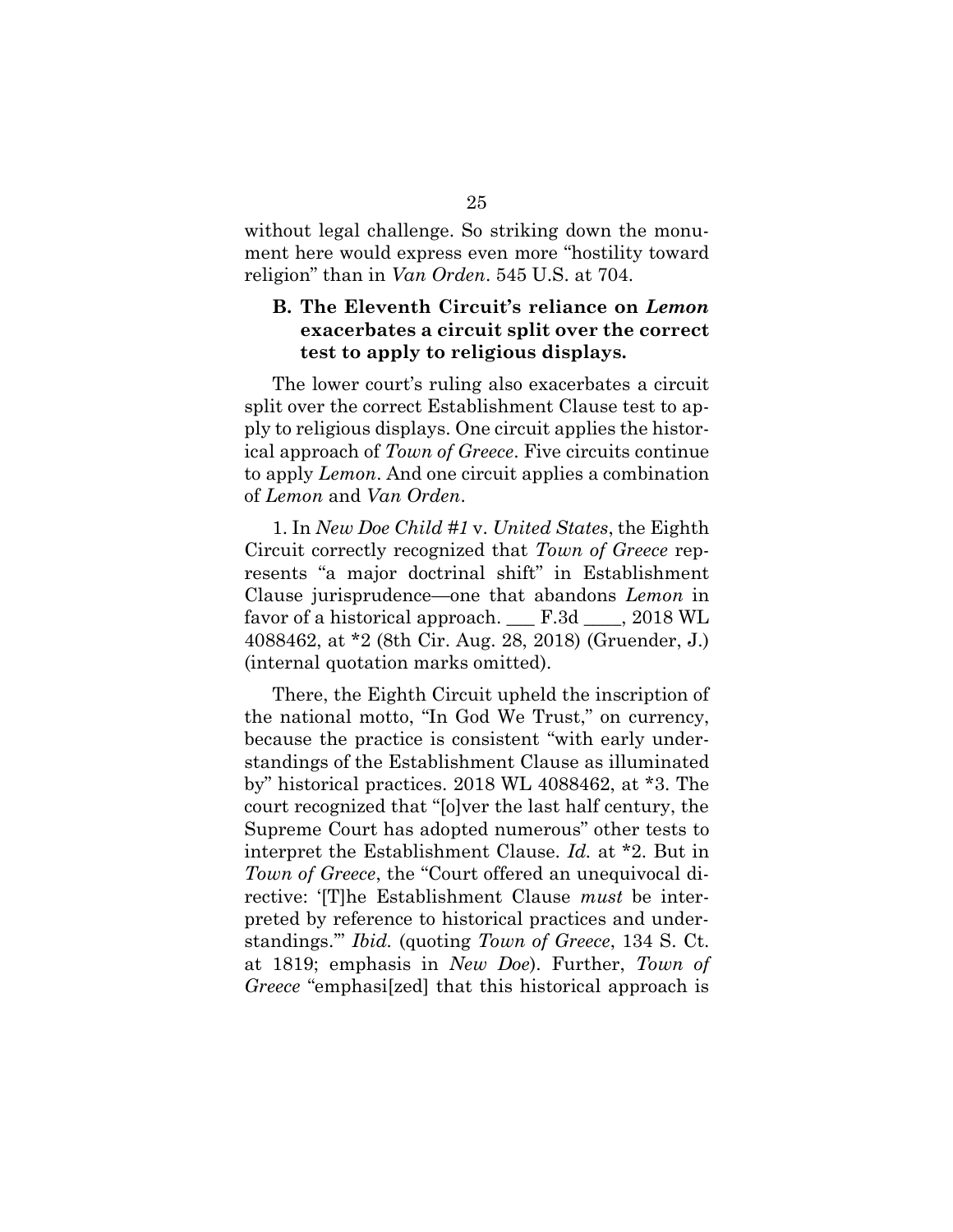not limited to a particular factual context," and made no "reference to other tests in [its] opinion." *Ibid.* In light of *Town of Greece*, plaintiffs' *Lemon* argument that the motto was unconstitutional because it "was originally inscribed on currency" with a religious purpose "fail[ed] to state a claim under the Establishment Clause." *Id.* at \*4; see also *Smith* v. *Jefferson Cty. Bd. of Sch. Comm'rs*, 788 F.3d 580, 602-05 (6th Cir. 2015) (Batchelder, J., concurring in part and concurring in the result) (agreeing that *Town of Greece* is a "major doctrinal shift" that "rejected [*Lemon*'s] endorsement test in favor of the historically grounded coercion test").

2. By contrast, five circuits (including the Eleventh here) continue to apply *Lemon* to religious displays. See, *e.g., Freedom From Religion Found., Inc.* v. *Concord Cmty. Schs.*, 885 F.3d 1038 (7th Cir. 2018) (applying *Lemon*, not *Town of Greece*, to high school choral performance); *American Humanist Ass'n* v. *Maryland-Nat'l Capital Park & Planning Comm'n*, 874 F.3d 195 (4th Cir. 2017) (applying *Lemon* without discussing *Town of Greece*), pets. for cert. filed, Nos. 17-1717, 18- 18 (U.S. June 25, 2018; June 29, 2018); *Felix* v. *City of Bloomfield*, 841 F.3d 848 (10th Cir. 2016) (applying *Lemon* to a Ten Commandments display without mentioning *Town of Greece*); *American Atheists, Inc.* v. *Port Auth. of N.Y. & N.J.*, 760 F.3d 227, 238 (2d Cir. 2014) (applying "the three-prong analysis set forth in" *Lemon*); cf. *Smith*, 788 F.3d at 588-89 (*Town of Greece* was "simply an application of \* \* \* *Marsh*," and thus does not "general[ly]" displace "the endorsement analysis").

In *Maryland-National Capital Park & Planning Commission*, for instance, the Fourth Circuit relied on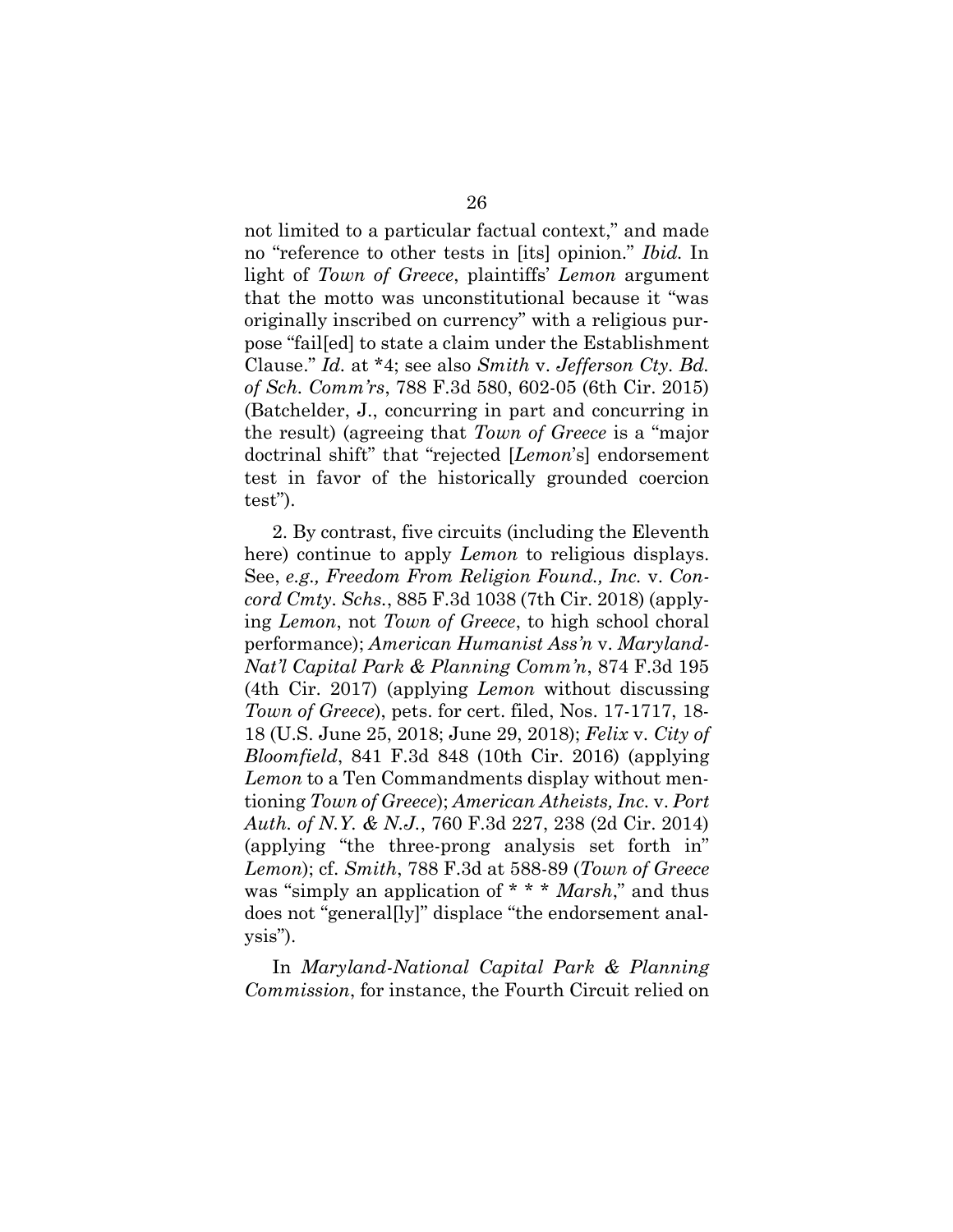*Lemon* to strike down a cross memorializing World War I veterans. 874 F.3d at 205-12. The court did not discuss *Town of Greece*, nor did it ask whether maintaining a cross on public property comports with historical practices and understandings. Further, although the Fourth Circuit *did* consider the history of the cross—it had "stood unchallenged for 90 years" the court dismissed that fact as unhelpful, reasoning that "[p]erhaps the longer a violation persists, the greater the affront to those offended." *Id.* at 205, 208. This reasoning runs directly contrary to Justice Breyer's *Van Orden* concurrence, which found the longevity of the monument "determinative." 545 U.S. 677, 702. But it mirrors the panel's holding here, which dismissed the fact that the cross stood "for nearly 75 years, essentially without incident" on the ground that "historical acceptance without more" does not satisfy the Establishment Clause. App. 3a, 8a (internal quotation marks omitted).

In *Felix*, the Tenth Circuit likewise struck down a Ten Commandments monument under *Lemon*. 841 F.3d at 856-65. But as Judge Kelly and Chief Judge Tymkovich explained in dissenting from the denial of rehearing en banc, *Lemon* was "the wrong test." 847 F.3d at 1215. Rather, *Town of Greece* requires courts to consider the "historical understanding of the First Amendment." *Id.* at 1219. Under that test, Judge Kelly argued, the panel should have concluded that "the public display of memorials with historical significance should generally not be construed as an 'establishment of religion.'" *Id.* at 1220-21.

Meanwhile, in *Concord Community Schools*, the Seventh Circuit expressly refused to apply *Town of*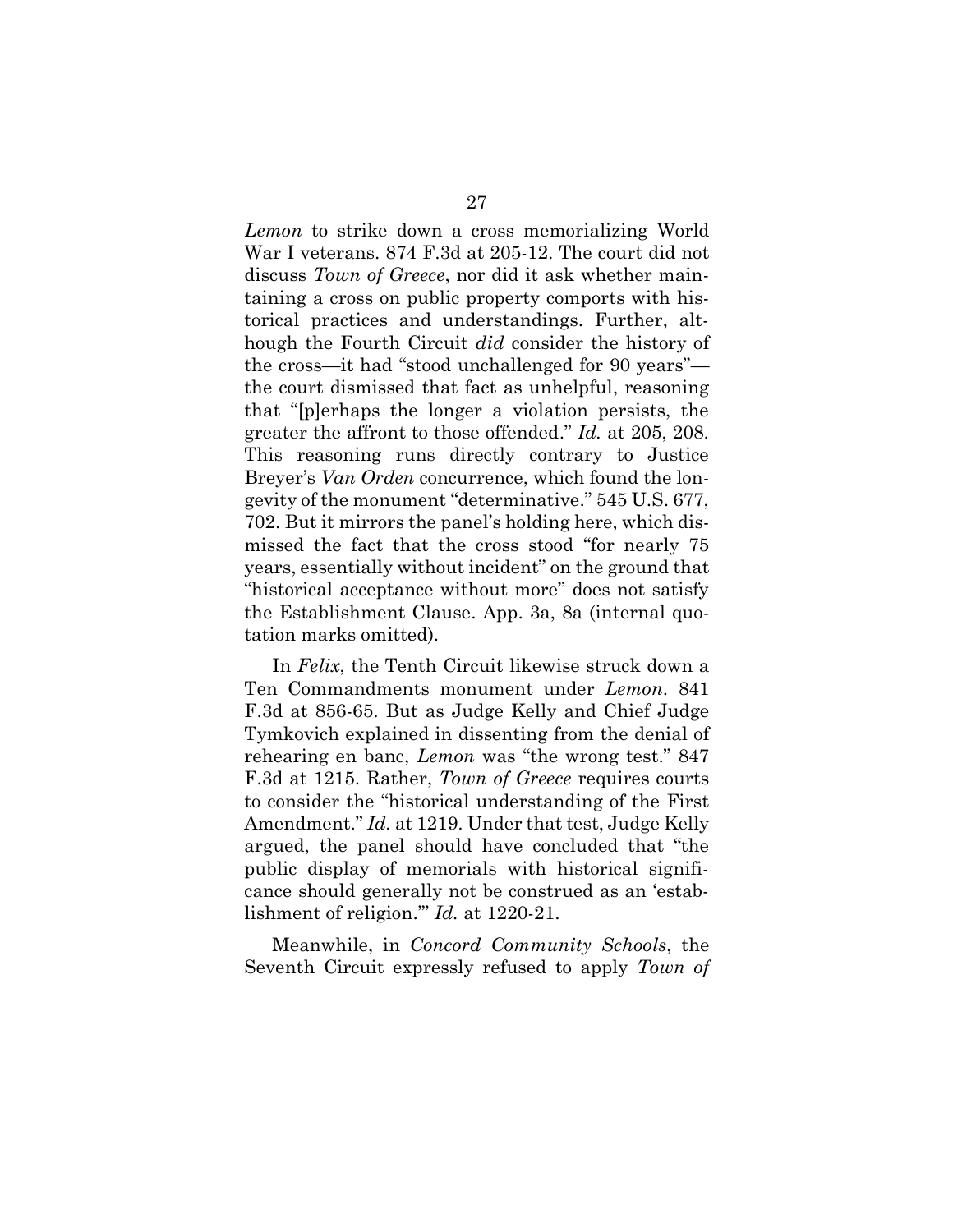*Greece* to a high school's use of religious music and imagery in a Christmas show. The panel majority acknowledged that "Justices Scalia and Thomas [have] expressed the view that" *Town of Greece* "rejected" the endorsement test; but the panel did not, "[f]or now," "feel free to jettison that test altogether." 885 F.3d at 1045 n.1. Accordingly, the majority applied *Lemon* in upholding the performance. *Id.* at 1045-50. Concurring in the judgment, Judge Easterbrook explained that he would have upheld the performance more straightforwardly "as a matter of history [and] constitutional text": as *Town of Greece* "show[s]," government does not "establish[]' a religion through an artistic performance that favorably depicts one or more aspects of that religion's theology or iconography." *Id.* at 1053.

3. In contrast with these circuits, the Ninth Circuit generally applies *Lemon*, but recognizes a "limited exception to the *Lemon* test" for religious displays "closely analogous to that found in *Van Orden*." *Card*  v. *City of Everett*, 520 F.3d 1009, 1021 (9th Cir. 2008). So most of the time it applies *Lemon*; but in some cases it also relies on a display's text, context, and history under *Van Orden*. See also *Trunk* v. *City of San Diego*, 629 F.3d 1099, 1107 (9th Cir. 2011) (applying both *Lemon* and *Van Orden*).

4. This split is not merely academic. In this case, it was outcome determinative. Both the district court and two of the three panelists said they would have upheld Pensacola's actions based on a historical approach like that in *Town of Greece*. See App. 21a ("There is, put simply, lots of history underlying the practice of placing and maintaining crosses on public land—that practice, in *Greece*'s words, comfortably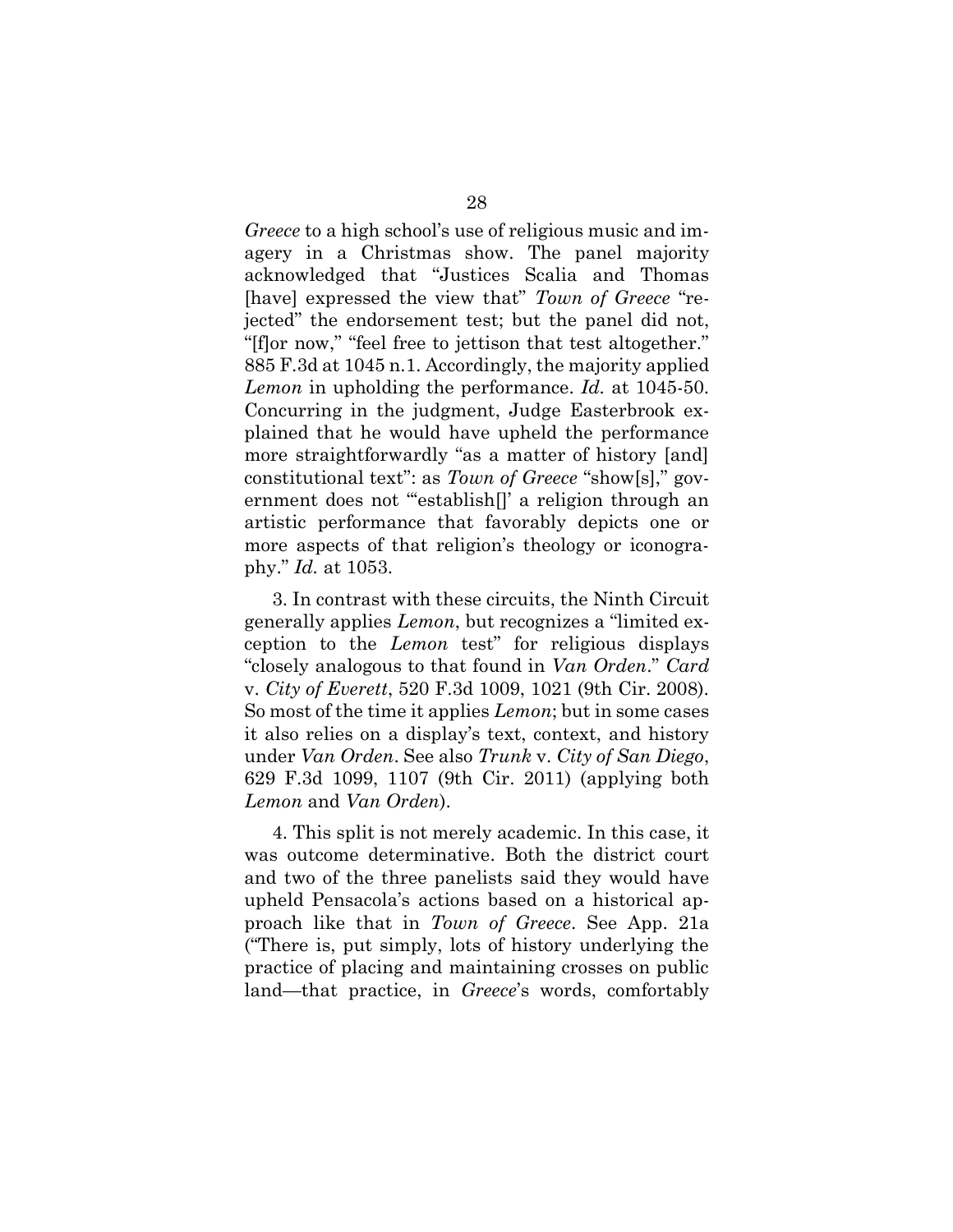'fits within the tradition long followed' in this country."), 59a (The cross, in light of history, "does not violate the Establishment Clause."), 89a ("[T]he historical record indicates that the Founding Fathers did not intend for the Establishment Clause to ban crosses and religious symbols from public property."). But because they were "constrained" to apply *Lemon*, they struck down the cross. App. 9a-10a.

More fundamentally, the shift from *Lemon* to a historical approach honors the First Amendment goal of neutrality toward religion. For religious displays, the proper "baseline" for assessing neutrality is not complete secularism, which would result in hostility toward religion, but the state of the public culture in the "non-government-controlled sector," which has both religious and secular elements. Michael W. McConnell, *Religious Freedom at a Crossroads*, 59 U. Chi. L. Rev. 115, 193 (1992). To the extent the government participates in public culture through symbolic displays, it should be a reflection of that culture, not an influence pushing for more or less religion. *Ibid.* Unfortunately, under *Lemon*, "[f]ew of our traditional practices recognizing the part religion plays in our society can withstand scrutiny." *County of Allegheny*, 492 U.S. at 670. So *Lemon* "sweep[s] away" what has "long been settled," ultimately producing hostility toward religion. *Town of Greece*, 134 S. Ct. at 1819. History, by contrast, offers the closest thing to a status quo baseline. By relying on history, courts can distinguish between government actions that actually "threat[en]" to establish a religion, *Van Orden*, 545 U.S. at 704 (Breyer, J., concurring), and those that merely reflect the fact that religion is a natural part of American history and culture.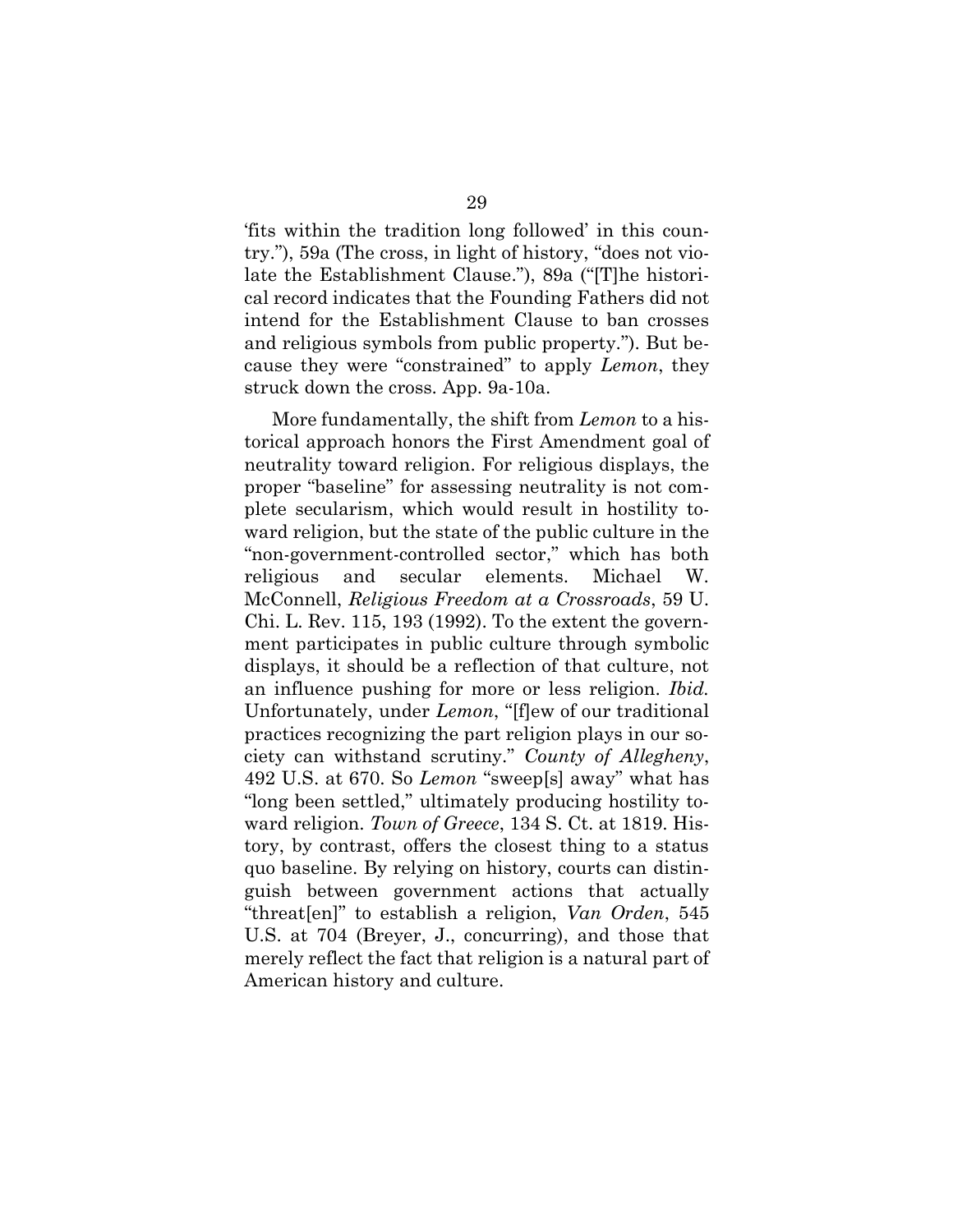### **C. The Eleventh Circuit's ruling conflicts with other circuits over the application of the Establishment Clause to crosses.**

1. The Eleventh Circuit's decision also widens a circuit split over the application of the Establishment Clause to crosses. The Fourth, Ninth, and Eleventh Circuits have held that crosses are so "sectarian in nature" that they are virtually per se unconstitutional. *Trunk*, 629 F.3d at 1110-12. *Rabun* is illustrative. There, the Eleventh Circuit held that the government had a "religious purpose" in permitting a cross monument, because "the latin cross is universally regarded as a symbol of Christianity." 698 F.2d at 1110-11. The panel applied the same "*Lemon*-based purpose analysis" here, striking down the cross not because Pensacola sought to use it to advance a religious purpose, but merely because the cross is "similar[]" to the "cross at issue in *Rabun*." App. 2a-3a.

Likewise, in *Separation of Church & State Committee* v. *City of Eugene*, the Ninth Circuit struck down a cross simply because "[t]here is no question that the Latin cross is a symbol of Christianity" and the memorial was "on public land." 93 F.3d 617, 620 (9th Cir. 1996) (per curiam). Since *City of Eugene*, the Ninth Circuit has repeatedly invalidated crosses, because they are "sectarian in nature" and lack any "ancillary meaning." *Trunk*, 629 F.3d at 1110-12 (citing *Rabun*); see also *Buono* v. *Norton*, 371 F.3d 543, 548 (9th Cir. 2004) (cross case "squarely controlled" by *Eugene*); *Buono* v. *Kempthorne*, 502 F.3d 1069 (9th Cir. 2008) (cross "is exclusively a Christian symbol"), rev'd, 559 U.S. 700 (2009).

Most recently, the Fourth Circuit adopted the same analysis. Invoking *Trunk* and *Rabun*, the court in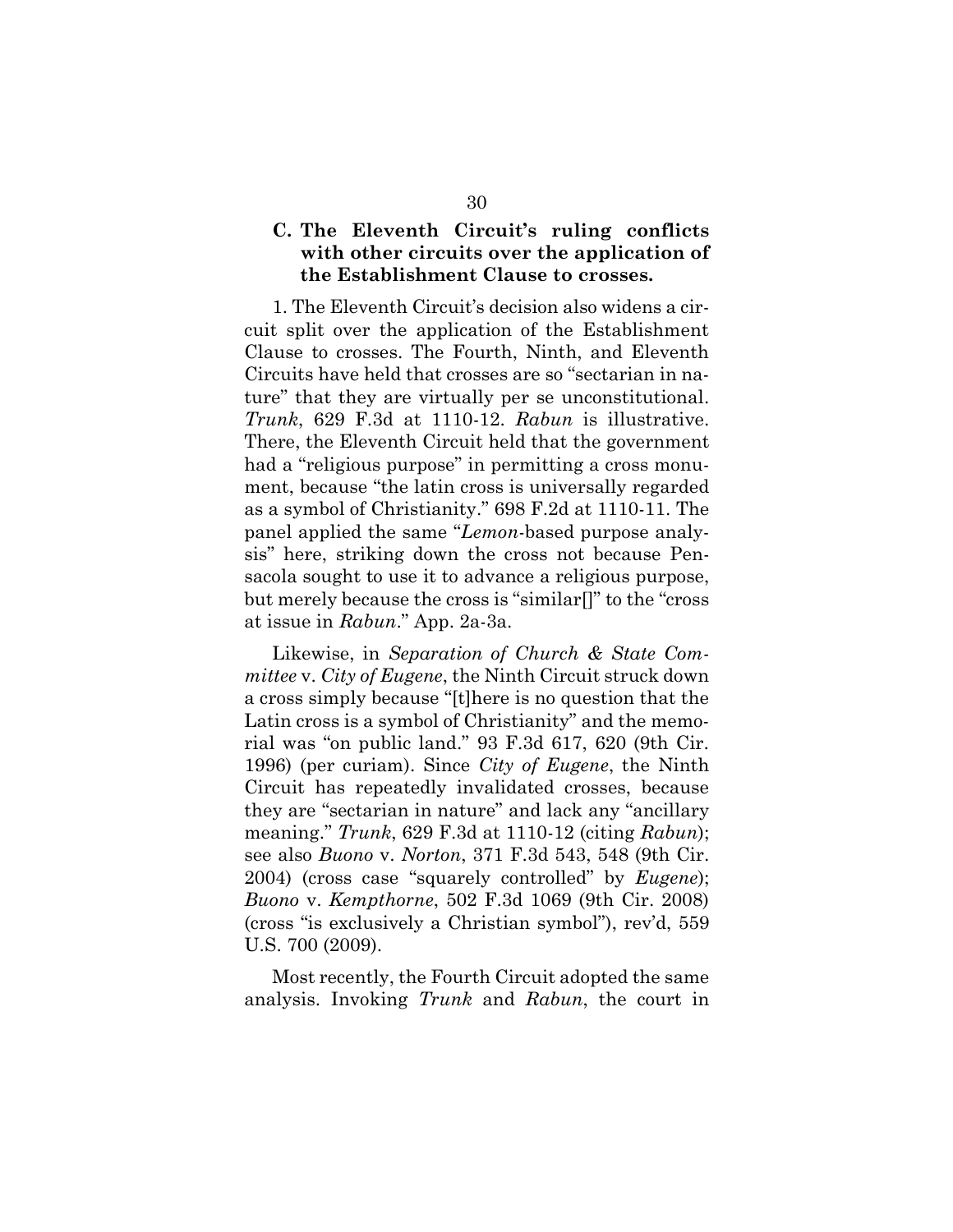*Maryland-National Capital Park & Planning Commission* held that because the Latin cross is "exclusively a Christian symbol," the religious meaning of the cross "overshadow[ed the] secular elements" indicating that it was a war memorial. 874 F.3d at 206-10. As the dissent explained, the panel's reasoning could lead "to per se findings that all large crosses are unconstitutional despite any amount of secular history and context." *Id.* at 219 (Gregory, C.J., dissenting in part).

2. By contrast, the Second, Fifth, and Tenth Circuits have recognized that government display of crosses can be permissible. This is consistent with *Buono*, in which the plurality emphasized that while the Latin cross is "certainly a Christian symbol," it can also express a "historical meaning." 559 U.S. at 707, 715. In *American Atheists*, for instance, the Second Circuit upheld a display of the Ground Zero Cross—a cross-shaped artifact recovered from the debris of the World Trade Center after 9/11. 760 F.3d at 232-33. Rejecting the plaintiffs' argument that "a Latin cross is an inherently religious symbol," the Second Circuit held that crosses can also be displayed for historical purposes—and indeed, "an accurate account of human history frequently *requires* reference[s] to religion." *Id.* at 239-40 (emphasis added).

Similarly, in *Murray*, the Fifth Circuit upheld a Latin cross in the city seal of Austin, Texas. The court acknowledged that the "Latin cross is the symbol of the Christian religion." 947 F.2d at 149. Nonetheless, the court upheld it because the seal promoted "Austin's unique role and history," and because removing it would "arguably evince[] not neutrality, but instead hostility, to religion." *Id.* at 155, 158; see also *Briggs* v.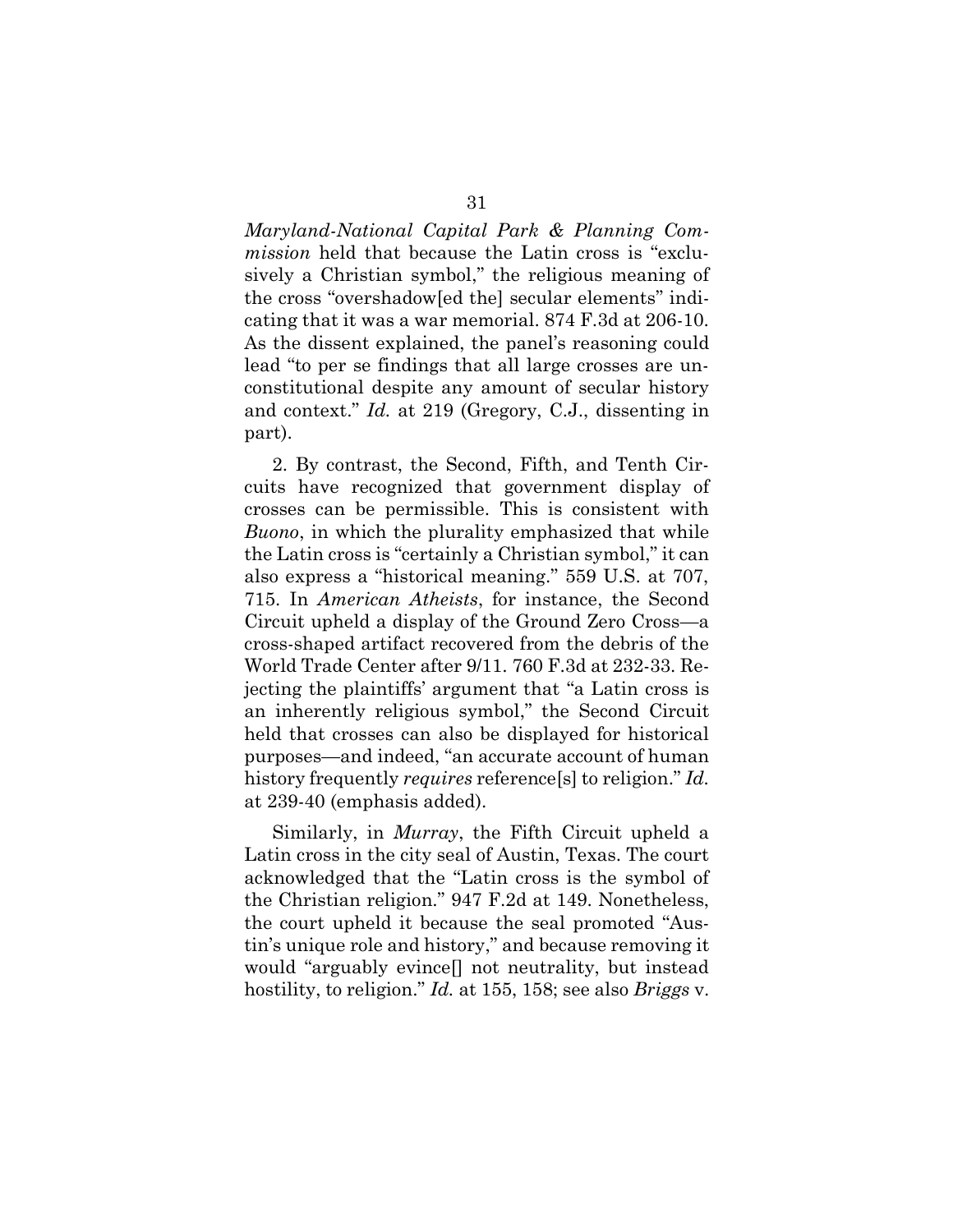*Mississippi*, 331 F.3d 499, 506-07 (5th Cir. 2003) (citing *Murray* and upholding use of the St. Andrew's Cross on the Mississippi state flag).

Finally, in *Weinbaum* v. *City of Las Cruces*, the Tenth Circuit upheld the seal of the City of Las Cruces, New Mexico, which "consists of three interlocking crosses surrounded by a sun symbol." 541 F.3d 1017, 1025 (10th Cir. 2008). The court recognized that the Latin cross "is unequivocally a symbol of the Christian faith." *Id.* at 1022-23. But it upheld the seal, because it "simply reflect[ed] the name of the City." *Id.* at 1035.

In short, the circuits disagree over whether the Establishment Clause renders the display of a cross presumptively unconstitutional. The Court should take this case to resolve the split and reaffirm that the First Amendment is not uniquely hostile to crosses.

## **III. This case is an ideal vehicle for resolving these questions.**

This case presents the Court with a clean vehicle for resolving these important Establishment Clause questions. The facts are undisputed. App. 2a. There are no alternative grounds for affirmance. App. 5a-10a. And both the standing and merits questions were squarely presented and thoroughly addressed below.

This case is also an ideal companion case to *American Legion* v*. American Humanist Association* (No. 17-1717) and *Maryland-National Capital Park & Planning Commission* v. *American Humanist Association* (No. 18-18) (together, *American Legion*), for three reasons. First, it presents the important standing question that this Court deemed certworthy in *Buono* but was unable to reach. 559 U.S. at 711-12; see *Buono*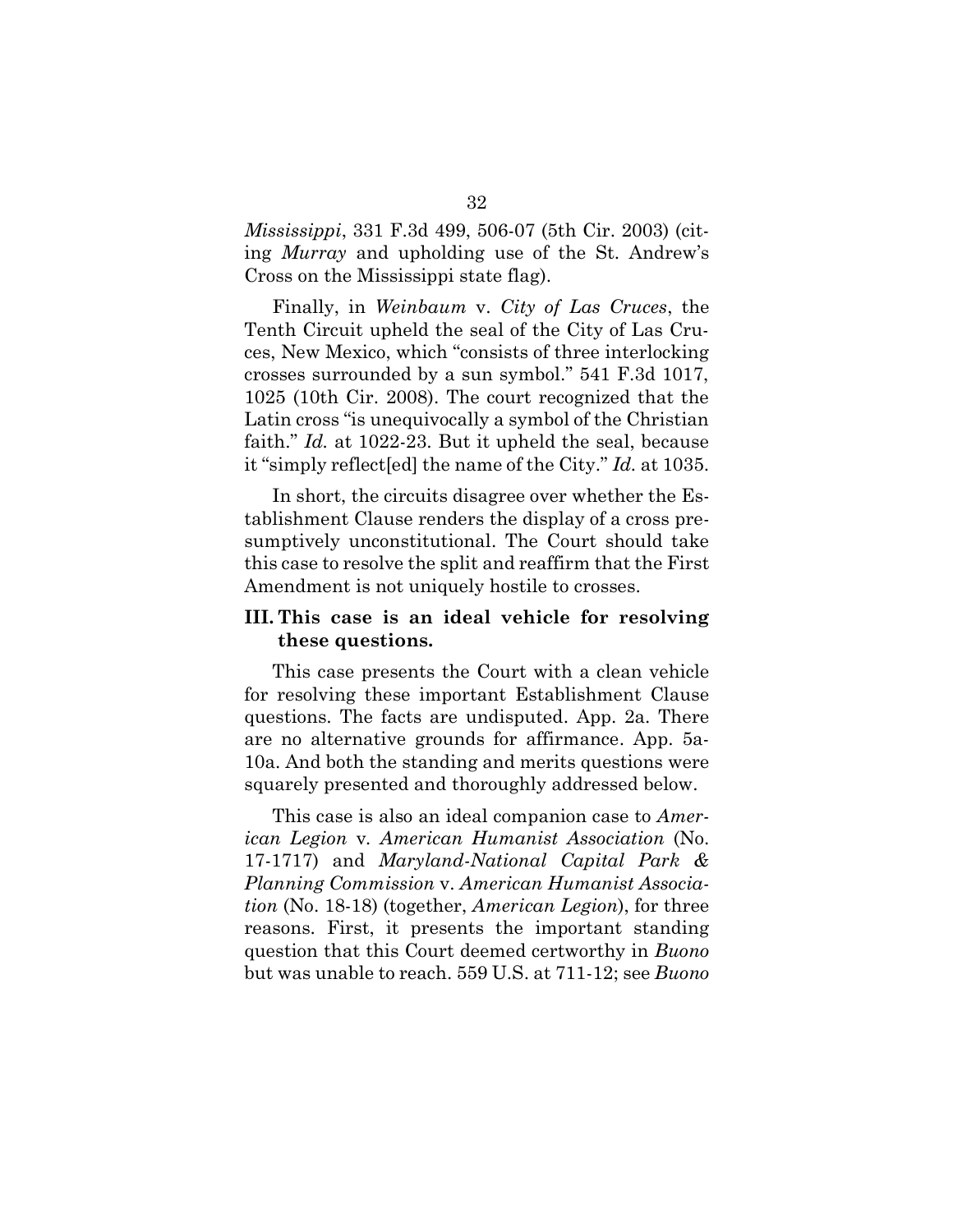Cert. Pet., 2008 WL 4566257, at \*16-18. Neither petition in *American Legion* has raised that question in this Court.

Second, this case has fully developed the historical record and arguments central to the correct application of *Town of Greece*. See App. 20a-21a (Newsom, J., concurring in the judgment) (analyzing the "history underlying the practice of placing and maintaining crosses on public land"). In *American Legion*, by contrast, the Fourth Circuit's decision did not even consider *Town of Greece*, much less address how it might apply in that case.

Third, while this case presents a nearly identical merits question as *American Legion*, it raises that question on a more representative set of facts. *American Legion* involves a cross that is almost 100 years old, obviously serves as a World War I memorial, and hasn't been used for private religious services. But many religious symbols across the country, including the cross in this case, are not a century old, don't serve exclusively as war memorials, and have been used for private religious gatherings. See, *e.g.*, Melissa Nelson Gabriel, *Experts: Pensacola Beach Cross Could Face 1st Amendment Challenges, Much Like Bayview Cross*, Pensacola News J. (July 18, 2017), goo.gl/iqE9mS (cross erected in 1959 to commemorate site of "first religious service" in "the first European settlement in what is now the United States"); Mass. Dep't of Conservation & Recreation, *Resource Management Plan: National Monument to the Forefathers, Plymouth, Massachusetts* (Sept. 2006), goo.gl/tqq7FT (statue commemorating journey of the Pilgrims to the New World); Architect of the Capitol, *Father Junipero*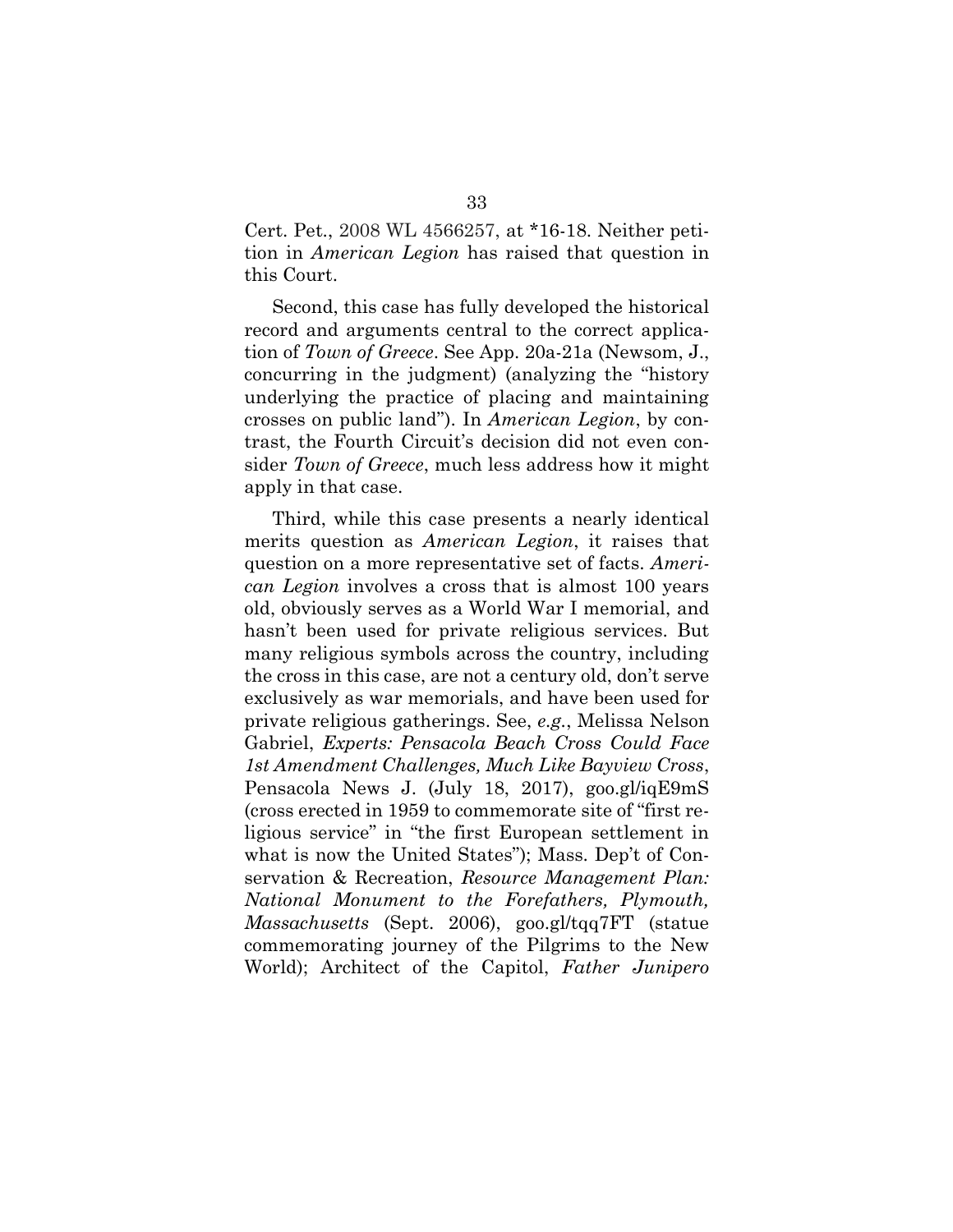*Serra* (Apr. 29, 2016), goo.gl/9bikm8 (statue commemorating establishment of Catholic missions in California); *Buono*, 559 U.S. at 707 (Mojave Desert Cross was "a gathering place for Easter services"); *American Atheists*, 760 F.3d at 234-35 (Ground Zero Cross was used for religious services and housed at a Catholic church); *Freedom From Religion Found., Inc.* v. *Weber*, 951 F. Supp. 2d 1123, 1128 (D. Mont. 2013) (statue of Jesus was site of church services), aff'd, 628 F. App'x 952 (9th Cir. 2015). Thus, granting both cases together will give the Court a more representative set of facts and more substantial record for considering the important questions presented. It will also protect against the possibility that the Court might encounter vehicle problems in one or the other case that would prevent it from resolving those questions—as it did in *Buono*.

For precisely these reasons, the Court has often granted review in two cases presenting nearly identical issues. See, *e.g.*, *Gratz* v. *Bollinger*, 539 U.S. 244 (2003), and *Grutter* v. *Bollinger*, 539 U.S. 306 (2003) (presenting similar affirmative action issues); *United States* v. *Booker*, 543 U.S. 220 (2005) (consolidated with *United States* v. *Fanfan*) (presenting similar Sixth Amendment issues). This practice is particularly common in Establishment Clause cases. See, *e.g.*, *County of Allegheny*, 492 U.S. 573 (1989) (considering two different religious displays in two different cases); *Van Orden*, 545 U.S. 677 (2005), and *McCreary County*, 545 U.S. 844 (2005) (considering two different Ten Commandments displays). Moreover, if this Court grants review in this case and *American Legion*, the two cases could, at the Court's direction, be briefed on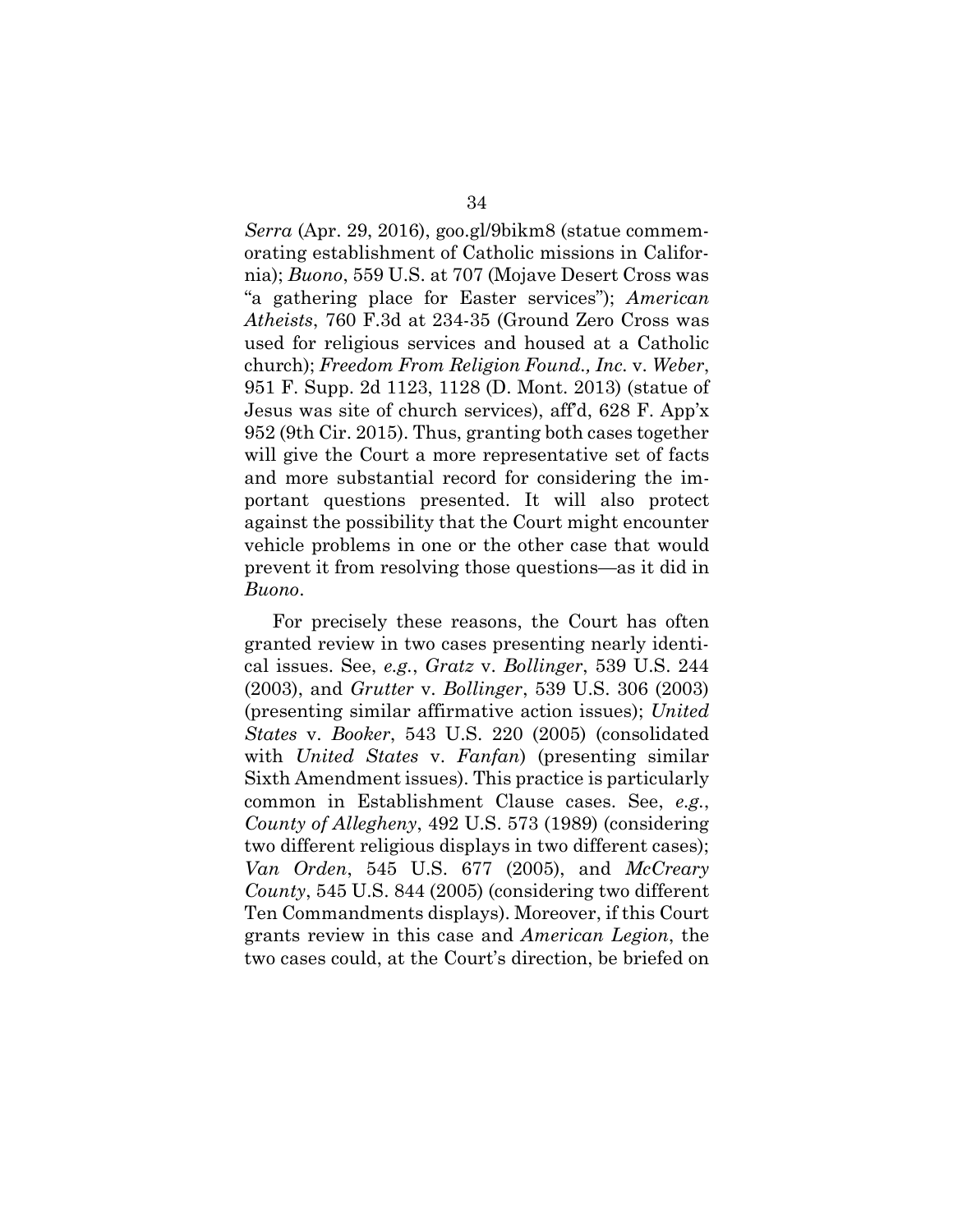the merits under a simultaneous schedule, argued on the same day, and decided during the same term.<sup>4</sup>

In short, this is an ideal vehicle for the Court to clarify that *Town of Greece* means what it says and that the Constitution is not hostile to the many longstanding religious symbols on public land across the country.

#### **CONCLUSION**

The petition should be granted.

<sup>4</sup> Petitioners filed this petition ten days after issuance of the decision below and have moved for expedited review so this Court can consider the petition alongside the petitions in *American Legion*. On September 13, 2018, the court below instructed the clerk to withhold the mandate, indicating that a poll has been requested *sua sponte* on whether to grant rehearing en banc. See 11th Cir. R. 35 & IOP 5. Petitioners also intend to petition for rehearing en banc. But the filing of an en banc petition or a grant of rehearing does not limit this Court's power to grant certiorari, which "extends to every case pending in the circuit courts of appeal, and may be exercised at any time during such pendency." *Forsyth* v. *City of Hammond*, 166 U.S. 506, 514 (1897); see also 28 U.S.C. § 1254(1); 17 Charles Alan Wright & Arthur R. Miller, *Federal Practice and Procedure* § 4036 (3d ed. 2004) ("Once a case has come to be in the court of appeals, there is power to issue certiorari without any limitation akin to the much elaborated and significantly reduced requirement of finality imposed on review of state court judgments."); see, *e.g.*, *United States* v. *Grasso*, 568 F.2d 899, 900-01 & n.1 (2d Cir. 1977) (Timbers, J., dissenting from denial of rehearing en banc) (noting that "the Solicitor General filed a petition for certiorari" while the en banc petition was pending), vacated 438 U.S. 901 (1978).